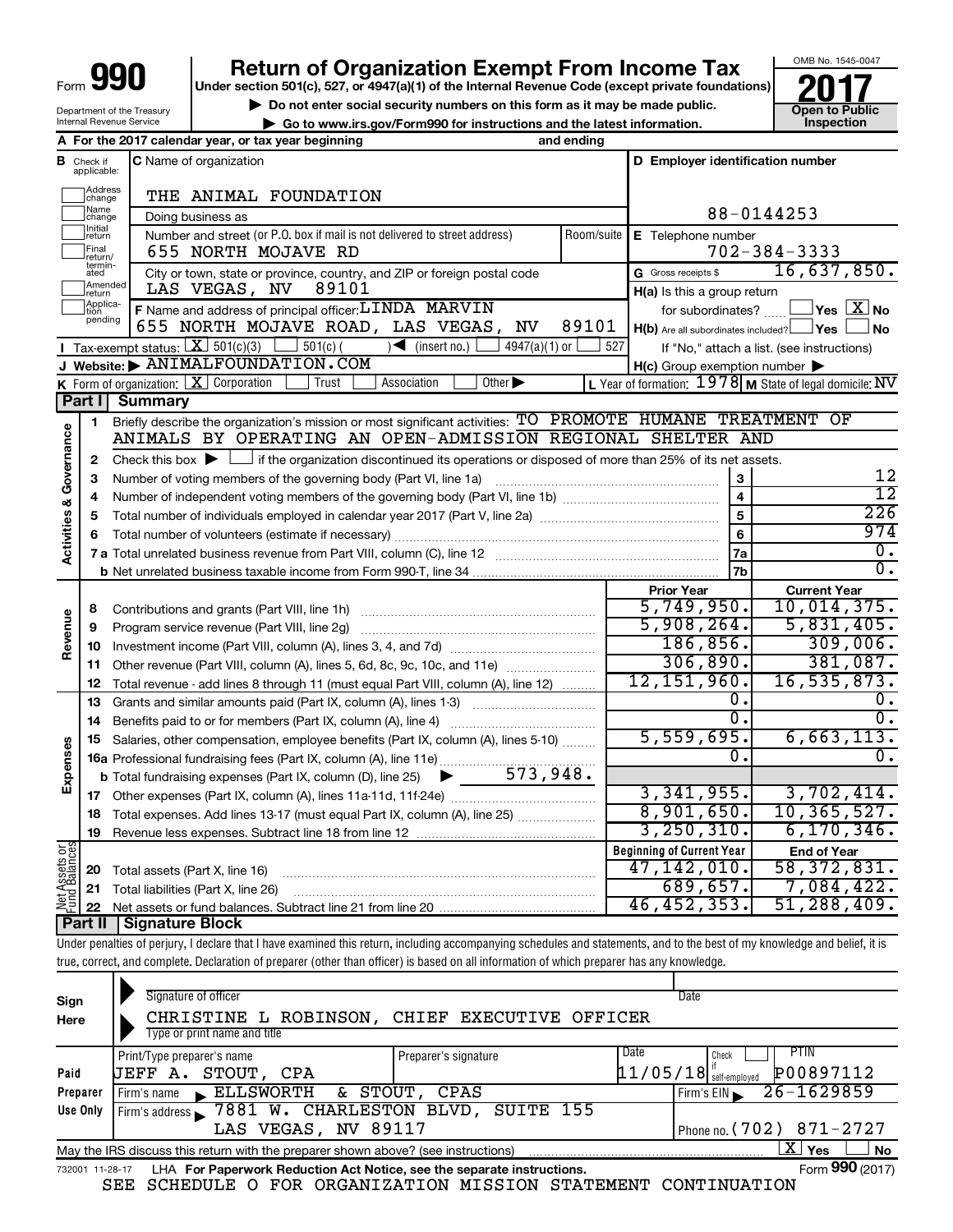|              | THE ANIMAL FOUNDATION<br>Form 990 (2017)                                                                                                                        | 88-0144253 | Page 2                                    |
|--------------|-----------------------------------------------------------------------------------------------------------------------------------------------------------------|------------|-------------------------------------------|
|              | <b>Part III   Statement of Program Service Accomplishments</b>                                                                                                  |            |                                           |
|              |                                                                                                                                                                 |            | $\overline{\mathbf{X}}$                   |
| 1            | Briefly describe the organization's mission:<br>TO PROMOTE HUMANE TREATMENT OF ANIMALS BY OPERATING AN OPEN-ADMISSION                                           |            |                                           |
|              | REGIONAL SHELTER AND PROVIDING LOST AND FOUND SERVICES, RABIES                                                                                                  |            |                                           |
|              | OBSERVATION, FOSTER AND ADOPTION SERVICES, AFFORDABLE VACCINATION<br>CLINIC, LOW COST SPAY AND NEUTER, COMMUNITY EDUCATION, AND HUMANE AND                      |            |                                           |
|              | Did the organization undertake any significant program services during the year which were not listed on the                                                    |            |                                           |
| $\mathbf{2}$ | prior Form 990 or 990-EZ?                                                                                                                                       |            | $\sqrt{\mathsf{Yes}\ \mathbb{X}}$ No      |
|              | If "Yes," describe these new services on Schedule O.                                                                                                            |            | $\overline{\ }$ Yes $\overline{\ \ X}$ No |
| 3            | Did the organization cease conducting, or make significant changes in how it conducts, any program services?<br>If "Yes," describe these changes on Schedule O. |            |                                           |
| 4            | Describe the organization's program service accomplishments for each of its three largest program services, as measured by expenses.                            |            |                                           |
|              | Section 501(c)(3) and 501(c)(4) organizations are required to report the amount of grants and allocations to others, the total expenses, and                    |            |                                           |
|              | revenue, if any, for each program service reported.                                                                                                             |            |                                           |
| 4a           | $6,760,889$ $\frac{1}{2}$ including grants of \$<br>) (Expenses \$<br>) (Revenue \$<br>(Code:                                                                   | 5,051,502. |                                           |
|              | ORGANIZATION OPERATES A REGIONAL ANIMAL SHELTER TO HOUSE AND CARE FOR                                                                                           |            |                                           |
|              | STRAY AND UNWANTED ANIMALS UNTIL THEY CAN BE PLACED FOR ADOPTION OR IN                                                                                          |            |                                           |
|              | SOME CASES EUTHANIZED. IN 2017, THE ORGANIZATION TOOK IN 30,503                                                                                                 |            |                                           |
|              | ANIMALS. OF THE ANIMALS RECEIVED IN 2017, 54% WERE ADOPTED/RESCUED, 16%                                                                                         |            |                                           |
|              | WERE EUTHANIZED, AND 30% WERE RETURNED TO THEIR OWNERS OR WERE RETURNED                                                                                         |            |                                           |
|              | TO THE FIELD.                                                                                                                                                   |            |                                           |
|              |                                                                                                                                                                 |            |                                           |
|              |                                                                                                                                                                 |            |                                           |
|              |                                                                                                                                                                 |            |                                           |
|              |                                                                                                                                                                 |            |                                           |
|              |                                                                                                                                                                 |            |                                           |
| 4b           | 831,836.<br>including grants of \$<br>) (Expenses \$<br>) (Revenue \$<br>(Code:                                                                                 |            | 136,785.                                  |
|              | ORGANIZATION OFFERS ANIMALS FOR ADOPTION AT LOW PRICES IN AN ATTEMPT TO                                                                                         |            |                                           |
|              | UNWANTED ANIMALS AND TO REDUCE EUTHANASIA AT THE<br>SAVE THE<br>LIVES OF                                                                                        |            |                                           |
|              | IN 2017,<br>16,457 ANIMALS WERE ADOPTED/RESCUED.<br>SHELTER.                                                                                                    |            |                                           |
|              |                                                                                                                                                                 |            |                                           |
|              |                                                                                                                                                                 |            |                                           |
|              |                                                                                                                                                                 |            |                                           |
|              |                                                                                                                                                                 |            |                                           |
|              |                                                                                                                                                                 |            |                                           |
|              |                                                                                                                                                                 |            |                                           |
|              |                                                                                                                                                                 |            |                                           |
|              |                                                                                                                                                                 |            |                                           |
| 4с           | 609, 108. including grants of \$<br>(Expenses \$<br>) (Revenue \$<br>(Code:                                                                                     |            | 643, 118.                                 |
|              | ORGANIZATION OPERATES A CLINIC TO SPAY AND NEUTER ANIMALS MOVING FROM                                                                                           |            |                                           |
|              | THE SHELTER INTO ADOPTIONS, AND TO OFFER LOW-COST SPAY AND NEUTER AND                                                                                           |            |                                           |
|              | VACCINATION SERVICES FOR THE DOGS AND CATS IN THE COMMUNITY.                                                                                                    | IN 2017,   |                                           |
|              | APPROXIMATELY 17,845 ANIMALS WERE SPAYED AND NEUTERED.                                                                                                          |            |                                           |
|              |                                                                                                                                                                 |            |                                           |
|              |                                                                                                                                                                 |            |                                           |
|              |                                                                                                                                                                 |            |                                           |
|              |                                                                                                                                                                 |            |                                           |
|              |                                                                                                                                                                 |            |                                           |
|              |                                                                                                                                                                 |            |                                           |
|              |                                                                                                                                                                 |            |                                           |
|              |                                                                                                                                                                 |            |                                           |
| 4d -         | Other program services (Describe in Schedule O.)<br>(Expenses \$<br>including grants of \$<br>(Revenue \$                                                       |            |                                           |
|              | 8, 201, 833.<br>4e Total program service expenses                                                                                                               |            |                                           |
|              |                                                                                                                                                                 |            | Form 990 (2017)                           |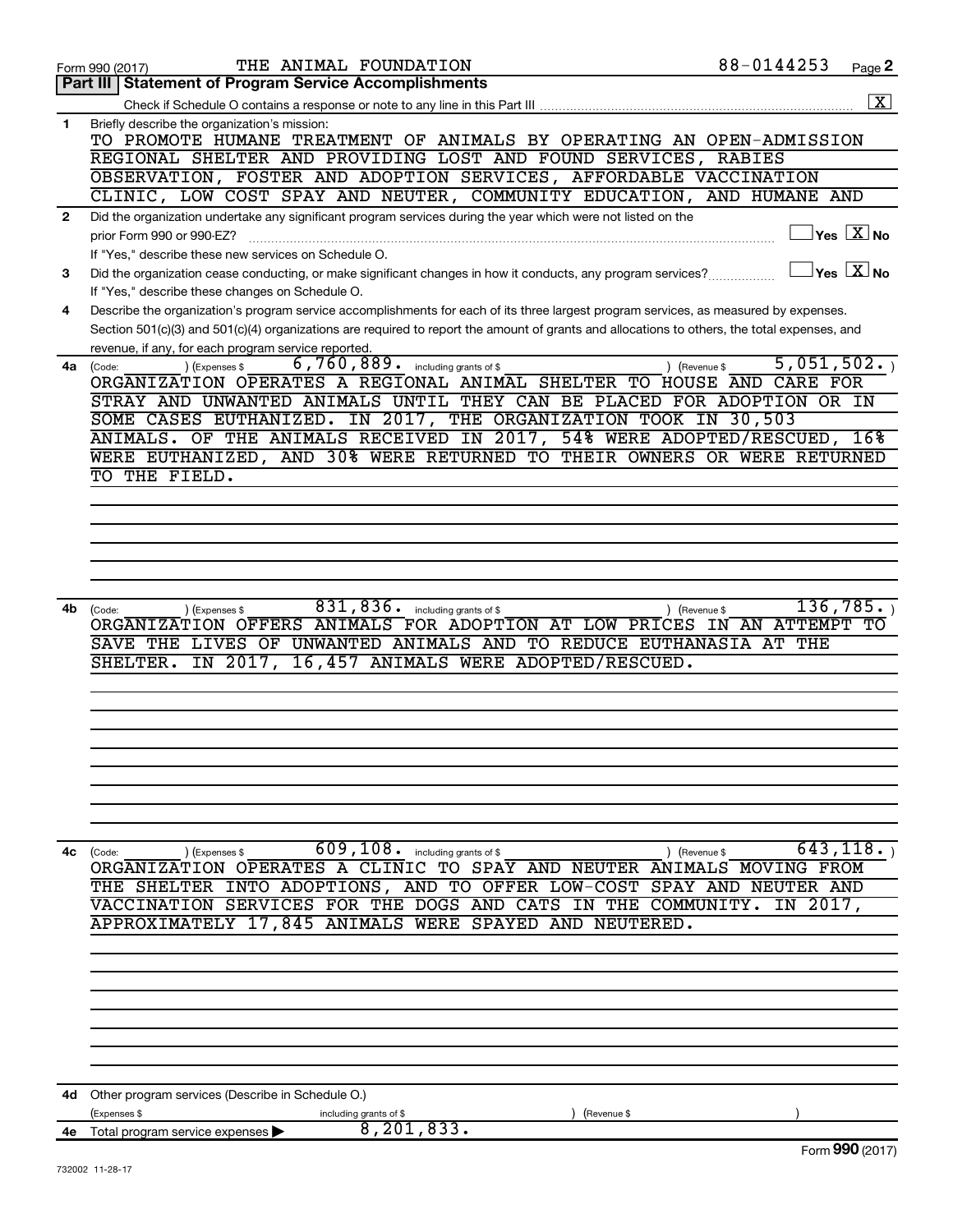**Part IV Checklist of Required Schedules**

 $\frac{1}{100}$   $\frac{1}{100}$   $\frac{1}{100}$   $\frac{1}{100}$   $\frac{1}{100}$   $\frac{1}{100}$   $\frac{1}{100}$   $\frac{1}{100}$   $\frac{1}{100}$   $\frac{1}{100}$   $\frac{1}{100}$   $\frac{1}{100}$   $\frac{1}{100}$   $\frac{1}{100}$   $\frac{1}{100}$   $\frac{1}{100}$   $\frac{1}{100}$   $\frac{1}{100}$   $\frac{1$ THE ANIMAL FOUNDATION

|    |                                                                                                                                                                                                                                                                |                | Yes                   | No                           |
|----|----------------------------------------------------------------------------------------------------------------------------------------------------------------------------------------------------------------------------------------------------------------|----------------|-----------------------|------------------------------|
| 1  | Is the organization described in section $501(c)(3)$ or $4947(a)(1)$ (other than a private foundation)?                                                                                                                                                        |                |                       |                              |
|    |                                                                                                                                                                                                                                                                | 1              | х                     |                              |
| 2  |                                                                                                                                                                                                                                                                | $\mathbf{2}$   | $\overline{\text{x}}$ |                              |
| 3  | Did the organization engage in direct or indirect political campaign activities on behalf of or in opposition to candidates for                                                                                                                                | З              |                       | х                            |
| 4  | Section 501(c)(3) organizations. Did the organization engage in lobbying activities, or have a section 501(h) election in effect                                                                                                                               | 4              |                       | х                            |
| 5  | Is the organization a section 501(c)(4), 501(c)(5), or 501(c)(6) organization that receives membership dues, assessments, or                                                                                                                                   |                |                       |                              |
|    |                                                                                                                                                                                                                                                                | 5              |                       | х                            |
| 6  | Did the organization maintain any donor advised funds or any similar funds or accounts for which donors have the right to                                                                                                                                      |                |                       |                              |
|    | provide advice on the distribution or investment of amounts in such funds or accounts? If "Yes," complete Schedule D, Part I                                                                                                                                   | 6              |                       | х                            |
| 7  | Did the organization receive or hold a conservation easement, including easements to preserve open space,                                                                                                                                                      |                |                       |                              |
|    | the environment, historic land areas, or historic structures? If "Yes," complete Schedule D, Part II                                                                                                                                                           | $\overline{7}$ |                       | х                            |
| 8  | Did the organization maintain collections of works of art, historical treasures, or other similar assets? If "Yes," complete                                                                                                                                   | 8              |                       | х                            |
| 9  | Did the organization report an amount in Part X, line 21, for escrow or custodial account liability, serve as a custodian for                                                                                                                                  |                |                       |                              |
|    | amounts not listed in Part X; or provide credit counseling, debt management, credit repair, or debt negotiation services?<br>If "Yes," complete Schedule D, Part IV                                                                                            | 9              |                       | X                            |
| 10 | Did the organization, directly or through a related organization, hold assets in temporarily restricted endowments, permanent                                                                                                                                  |                |                       |                              |
|    |                                                                                                                                                                                                                                                                | 10             | х                     |                              |
| 11 | If the organization's answer to any of the following questions is "Yes," then complete Schedule D, Parts VI, VII, VIII, IX, or X<br>as applicable.                                                                                                             |                |                       |                              |
|    | a Did the organization report an amount for land, buildings, and equipment in Part X, line 10? If "Yes," complete Schedule D,<br>Part VI                                                                                                                       | 11a            | х                     |                              |
|    | <b>b</b> Did the organization report an amount for investments - other securities in Part X, line 12 that is 5% or more of its total                                                                                                                           | 11b            |                       | х                            |
|    | c Did the organization report an amount for investments - program related in Part X, line 13 that is 5% or more of its total                                                                                                                                   |                |                       |                              |
|    |                                                                                                                                                                                                                                                                | 11c            |                       | x                            |
|    | d Did the organization report an amount for other assets in Part X, line 15 that is 5% or more of its total assets reported in                                                                                                                                 |                |                       |                              |
|    |                                                                                                                                                                                                                                                                | <b>11d</b>     | X                     |                              |
|    |                                                                                                                                                                                                                                                                | 11e            |                       | $\overline{\mathbf{X}}$      |
| f  | Did the organization's separate or consolidated financial statements for the tax year include a footnote that addresses                                                                                                                                        |                |                       |                              |
|    | the organization's liability for uncertain tax positions under FIN 48 (ASC 740)? If "Yes," complete Schedule D, Part X                                                                                                                                         | 11f            |                       | х                            |
|    | 12a Did the organization obtain separate, independent audited financial statements for the tax year? If "Yes," complete<br>Schedule D, Parts XI and XII                                                                                                        | 12a            | х                     |                              |
|    | <b>b</b> Was the organization included in consolidated, independent audited financial statements for the tax year?                                                                                                                                             |                |                       |                              |
|    | If "Yes," and if the organization answered "No" to line 12a, then completing Schedule D, Parts XI and XII is optional                                                                                                                                          | 12b            |                       | Χ<br>$\overline{\textbf{x}}$ |
| 13 |                                                                                                                                                                                                                                                                | 13             |                       | х                            |
|    | 14a Did the organization maintain an office, employees, or agents outside of the United States?                                                                                                                                                                | 14a            |                       |                              |
|    | <b>b</b> Did the organization have aggregate revenues or expenses of more than \$10,000 from grantmaking, fundraising, business,<br>investment, and program service activities outside the United States, or aggregate foreign investments valued at \$100,000 |                |                       |                              |
|    |                                                                                                                                                                                                                                                                | 14b            |                       | х                            |
| 15 | Did the organization report on Part IX, column (A), line 3, more than \$5,000 of grants or other assistance to or for any                                                                                                                                      |                |                       |                              |
|    |                                                                                                                                                                                                                                                                | 15             |                       | х                            |
| 16 | Did the organization report on Part IX, column (A), line 3, more than \$5,000 of aggregate grants or other assistance to                                                                                                                                       |                |                       |                              |
|    |                                                                                                                                                                                                                                                                | 16             |                       | х                            |
| 17 | Did the organization report a total of more than \$15,000 of expenses for professional fundraising services on Part IX,                                                                                                                                        |                | х                     |                              |
| 18 | Did the organization report more than \$15,000 total of fundraising event gross income and contributions on Part VIII, lines                                                                                                                                   | 17             |                       |                              |
|    |                                                                                                                                                                                                                                                                | 18             | х                     |                              |
| 19 | Did the organization report more than \$15,000 of gross income from gaming activities on Part VIII, line 9a? If "Yes,"                                                                                                                                         |                |                       |                              |
|    |                                                                                                                                                                                                                                                                | 19             |                       | x                            |

Form (2017) **990**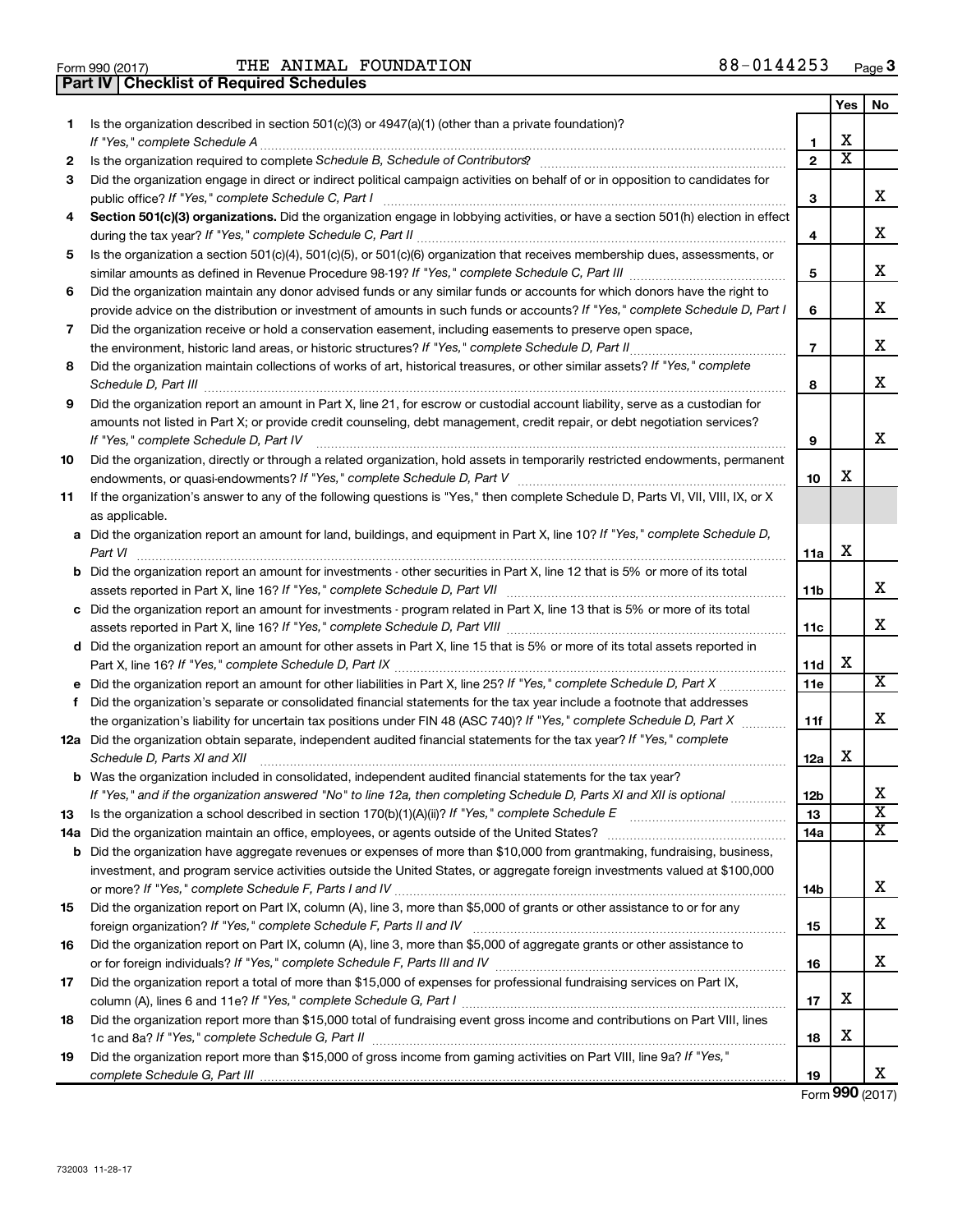Form 990 (2017) **PHE ANIMAL FOUNDATION**  $88-0144253$  Page

*(continued)* **Part IV Checklist of Required Schedules**

|     |                                                                                                                                 |                 | Yes                     | No                      |
|-----|---------------------------------------------------------------------------------------------------------------------------------|-----------------|-------------------------|-------------------------|
| 20a | Did the organization operate one or more hospital facilities? If "Yes," complete Schedule H                                     | 20a             |                         | x                       |
| b   | If "Yes" to line 20a, did the organization attach a copy of its audited financial statements to this return?                    | 20 <sub>b</sub> |                         |                         |
| 21  | Did the organization report more than \$5,000 of grants or other assistance to any domestic organization or                     |                 |                         |                         |
|     | domestic government on Part IX, column (A), line 1? If "Yes," complete Schedule I, Parts I and II                               | 21              |                         | x                       |
| 22  | Did the organization report more than \$5,000 of grants or other assistance to or for domestic individuals on                   |                 |                         |                         |
|     | Part IX, column (A), line 2? If "Yes," complete Schedule I, Parts I and III                                                     | 22              |                         | x                       |
| 23  | Did the organization answer "Yes" to Part VII, Section A, line 3, 4, or 5 about compensation of the organization's current      |                 |                         |                         |
|     | and former officers, directors, trustees, key employees, and highest compensated employees? If "Yes," complete                  |                 |                         |                         |
|     | Schedule J                                                                                                                      | 23              | x                       |                         |
| 24a | Did the organization have a tax-exempt bond issue with an outstanding principal amount of more than \$100,000 as of the         |                 |                         |                         |
|     | last day of the year, that was issued after December 31, 2002? If "Yes," answer lines 24b through 24d and complete              |                 |                         |                         |
|     | Schedule K. If "No", go to line 25a                                                                                             | 24a             | х                       |                         |
| b   |                                                                                                                                 | 24 <sub>b</sub> |                         | X                       |
| с   | Did the organization maintain an escrow account other than a refunding escrow at any time during the year to defease            |                 |                         |                         |
|     | any tax-exempt bonds?                                                                                                           | 24c             |                         | х                       |
|     |                                                                                                                                 | 24d             |                         | $\overline{\mathtt{x}}$ |
|     | 25a Section 501(c)(3), 501(c)(4), and 501(c)(29) organizations. Did the organization engage in an excess benefit                |                 |                         |                         |
|     | transaction with a disqualified person during the year? If "Yes," complete Schedule L, Part I                                   | 25a             |                         | X                       |
| b   | Is the organization aware that it engaged in an excess benefit transaction with a disqualified person in a prior year, and      |                 |                         |                         |
|     | that the transaction has not been reported on any of the organization's prior Forms 990 or 990-EZ? If "Yes," complete           |                 |                         |                         |
|     | Schedule L, Part I                                                                                                              | 25b             |                         | x                       |
| 26  | Did the organization report any amount on Part X, line 5, 6, or 22 for receivables from or payables to any current or           |                 |                         |                         |
|     | former officers, directors, trustees, key employees, highest compensated employees, or disqualified persons? If "Yes,"          |                 |                         |                         |
|     | complete Schedule L, Part II                                                                                                    | 26              |                         | x                       |
| 27  | Did the organization provide a grant or other assistance to an officer, director, trustee, key employee, substantial            |                 |                         |                         |
|     | contributor or employee thereof, a grant selection committee member, or to a 35% controlled entity or family member             |                 |                         | х                       |
|     | of any of these persons? If "Yes," complete Schedule L, Part III [[11]]] [[11]] [[11] [[11] [[11] [[11] [[11] [                 | 27              |                         |                         |
| 28  | Was the organization a party to a business transaction with one of the following parties (see Schedule L, Part IV               |                 |                         |                         |
|     | instructions for applicable filing thresholds, conditions, and exceptions):                                                     |                 |                         | X                       |
| а   | A current or former officer, director, trustee, or key employee? If "Yes," complete Schedule L, Part IV                         | 28a             | X                       |                         |
| b   | A family member of a current or former officer, director, trustee, or key employee? If "Yes," complete Schedule L, Part IV      | 28b             |                         |                         |
| с   | An entity of which a current or former officer, director, trustee, or key employee (or a family member thereof) was an officer, |                 |                         | x                       |
|     | director, trustee, or direct or indirect owner? If "Yes," complete Schedule L, Part IV                                          | 28c<br>29       | $\overline{\textbf{x}}$ |                         |
| 29  | Did the organization receive contributions of art, historical treasures, or other similar assets, or qualified conservation     |                 |                         |                         |
| 30  |                                                                                                                                 | 30              |                         | X                       |
| 31  | Did the organization liquidate, terminate, or dissolve and cease operations?                                                    |                 |                         |                         |
|     | If "Yes." complete Schedule N, Part I                                                                                           | 31              |                         | X                       |
| 32  | Did the organization sell, exchange, dispose of, or transfer more than 25% of its net assets? If "Yes," complete                |                 |                         |                         |
|     |                                                                                                                                 | 32              |                         | x                       |
| 33  | Did the organization own 100% of an entity disregarded as separate from the organization under Regulations                      |                 |                         |                         |
|     |                                                                                                                                 | 33              |                         | x                       |
| 34  | Was the organization related to any tax-exempt or taxable entity? If "Yes," complete Schedule R, Part II, III, or IV, and       |                 |                         |                         |
|     | Part V, line 1                                                                                                                  | 34              |                         | x                       |
| 35a |                                                                                                                                 | <b>35a</b>      |                         | $\overline{\mathbf{X}}$ |
| b   | If "Yes" to line 35a, did the organization receive any payment from or engage in any transaction with a controlled entity       |                 |                         |                         |
|     |                                                                                                                                 | 35b             |                         |                         |
| 36  | Section 501(c)(3) organizations. Did the organization make any transfers to an exempt non-charitable related organization?      |                 |                         |                         |
|     |                                                                                                                                 | 36              |                         | x                       |
| 37  | Did the organization conduct more than 5% of its activities through an entity that is not a related organization                |                 |                         |                         |
|     |                                                                                                                                 | 37              |                         | x                       |
| 38  | Did the organization complete Schedule O and provide explanations in Schedule O for Part VI, lines 11b and 19?                  |                 |                         |                         |
|     |                                                                                                                                 | 38              | х                       |                         |

Form (2017) **990**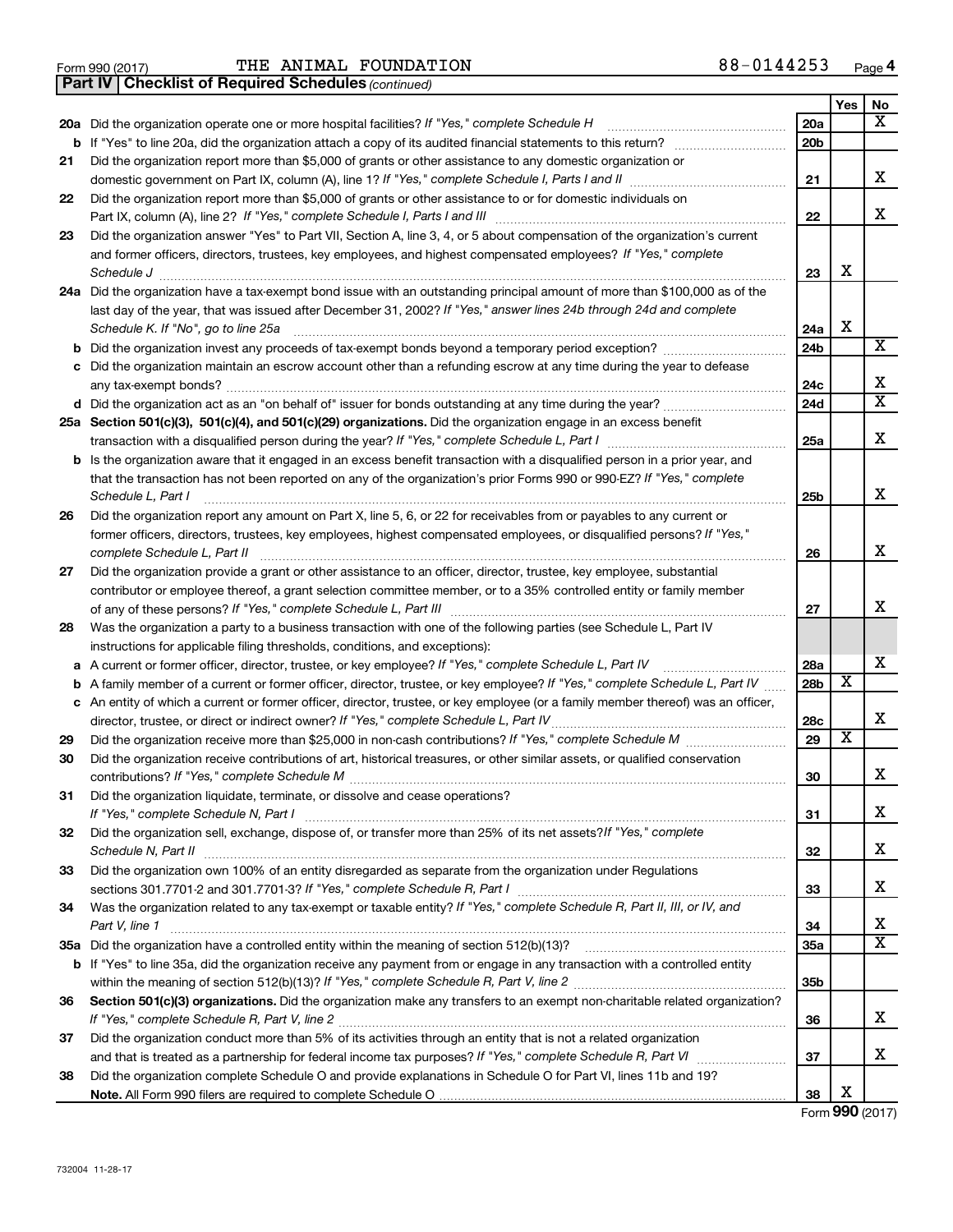|    | THE ANIMAL FOUNDATION<br>Form 990 (2017)                                                                                                        |                 | 88-0144253 |                |     | Page 5                  |  |  |  |
|----|-------------------------------------------------------------------------------------------------------------------------------------------------|-----------------|------------|----------------|-----|-------------------------|--|--|--|
|    | <b>Statements Regarding Other IRS Filings and Tax Compliance</b><br><b>Part V</b>                                                               |                 |            |                |     |                         |  |  |  |
|    | Check if Schedule O contains a response or note to any line in this Part V                                                                      |                 |            |                |     |                         |  |  |  |
|    |                                                                                                                                                 |                 |            |                | Yes | No                      |  |  |  |
|    |                                                                                                                                                 | 1a              | 46         |                |     |                         |  |  |  |
| b  | Enter the number of Forms W-2G included in line 1a. Enter -0- if not applicable                                                                 | 1b              |            |                |     |                         |  |  |  |
| c  | Did the organization comply with backup withholding rules for reportable payments to vendors and reportable gaming                              |                 |            |                |     |                         |  |  |  |
|    |                                                                                                                                                 |                 |            | 1c             | X   |                         |  |  |  |
|    | 2a Enter the number of employees reported on Form W-3, Transmittal of Wage and Tax Statements,                                                  |                 |            |                |     |                         |  |  |  |
|    | filed for the calendar year ending with or within the year covered by this return                                                               | 2a              | 226        |                |     |                         |  |  |  |
|    | <b>b</b> If at least one is reported on line 2a, did the organization file all required federal employment tax returns?                         |                 |            | 2 <sub>b</sub> | X   |                         |  |  |  |
|    |                                                                                                                                                 |                 |            |                |     |                         |  |  |  |
|    | 3a Did the organization have unrelated business gross income of \$1,000 or more during the year?                                                |                 |            | За             |     | х                       |  |  |  |
|    |                                                                                                                                                 |                 |            | 3b             |     |                         |  |  |  |
|    | 4a At any time during the calendar year, did the organization have an interest in, or a signature or other authority over, a                    |                 |            |                |     |                         |  |  |  |
|    | financial account in a foreign country (such as a bank account, securities account, or other financial account)?                                |                 |            | 4a             |     | X                       |  |  |  |
|    | <b>b</b> If "Yes," enter the name of the foreign country: $\blacktriangleright$                                                                 |                 |            |                |     |                         |  |  |  |
|    | See instructions for filing requirements for FinCEN Form 114, Report of Foreign Bank and Financial Accounts (FBAR).                             |                 |            |                |     |                         |  |  |  |
|    |                                                                                                                                                 |                 |            | 5a             |     | х                       |  |  |  |
| b  |                                                                                                                                                 |                 |            | 5b             |     | $\overline{\texttt{x}}$ |  |  |  |
|    |                                                                                                                                                 |                 |            | 5c             |     |                         |  |  |  |
|    | 6a Does the organization have annual gross receipts that are normally greater than \$100,000, and did the organization solicit                  |                 |            |                |     |                         |  |  |  |
|    | any contributions that were not tax deductible as charitable contributions?                                                                     |                 |            | 6a             |     | x                       |  |  |  |
|    | <b>b</b> If "Yes," did the organization include with every solicitation an express statement that such contributions or gifts                   |                 |            |                |     |                         |  |  |  |
|    | were not tax deductible?                                                                                                                        |                 |            | 6b             |     |                         |  |  |  |
| 7  | Organizations that may receive deductible contributions under section 170(c).                                                                   |                 |            |                |     |                         |  |  |  |
| a  | Did the organization receive a payment in excess of \$75 made partly as a contribution and partly for goods and services provided to the payor? |                 |            | 7a             |     | x                       |  |  |  |
|    |                                                                                                                                                 |                 |            | 7b             |     |                         |  |  |  |
|    | c Did the organization sell, exchange, or otherwise dispose of tangible personal property for which it was required                             |                 |            |                |     |                         |  |  |  |
|    | to file Form 8282?                                                                                                                              |                 |            |                |     |                         |  |  |  |
|    |                                                                                                                                                 | 7d              |            |                |     |                         |  |  |  |
| е  | Did the organization receive any funds, directly or indirectly, to pay premiums on a personal benefit contract?                                 |                 |            | 7e             |     |                         |  |  |  |
| f. |                                                                                                                                                 |                 |            | 7f             |     |                         |  |  |  |
| g  | If the organization received a contribution of qualified intellectual property, did the organization file Form 8899 as required?                |                 |            | 7g             |     |                         |  |  |  |
|    | h If the organization received a contribution of cars, boats, airplanes, or other vehicles, did the organization file a Form 1098-C?            |                 |            | 7h             |     |                         |  |  |  |
| 8  | Sponsoring organizations maintaining donor advised funds. Did a donor advised fund maintained by the                                            |                 |            |                |     |                         |  |  |  |
|    | sponsoring organization have excess business holdings at any time during the year?                                                              |                 |            | 8              |     |                         |  |  |  |
| 9  | Sponsoring organizations maintaining donor advised funds.                                                                                       |                 |            |                |     |                         |  |  |  |
| а  | Did the sponsoring organization make any taxable distributions under section 4966?                                                              |                 |            | 9а             |     |                         |  |  |  |
| b  |                                                                                                                                                 |                 |            | 9b             |     |                         |  |  |  |
| 10 | Section 501(c)(7) organizations. Enter:                                                                                                         |                 |            |                |     |                         |  |  |  |
| а  |                                                                                                                                                 | 10a             |            |                |     |                         |  |  |  |
| b  | Gross receipts, included on Form 990, Part VIII, line 12, for public use of club facilities                                                     | 10 <sub>b</sub> |            |                |     |                         |  |  |  |
| 11 | Section 501(c)(12) organizations. Enter:                                                                                                        |                 |            |                |     |                         |  |  |  |
| а  |                                                                                                                                                 | 11a             |            |                |     |                         |  |  |  |
| b  | Gross income from other sources (Do not net amounts due or paid to other sources against                                                        |                 |            |                |     |                         |  |  |  |
|    |                                                                                                                                                 | 11b             |            |                |     |                         |  |  |  |
|    | 12a Section 4947(a)(1) non-exempt charitable trusts. Is the organization filing Form 990 in lieu of Form 1041?                                  |                 |            | 12a            |     |                         |  |  |  |
| b  | If "Yes," enter the amount of tax-exempt interest received or accrued during the year                                                           | 12b             |            |                |     |                         |  |  |  |
| 13 | Section 501(c)(29) qualified nonprofit health insurance issuers.                                                                                |                 |            |                |     |                         |  |  |  |
|    |                                                                                                                                                 |                 |            | 1За            |     |                         |  |  |  |
|    | Note. See the instructions for additional information the organization must report on Schedule O.                                               |                 |            |                |     |                         |  |  |  |
|    | <b>b</b> Enter the amount of reserves the organization is required to maintain by the states in which the                                       |                 |            |                |     |                         |  |  |  |
|    |                                                                                                                                                 | 13 <sub>b</sub> |            |                |     |                         |  |  |  |
|    |                                                                                                                                                 | 13с             |            |                |     |                         |  |  |  |
|    | <b>14a</b> Did the organization receive any payments for indoor tanning services during the tax year?                                           |                 |            | 14a            |     | х                       |  |  |  |
|    |                                                                                                                                                 |                 |            | 14b            |     |                         |  |  |  |

| Form 990 (2017) |  |
|-----------------|--|
|-----------------|--|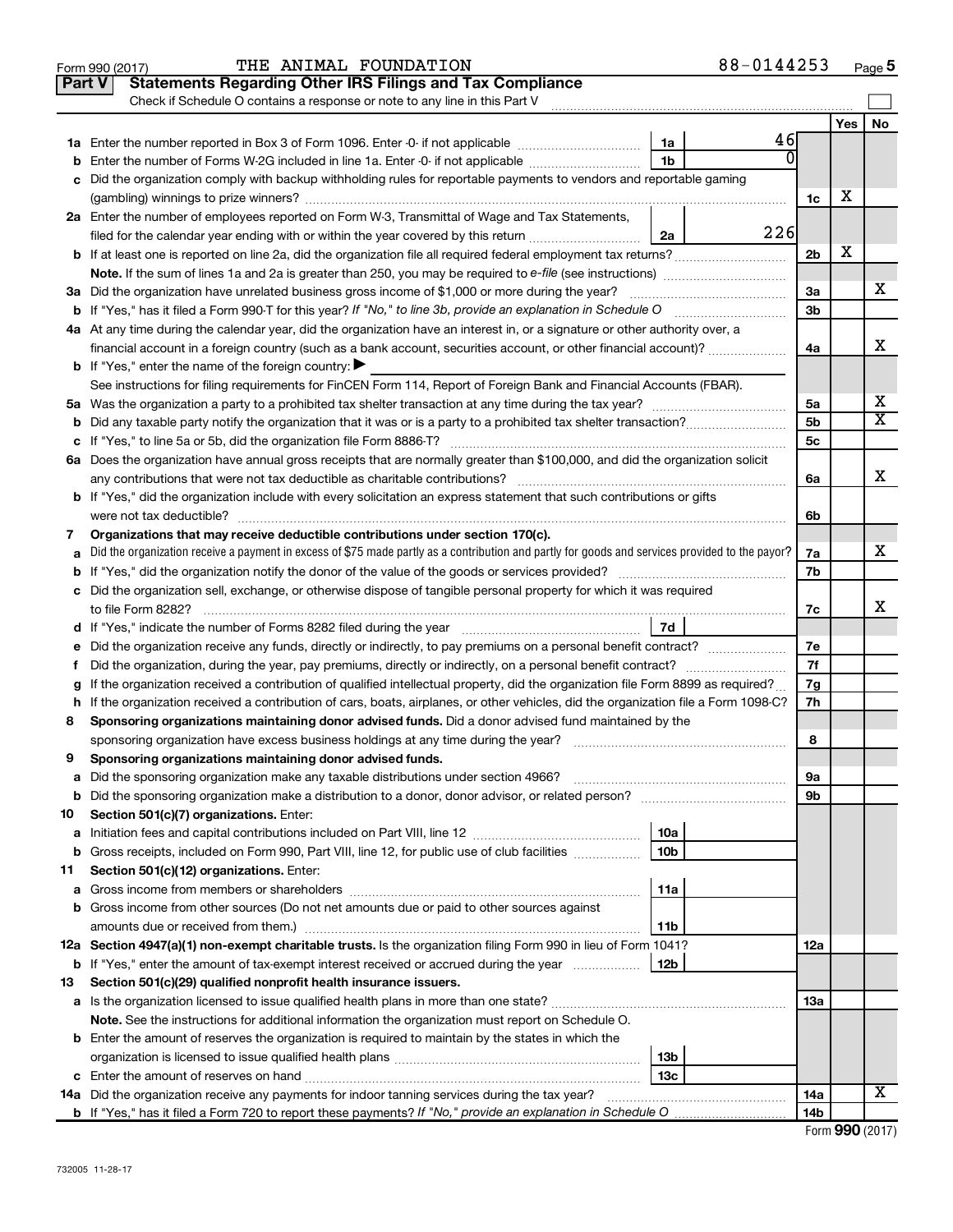| Form 990 (2017 |
|----------------|
|----------------|

#### Form 990 (2017)  $\begin{array}{cccc} \text{THE} & \text{ANIMAL} & \text{FOUNDATION} \end{array}$  88 – 0144253  $\begin{array}{cccc} \text{Page} & \text{Page} \end{array}$

**Part VI** Governance, Management, and Disclosure For each "Yes" response to lines 2 through 7b below, and for a "No" response *to line 8a, 8b, or 10b below, describe the circumstances, processes, or changes in Schedule O. See instructions.*

|     | Check if Schedule O contains a response or note to any line in this Part VI                                                                                                                                                    |                         |                         | $\overline{\mathbf{x}}$ |
|-----|--------------------------------------------------------------------------------------------------------------------------------------------------------------------------------------------------------------------------------|-------------------------|-------------------------|-------------------------|
|     | <b>Section A. Governing Body and Management</b>                                                                                                                                                                                |                         |                         |                         |
|     |                                                                                                                                                                                                                                |                         | <b>Yes</b>              | No                      |
|     | 12<br>1a<br><b>1a</b> Enter the number of voting members of the governing body at the end of the tax year                                                                                                                      |                         |                         |                         |
|     | If there are material differences in voting rights among members of the governing body, or if the governing                                                                                                                    |                         |                         |                         |
|     | body delegated broad authority to an executive committee or similar committee, explain in Schedule O.                                                                                                                          |                         |                         |                         |
| b   | 12<br>Enter the number of voting members included in line 1a, above, who are independent<br>1b                                                                                                                                 |                         |                         |                         |
| 2   | Did any officer, director, trustee, or key employee have a family relationship or a business relationship with any other                                                                                                       |                         |                         |                         |
|     | officer, director, trustee, or key employee?                                                                                                                                                                                   | $\mathbf{2}$            |                         | х                       |
| 3   | Did the organization delegate control over management duties customarily performed by or under the direct supervision                                                                                                          |                         |                         |                         |
|     |                                                                                                                                                                                                                                | 3                       |                         | х                       |
| 4   | Did the organization make any significant changes to its governing documents since the prior Form 990 was filed?                                                                                                               | $\overline{\mathbf{4}}$ |                         | $\overline{\textbf{x}}$ |
| 5   |                                                                                                                                                                                                                                | 5                       |                         | $\overline{\mathbf{x}}$ |
| 6   |                                                                                                                                                                                                                                | 6                       |                         | $\overline{\textbf{x}}$ |
| 7a  | Did the organization have members, stockholders, or other persons who had the power to elect or appoint one or                                                                                                                 |                         |                         |                         |
|     |                                                                                                                                                                                                                                | 7a                      |                         | х                       |
| b   | Are any governance decisions of the organization reserved to (or subject to approval by) members, stockholders, or                                                                                                             |                         |                         |                         |
|     | persons other than the governing body?                                                                                                                                                                                         | 7b                      |                         | x                       |
| 8   | Did the organization contemporaneously document the meetings held or written actions undertaken during the year by the following:                                                                                              |                         |                         |                         |
| a   |                                                                                                                                                                                                                                | 8а                      | х                       |                         |
| b   |                                                                                                                                                                                                                                | 8b                      | $\overline{\mathbf{x}}$ |                         |
| 9   | Is there any officer, director, trustee, or key employee listed in Part VII, Section A, who cannot be reached at the                                                                                                           |                         |                         |                         |
|     | organization's mailing address? If "Yes," provide the names and addresses in Schedule O                                                                                                                                        | 9                       |                         | x                       |
|     | Section B. Policies (This Section B requests information about policies not required by the Internal Revenue Code.)                                                                                                            |                         |                         |                         |
|     |                                                                                                                                                                                                                                |                         | Yes                     | No                      |
|     |                                                                                                                                                                                                                                | 10a                     |                         | X                       |
|     | <b>b</b> If "Yes," did the organization have written policies and procedures governing the activities of such chapters, affiliates,                                                                                            |                         |                         |                         |
|     |                                                                                                                                                                                                                                | 10b                     |                         |                         |
|     | 11a Has the organization provided a complete copy of this Form 990 to all members of its governing body before filing the form?                                                                                                | 11a                     | $\overline{\textbf{x}}$ |                         |
| b   | Describe in Schedule O the process, if any, used by the organization to review this Form 990.                                                                                                                                  |                         |                         |                         |
| 12a | Did the organization have a written conflict of interest policy? If "No," go to line 13                                                                                                                                        | 12a                     | X                       |                         |
| b   | Were officers, directors, or trustees, and key employees required to disclose annually interests that could give rise to conflicts?                                                                                            | 12b                     | $\overline{\text{x}}$   |                         |
| с   | Did the organization regularly and consistently monitor and enforce compliance with the policy? If "Yes," describe                                                                                                             |                         |                         |                         |
|     | in Schedule O how this was done manufactured and the state of the state of the state of the state of the state of the state of the state of the state of the state of the state of the state of the state of the state of the  | 12c                     | X                       |                         |
| 13  | Did the organization have a written whistleblower policy?                                                                                                                                                                      | 13                      | $\overline{\textbf{x}}$ |                         |
| 14  |                                                                                                                                                                                                                                | 14                      | $\overline{\text{x}}$   |                         |
| 15  | Did the process for determining compensation of the following persons include a review and approval by independent                                                                                                             |                         |                         |                         |
|     | persons, comparability data, and contemporaneous substantiation of the deliberation and decision?                                                                                                                              |                         |                         |                         |
| а   | The organization's CEO, Executive Director, or top management official manufactured content of the organization's CEO, Executive Director, or top management official manufactured content of the state of the state of the st | 15a                     | х                       |                         |
|     | Other officers or key employees of the organization                                                                                                                                                                            | <b>15b</b>              | $\overline{\textbf{x}}$ |                         |
|     | If "Yes" to line 15a or 15b, describe the process in Schedule O (see instructions).                                                                                                                                            |                         |                         |                         |
|     | 16a Did the organization invest in, contribute assets to, or participate in a joint venture or similar arrangement with a                                                                                                      |                         |                         |                         |
|     | taxable entity during the year?                                                                                                                                                                                                | 16a                     |                         | х                       |
|     | b If "Yes," did the organization follow a written policy or procedure requiring the organization to evaluate its participation                                                                                                 |                         |                         |                         |
|     | in joint venture arrangements under applicable federal tax law, and take steps to safeguard the organization's                                                                                                                 |                         |                         |                         |
|     | exempt status with respect to such arrangements?                                                                                                                                                                               | 16b                     |                         |                         |
|     | <b>Section C. Disclosure</b>                                                                                                                                                                                                   |                         |                         |                         |
| 17  | <b>NONE</b><br>List the states with which a copy of this Form 990 is required to be filed >                                                                                                                                    |                         |                         |                         |
| 18  | Section 6104 requires an organization to make its Forms 1023 (or 1024 if applicable), 990, and 990-T (Section 501(c)(3)s only) available                                                                                       |                         |                         |                         |
|     | for public inspection. Indicate how you made these available. Check all that apply.                                                                                                                                            |                         |                         |                         |
|     | $\lfloor x \rfloor$ Upon request<br>Own website<br>Another's website<br>Other (explain in Schedule O)                                                                                                                          |                         |                         |                         |
| 19  | Describe in Schedule O whether (and if so, how) the organization made its governing documents, conflict of interest policy, and financial                                                                                      |                         |                         |                         |
|     | statements available to the public during the tax year.                                                                                                                                                                        |                         |                         |                         |
| 20  | State the name, address, and telephone number of the person who possesses the organization's books and records:                                                                                                                |                         |                         |                         |
|     | THE ORGANIZATION - 702-384-3333                                                                                                                                                                                                |                         |                         |                         |
|     | 655 NORTH MOJAVE RD, LAS VEGAS, NV<br>89101                                                                                                                                                                                    |                         |                         |                         |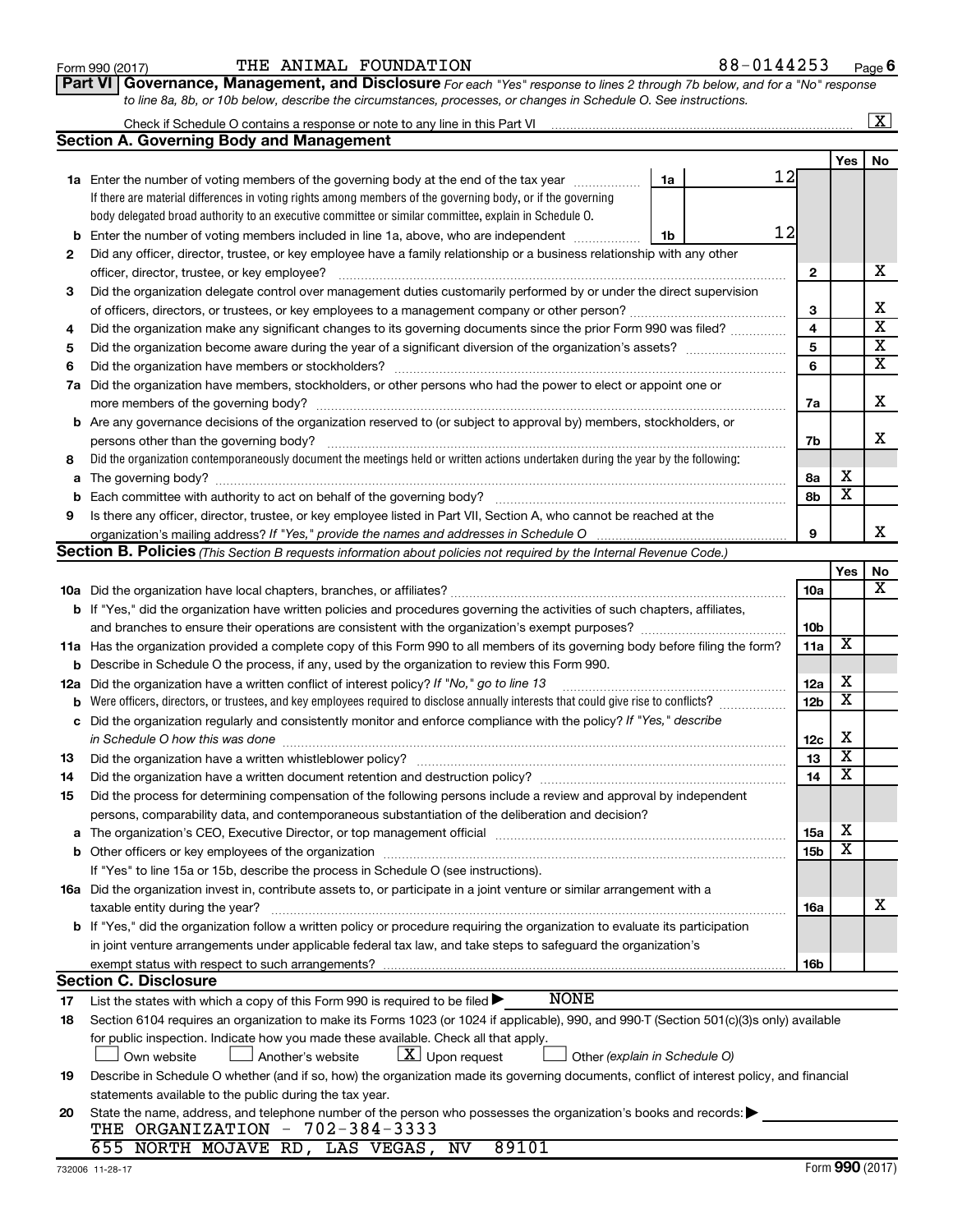$\Box$ 

| Part VII Compensation of Officers, Directors, Trustees, Key Employees, Highest Compensated |  |  |  |  |
|--------------------------------------------------------------------------------------------|--|--|--|--|
| <b>Employees, and Independent Contractors</b>                                              |  |  |  |  |

Check if Schedule O contains a response or note to any line in this Part VII

**Section A. Officers, Directors, Trustees, Key Employees, and Highest Compensated Employees**

**1a**  Complete this table for all persons required to be listed. Report compensation for the calendar year ending with or within the organization's tax year.

**•** List all of the organization's current officers, directors, trustees (whether individuals or organizations), regardless of amount of compensation. Enter  $-0$ - in columns  $(D)$ ,  $(E)$ , and  $(F)$  if no compensation was paid.

**•** List all of the organization's **current** key employees, if any. See instructions for definition of "key employee."

**•** List the organization's five current highest compensated employees (other than an officer, director, trustee, or key employee) who received reportable compensation (Box 5 of Form W-2 and/or Box 7 of Form 1099-MISC) of more than \$100,000 from the organization and any related organizations.

**•** List all of the organization's former officers, key employees, and highest compensated employees who received more than \$100,000 of reportable compensation from the organization and any related organizations.

**•** List all of the organization's former directors or trustees that received, in the capacity as a former director or trustee of the organization, more than \$10,000 of reportable compensation from the organization and any related organizations.

List persons in the following order: individual trustees or directors; institutional trustees; officers; key employees; highest compensated employees; and former such persons.

Check this box if neither the organization nor any related organization compensated any current officer, director, or trustee.  $\Box$ 

| (A)                           | (B)                  | (C)                                                                      |                                 |             |              |                                 |        | (D)                        | (E)                        | (F)                    |  |  |
|-------------------------------|----------------------|--------------------------------------------------------------------------|---------------------------------|-------------|--------------|---------------------------------|--------|----------------------------|----------------------------|------------------------|--|--|
| Name and Title                | Average<br>hours per | Position<br>(do not check more than one<br>box, unless person is both an |                                 |             |              |                                 |        | Reportable<br>compensation | Reportable<br>compensation | Estimated<br>amount of |  |  |
|                               | week                 |                                                                          | officer and a director/trustee) |             |              |                                 |        | from                       | from related               | other                  |  |  |
|                               | (list any            |                                                                          |                                 |             |              |                                 |        | the                        | organizations              | compensation           |  |  |
|                               | hours for            |                                                                          |                                 |             |              |                                 |        | organization               | (W-2/1099-MISC)            | from the               |  |  |
|                               | related              |                                                                          |                                 |             |              |                                 |        | (W-2/1099-MISC)            |                            | organization           |  |  |
|                               | organizations        |                                                                          |                                 |             |              |                                 |        |                            |                            | and related            |  |  |
|                               | below<br>line)       | Individual trustee or director                                           | Institutional trustee           | Officer     | Key employee | Highest compensated<br>employee | Former |                            |                            | organizations          |  |  |
| (1)<br><b>ANDREW VAUGHN</b>   | 2.00                 |                                                                          |                                 |             |              |                                 |        |                            |                            |                        |  |  |
| CHAIRPERSON                   |                      | $\mathbf X$                                                              |                                 | $\mathbf X$ |              |                                 |        | $\mathbf 0$                | $\mathbf 0$ .              | $\mathbf 0$ .          |  |  |
| MATTHEW FRAZIER<br>(2)        | 2.00                 |                                                                          |                                 |             |              |                                 |        |                            |                            |                        |  |  |
| VICE-CHAIRPERSON              |                      | $\mathbf X$                                                              |                                 | $\mathbf X$ |              |                                 |        | 0                          | $\mathbf 0$                | $\mathbf 0$ .          |  |  |
| LINDA MARVIN<br>(3)           | 2.00                 |                                                                          |                                 |             |              |                                 |        |                            |                            |                        |  |  |
| <b>TREASURER</b>              |                      | $\mathbf X$                                                              |                                 | $\mathbf X$ |              |                                 |        | $\mathbf 0$                | $\mathbf 0$                | $\mathbf 0$ .          |  |  |
| ROBIN E. PERKINS<br>(4)       | 2.00                 |                                                                          |                                 |             |              |                                 |        |                            |                            |                        |  |  |
| SECRETARY                     |                      | X                                                                        |                                 | $\mathbf X$ |              |                                 |        | 0                          | $\mathbf 0$ .              | $\mathbf 0$ .          |  |  |
| <b>BRETTE SADLER</b><br>(5)   | 2.00                 |                                                                          |                                 |             |              |                                 |        |                            |                            |                        |  |  |
| <b>DIRECTOR</b>               |                      | X                                                                        |                                 |             |              |                                 |        | 0                          | $\mathbf 0$ .              | $\mathbf 0$ .          |  |  |
| (6)<br><b>JEREMY JOHNSTON</b> | 2.00                 |                                                                          |                                 |             |              |                                 |        |                            |                            |                        |  |  |
| <b>DIRECTOR</b>               |                      | $\mathbf X$                                                              |                                 |             |              |                                 |        | $\mathbf 0$                | $\mathbf 0$ .              | $\mathbf 0$ .          |  |  |
| LISA M. GANN<br>(7)           | 2.00                 |                                                                          |                                 |             |              |                                 |        |                            |                            |                        |  |  |
| <b>DIRECTOR</b>               |                      | $\mathbf X$                                                              |                                 |             |              |                                 |        | 0                          | $\mathbf 0$ .              | $\mathbf 0$ .          |  |  |
| (8)<br>MATTHEW SILVERMAN      | 2.00                 |                                                                          |                                 |             |              |                                 |        |                            |                            |                        |  |  |
| <b>DIRECTOR</b>               |                      | $\mathbf X$                                                              |                                 |             |              |                                 |        | $\mathbf 0$                | $\mathbf 0$ .              | $\mathbf 0$ .          |  |  |
| MICHAEL ACCARDI<br>(9)        | 2.00                 |                                                                          |                                 |             |              |                                 |        |                            |                            |                        |  |  |
| <b>DIRECTOR</b>               |                      | $\mathbf X$                                                              |                                 |             |              |                                 |        | $\mathbf 0$                | $\mathbf 0$ .              | $\boldsymbol{0}$ .     |  |  |
| (10) PAUL SNOW                | 2.00                 |                                                                          |                                 |             |              |                                 |        |                            |                            |                        |  |  |
| <b>DIRECTOR</b>               |                      | $\mathbf X$                                                              |                                 |             |              |                                 |        | $\mathbf 0$                | $\mathbf 0$ .              | $\mathbf 0$ .          |  |  |
| (11) RIKKI TANENBAUM          | 2.00                 |                                                                          |                                 |             |              |                                 |        |                            |                            |                        |  |  |
| <b>DIRECTOR</b>               |                      | $\mathbf X$                                                              |                                 |             |              |                                 |        | $\mathbf 0$                | $\mathbf 0$ .              | $\mathbf 0$ .          |  |  |
| (12) SHAN BATES-BUNDICK       | 2.00                 |                                                                          |                                 |             |              |                                 |        |                            |                            |                        |  |  |
| <b>DIRECTOR</b>               |                      | $\rm X$                                                                  |                                 |             |              |                                 |        | $\mathbf 0$                | $\mathbf 0$ .              | $\mathbf 0$ .          |  |  |
| (13) CHRIS STACEY             | 2.00                 |                                                                          |                                 |             |              |                                 |        |                            |                            |                        |  |  |
| EMERITUS DIRECTOR             |                      | X                                                                        |                                 |             |              |                                 |        | $\mathbf 0$                | $\mathbf 0$ .              | $\boldsymbol{0}$ .     |  |  |
| (14) DALE WYNN                | 2.00                 |                                                                          |                                 |             |              |                                 |        |                            |                            |                        |  |  |
| EMERITUS DIRECTOR             |                      | $\mathbf X$                                                              |                                 |             |              |                                 |        | $\mathbf 0$                | $\mathbf 0$ .              | $\mathbf 0$ .          |  |  |
| (15) DIANNE MERKEY            | 2.00                 |                                                                          |                                 |             |              |                                 |        |                            |                            |                        |  |  |
| EMERITUS DIRECTOR             |                      | $\mathbf X$                                                              |                                 |             |              |                                 |        | $\mathbf 0$                | $\mathbf 0$ .              | $\boldsymbol{0}$ .     |  |  |
| (16) DOUG CROSBY              | 2.00                 |                                                                          |                                 |             |              |                                 |        |                            |                            |                        |  |  |
| EMERITUS DIRECTOR             |                      | $\mathbf X$                                                              |                                 |             |              |                                 |        | 0                          | $\mathbf 0$ .              | $\mathbf 0$ .          |  |  |
| (17) JANE GREENSPUN GALE      | 2.00                 |                                                                          |                                 |             |              |                                 |        |                            |                            |                        |  |  |
| EMERITUS DIRECTOR             |                      | $\mathbf X$                                                              |                                 |             |              |                                 |        | $\mathbf 0$                | $\mathbf 0$ .              | $\mathbf 0$ .          |  |  |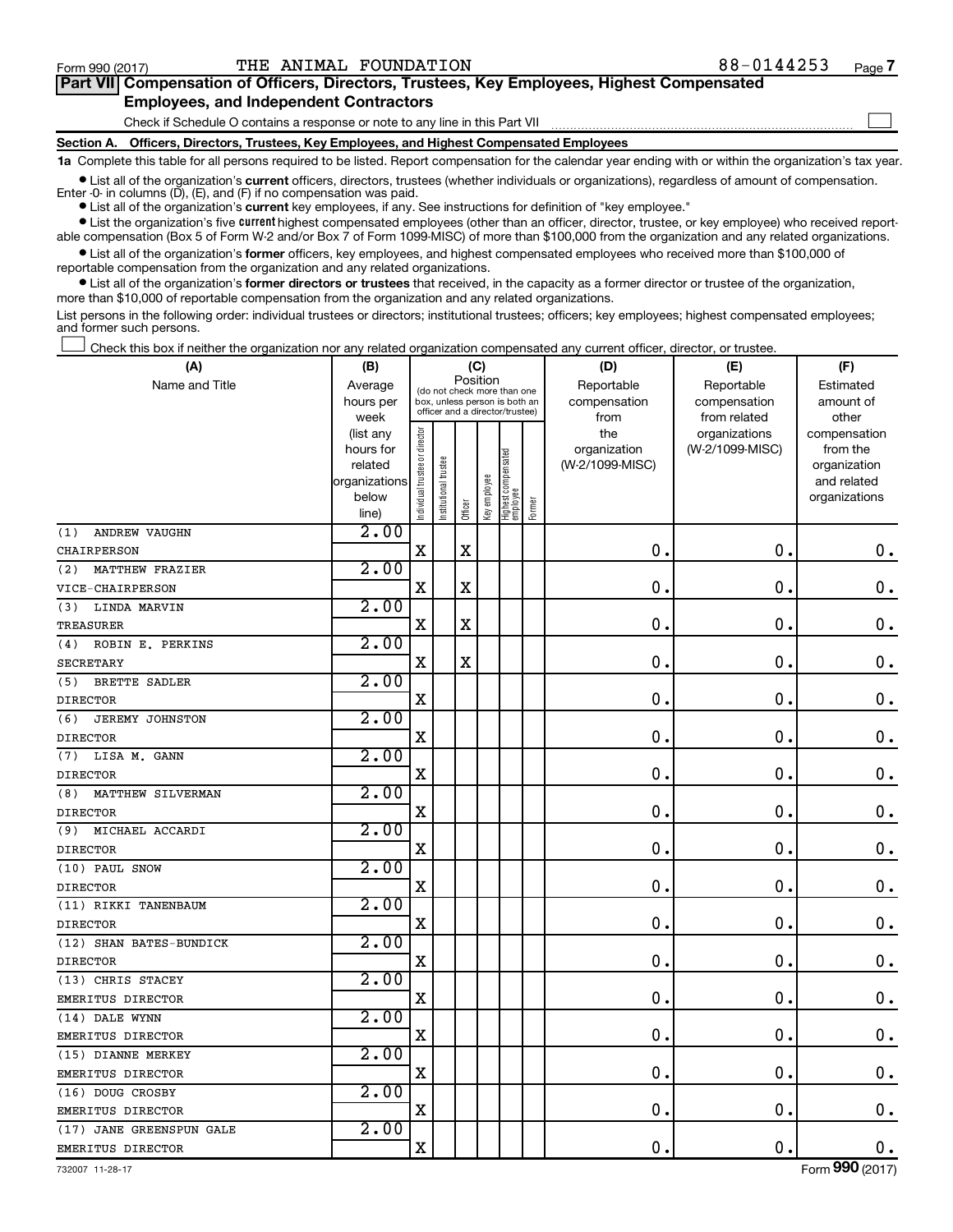| THE ANIMAL FOUNDATION<br>Form 990 (2017)                                                                                                     |               |                                |                       |          |                |                                                              |        |                                | 88-0144253       |   |                     | Page 8           |
|----------------------------------------------------------------------------------------------------------------------------------------------|---------------|--------------------------------|-----------------------|----------|----------------|--------------------------------------------------------------|--------|--------------------------------|------------------|---|---------------------|------------------|
| <b>Part VII</b><br>Section A. Officers, Directors, Trustees, Key Employees, and Highest Compensated Employees (continued)                    |               |                                |                       |          |                |                                                              |        |                                |                  |   |                     |                  |
| (A)                                                                                                                                          | (B)           |                                |                       | (C)      |                |                                                              |        | (D)                            | (E)              |   | (F)                 |                  |
| Name and title                                                                                                                               | Average       |                                |                       | Position |                |                                                              |        | Reportable                     | Reportable       |   | Estimated           |                  |
|                                                                                                                                              | hours per     |                                |                       |          |                | (do not check more than one<br>box, unless person is both an |        | compensation                   | compensation     |   | amount of           |                  |
|                                                                                                                                              | week          |                                |                       |          |                | officer and a director/trustee)                              |        | from                           | from related     |   | other               |                  |
|                                                                                                                                              | (list any     |                                |                       |          |                |                                                              |        | the                            | organizations    |   | compensation        |                  |
|                                                                                                                                              | hours for     |                                |                       |          |                |                                                              |        | organization                   | (W-2/1099-MISC)  |   | from the            |                  |
|                                                                                                                                              | related       |                                |                       |          |                |                                                              |        | (W-2/1099-MISC)                |                  |   | organization        |                  |
|                                                                                                                                              | organizations |                                |                       |          |                |                                                              |        |                                |                  |   | and related         |                  |
|                                                                                                                                              | below         | Individual trustee or director |                       |          |                |                                                              |        |                                |                  |   | organizations       |                  |
|                                                                                                                                              | line)         |                                | Institutional trustee | Officer  | ea oppduue Aey | Highest compensated<br> employee                             | Former |                                |                  |   |                     |                  |
| (18) MARILYN LARSON                                                                                                                          | 2.00          |                                |                       |          |                |                                                              |        |                                |                  |   |                     |                  |
| EMERITUS DIRECTOR                                                                                                                            |               | X                              |                       |          |                |                                                              |        | 0.                             | 0.               |   |                     | 0.               |
| (19) MICHAEL WILKINS                                                                                                                         | 2.00          |                                |                       |          |                |                                                              |        |                                |                  |   |                     |                  |
| EMERITUS DIRECTOR                                                                                                                            |               | X                              |                       |          |                |                                                              |        | 0.                             | 0.               |   |                     | $\mathbf 0$ .    |
| (20) VIVICA MARSHALL                                                                                                                         | 2.00          |                                |                       |          |                |                                                              |        |                                |                  |   |                     |                  |
| EMERITUS DIRECTOR                                                                                                                            |               | X                              |                       |          |                |                                                              |        | 0.                             | 0.               |   |                     | $\mathbf 0$ .    |
| (21) CHRISTINE ROBINSON                                                                                                                      | 40.00         |                                |                       |          |                |                                                              |        |                                |                  |   |                     |                  |
| CHIEF EXECUTIVE OFFICER                                                                                                                      |               |                                |                       | X        |                |                                                              |        | 201,682.                       | 0.               |   |                     | $\mathbf 0$ .    |
| (22) DANIEL EUGENE NEEL                                                                                                                      | 40.00         |                                |                       |          |                |                                                              |        |                                |                  |   |                     |                  |
| CHIEF FINANCE AND DEVELOPMENT OFFICE                                                                                                         |               |                                |                       |          | X              |                                                              |        | 169,664.                       | 0.               |   |                     | $\mathbf 0$ .    |
| (23) CARLY SCHOLTEN                                                                                                                          | 40.00         |                                |                       |          |                |                                                              |        |                                |                  |   |                     |                  |
| CHIEF OPERATING OFFICER                                                                                                                      |               |                                |                       |          |                | X                                                            |        | 117,154.                       | 0.               |   |                     | $\mathbf 0$ .    |
| (24) SHEREEN BURTON                                                                                                                          | 40.00         |                                |                       |          |                |                                                              |        |                                |                  |   |                     |                  |
| CHIEF VETERINARIAN                                                                                                                           |               |                                |                       |          |                | $\mathbf X$                                                  |        | 115,919.                       | 0.               |   |                     | $\mathbf 0$ .    |
| (25) KATHERINE BETH JAMES BILOF                                                                                                              | 40.00         |                                |                       |          |                |                                                              |        |                                |                  |   |                     |                  |
| VETERINARIAN                                                                                                                                 |               |                                |                       |          |                | X                                                            |        | 105,489.                       | 0.               |   |                     | $\mathbf 0$ .    |
|                                                                                                                                              |               |                                |                       |          |                |                                                              |        |                                |                  |   |                     |                  |
|                                                                                                                                              |               |                                |                       |          |                |                                                              |        |                                |                  |   |                     |                  |
| 1b Sub-total                                                                                                                                 |               |                                |                       |          |                |                                                              |        | 709,908.                       | $\overline{0}$ . |   |                     | $\overline{0}$ . |
| c Total from continuation sheets to Part VII, Section A manuscreen continuum                                                                 |               |                                |                       |          |                |                                                              |        | 0.                             | σ.               |   |                     | $\overline{0}$ . |
|                                                                                                                                              |               |                                |                       |          |                |                                                              |        | 709,908.                       | $\overline{0}$ . |   |                     | $\overline{0}$ . |
| Total number of individuals (including but not limited to those listed above) who received more than \$100,000 of reportable<br>$\mathbf{2}$ |               |                                |                       |          |                |                                                              |        |                                |                  |   |                     |                  |
| compensation from the organization $\blacktriangleright$                                                                                     |               |                                |                       |          |                |                                                              |        |                                |                  |   |                     | 5                |
|                                                                                                                                              |               |                                |                       |          |                |                                                              |        |                                |                  |   | Yes                 | No               |
| 3                                                                                                                                            |               |                                |                       |          |                |                                                              |        |                                |                  |   |                     |                  |
| Did the organization list any former officer, director, or trustee, key employee, or highest compensated employee on                         |               |                                |                       |          |                |                                                              |        |                                |                  |   |                     | х                |
| line 1a? If "Yes," complete Schedule J for such individual manufactured content to the settlement of the settl                               |               |                                |                       |          |                |                                                              |        |                                |                  | 3 |                     |                  |
| For any individual listed on line 1a, is the sum of reportable compensation and other compensation from the organization                     |               |                                |                       |          |                |                                                              |        |                                |                  |   | х                   |                  |
| and related organizations greater than \$150,000? If "Yes," complete Schedule J for such individual                                          |               |                                |                       |          |                |                                                              |        |                                |                  | 4 |                     |                  |
| Did any person listed on line 1a receive or accrue compensation from any unrelated organization or individual for services<br>5              |               |                                |                       |          |                |                                                              |        |                                |                  |   |                     |                  |
|                                                                                                                                              |               |                                |                       |          |                |                                                              |        |                                |                  | 5 |                     | x                |
| <b>Section B. Independent Contractors</b>                                                                                                    |               |                                |                       |          |                |                                                              |        |                                |                  |   |                     |                  |
| Complete this table for your five highest compensated independent contractors that received more than \$100,000 of compensation from<br>1.   |               |                                |                       |          |                |                                                              |        |                                |                  |   |                     |                  |
| the organization. Report compensation for the calendar year ending with or within the organization's tax year.                               |               |                                |                       |          |                |                                                              |        |                                |                  |   |                     |                  |
| (A)<br>Name and business address                                                                                                             |               |                                |                       |          |                |                                                              |        | (B)<br>Description of services |                  |   | (C)<br>Compensation |                  |
|                                                                                                                                              |               |                                | <b>NONE</b>           |          |                |                                                              |        |                                |                  |   |                     |                  |
|                                                                                                                                              |               |                                |                       |          |                |                                                              |        |                                |                  |   |                     |                  |
|                                                                                                                                              |               |                                |                       |          |                |                                                              |        |                                |                  |   |                     |                  |
|                                                                                                                                              |               |                                |                       |          |                |                                                              |        |                                |                  |   |                     |                  |
|                                                                                                                                              |               |                                |                       |          |                |                                                              |        |                                |                  |   |                     |                  |
|                                                                                                                                              |               |                                |                       |          |                |                                                              |        |                                |                  |   |                     |                  |
|                                                                                                                                              |               |                                |                       |          |                |                                                              |        |                                |                  |   |                     |                  |
|                                                                                                                                              |               |                                |                       |          |                |                                                              |        |                                |                  |   |                     |                  |
|                                                                                                                                              |               |                                |                       |          |                |                                                              |        |                                |                  |   |                     |                  |
|                                                                                                                                              |               |                                |                       |          |                |                                                              |        |                                |                  |   |                     |                  |
|                                                                                                                                              |               |                                |                       |          |                |                                                              |        |                                |                  |   |                     |                  |
| Total number of independent contractors (including but not limited to those listed above) who received more than<br>2                        |               |                                |                       |          |                |                                                              |        |                                |                  |   |                     |                  |
| \$100,000 of compensation from the organization                                                                                              |               |                                |                       |          |                | 0                                                            |        |                                |                  |   |                     |                  |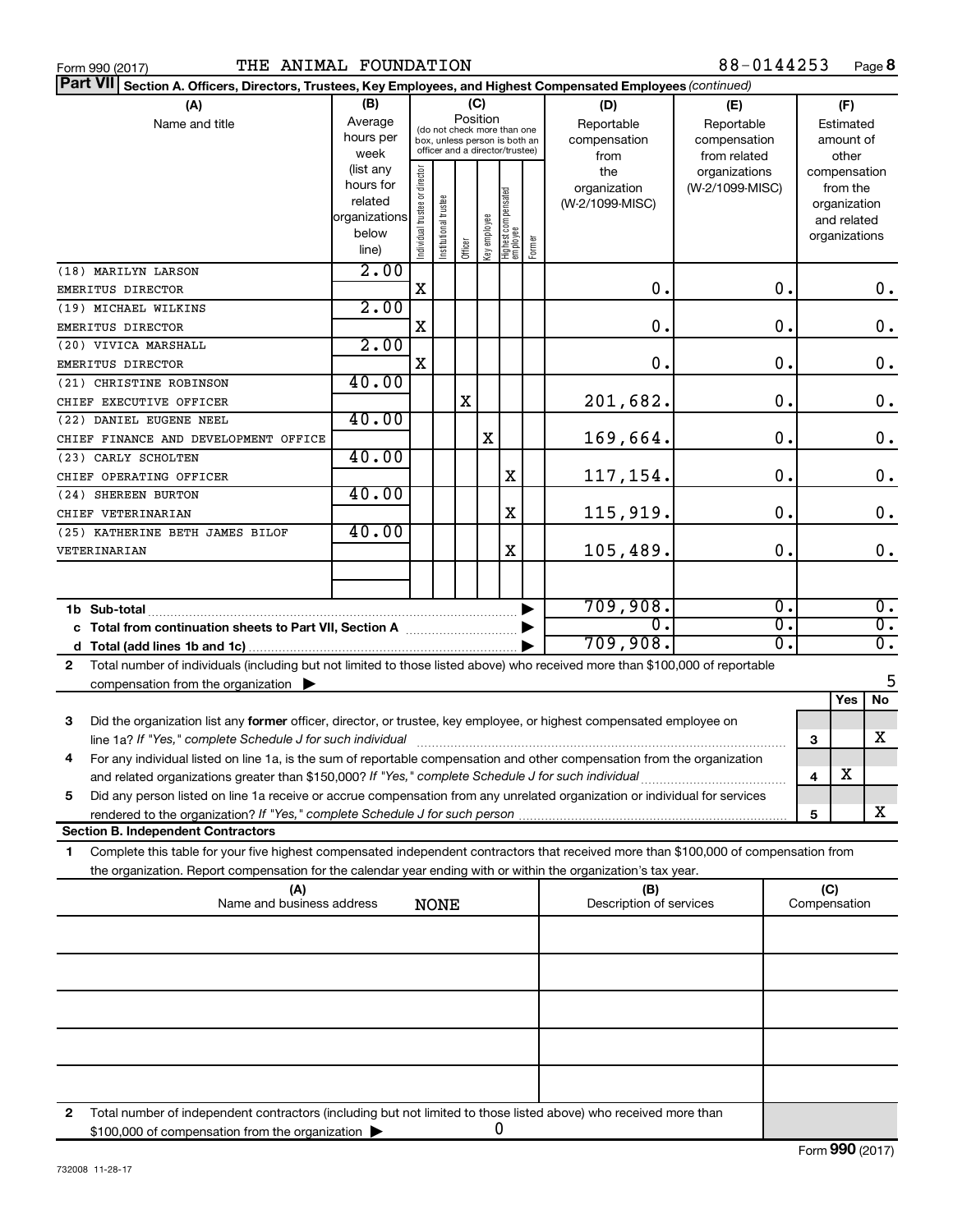Form 990 (2017) **THE ANIMAL FOUNDATION**  $88-0144253$  Page **Part VIII Statement of Revenue** Check if Schedule O contains a response or note to any line in this Part VIII ...............................<br> **(B)** Total revenue Related or **(A) (B) (C) (D)** Revenuè excluded<br>from tax under<br>512 - 514 Unrelated exempt function business revenue revenue ts, Grants **and Other Similar Amounts 1 a** Federated campaigns ................. **1 a b** Membership dues ....................... **1 b** 64,012. **c** Fundraising events ……………………… **1 c d 1 d** Related organizations ~~~~~~ **e** Government grants (contributions) **1 e** All other contributions, gifts, grants, and **f** 9,950,363. similar amounts not included above ~~~~~ **1 f** 202,887. **g** Noncash contributions included in lines 1a-1f: \$ 10,014,375. **h Total.**  Add lines 1a-1f |

|                                                           |     |   | 1 a Federated campaigns                               | 1a             |                      |               |             |                |                 |
|-----------------------------------------------------------|-----|---|-------------------------------------------------------|----------------|----------------------|---------------|-------------|----------------|-----------------|
| Contributions, Gifts, Grants<br>and Other Similar Amounts |     |   | <b>b</b> Membership dues                              | 1b             |                      |               |             |                |                 |
|                                                           |     | с | Fundraising events                                    | 1 <sub>c</sub> | 64,012               |               |             |                |                 |
|                                                           |     |   | d Related organizations                               | 1d<br>.        |                      |               |             |                |                 |
|                                                           |     | е | Government grants (contributions)                     | 1e             |                      |               |             |                |                 |
|                                                           |     |   | f All other contributions, gifts, grants, and         |                |                      |               |             |                |                 |
|                                                           |     |   | similar amounts not included above                    | 1f             | 9,950,363.           |               |             |                |                 |
|                                                           |     |   | g Noncash contributions included in lines 1a-1f: \$   |                | 202,887.             |               |             |                |                 |
|                                                           |     |   |                                                       |                |                      | 10,014,375.   |             |                |                 |
|                                                           |     |   |                                                       |                | <b>Business Code</b> |               |             |                |                 |
|                                                           | 2 a |   | FEES & CONTRACTS GOV AGENCIES                         |                | 813410               | 4, 267, 551.  | 4, 267, 551 |                |                 |
|                                                           |     |   | <b>b</b> ADOPTIONS                                    |                | 813410               | 783,951.      | 783,951     |                |                 |
| Program Service<br>Revenue                                |     | C | CLINIC                                                |                | 813410               | 643,118.      | 643,118     |                |                 |
|                                                           |     |   | d SHELTER                                             |                | 813410               | 136,785.      | 136,785.    |                |                 |
|                                                           |     | е |                                                       |                |                      |               |             |                |                 |
|                                                           |     | f | All other program service revenue                     |                |                      |               |             |                |                 |
|                                                           |     | g |                                                       |                |                      | 5,831,405.    |             |                |                 |
|                                                           | 3   |   | Investment income (including dividends, interest, and |                |                      |               |             |                |                 |
|                                                           |     |   |                                                       |                |                      | 108,321.      | 108,321     |                |                 |
|                                                           | 4   |   | Income from investment of tax-exempt bond proceeds    |                |                      |               |             |                |                 |
|                                                           | 5   |   |                                                       |                |                      |               |             |                |                 |
|                                                           |     |   |                                                       | (i) Real       | (ii) Personal        |               |             |                |                 |
|                                                           |     |   | 6 a Gross rents                                       | 22,104.        |                      |               |             |                |                 |
|                                                           |     |   | <b>b</b> Less: rental expenses                        | $\mathbf{0}$ . |                      |               |             |                |                 |
|                                                           |     | с | Rental income or (loss)                               | 22,104.        |                      |               |             |                |                 |
|                                                           |     |   |                                                       |                |                      | 22,104.       | 22,104.     |                |                 |
|                                                           |     |   | 7 a Gross amount from sales of                        | (i) Securities | (ii) Other           |               |             |                |                 |
|                                                           |     |   | assets other than inventory                           | 200,685.       |                      |               |             |                |                 |
|                                                           |     |   | <b>b</b> Less: cost or other basis                    |                |                      |               |             |                |                 |
|                                                           |     |   | and sales expenses                                    | 0.             |                      |               |             |                |                 |
|                                                           |     |   |                                                       | 200,685.       |                      |               |             |                |                 |
|                                                           |     |   |                                                       |                | ▶                    | 200,685.      | 200,685     |                |                 |
|                                                           |     |   | 8 a Gross income from fundraising events (not         |                |                      |               |             |                |                 |
| <b>Other Revenue</b>                                      |     |   | including \$                                          | 64,012. of     |                      |               |             |                |                 |
|                                                           |     |   | contributions reported on line 1c). See               |                |                      |               |             |                |                 |
|                                                           |     |   |                                                       |                | 442,742.             |               |             |                |                 |
|                                                           |     |   |                                                       | b              | 101,977.             |               |             |                |                 |
|                                                           |     |   | c Net income or (loss) from fundraising events        |                | $\blacksquare$       | 340,765       |             |                | 340,765.        |
|                                                           |     |   | 9 a Gross income from gaming activities. See          |                |                      |               |             |                |                 |
|                                                           |     |   |                                                       |                |                      |               |             |                |                 |
|                                                           |     |   |                                                       | b              |                      |               |             |                |                 |
|                                                           |     |   | c Net income or (loss) from gaming activities         |                |                      |               |             |                |                 |
|                                                           |     |   | 10 a Gross sales of inventory, less returns           |                |                      |               |             |                |                 |
|                                                           |     |   |                                                       |                |                      |               |             |                |                 |
|                                                           |     |   |                                                       | b              |                      |               |             |                |                 |
|                                                           |     |   | c Net income or (loss) from sales of inventory        |                |                      |               |             |                |                 |
|                                                           |     |   | Miscellaneous Revenue                                 |                | <b>Business Code</b> |               |             |                |                 |
|                                                           |     |   | 11 a OTHER INCOME                                     |                | 813410               | 18,218.       | 18,218.     |                |                 |
|                                                           |     | b |                                                       |                |                      |               |             |                |                 |
|                                                           |     |   |                                                       |                |                      |               |             |                |                 |
|                                                           |     | с |                                                       |                |                      |               |             |                |                 |
|                                                           |     | d | All other revenue <i>communically contained</i>       |                |                      | 18,218.       |             |                |                 |
|                                                           | 12  |   |                                                       |                |                      | 16, 535, 873. | 6,180,733.  | $\mathbf{0}$ . | 340,765.        |
| 732000 11-28-17                                           |     |   |                                                       |                |                      |               |             |                | Form 990 (2017) |

 $\Box$ 

J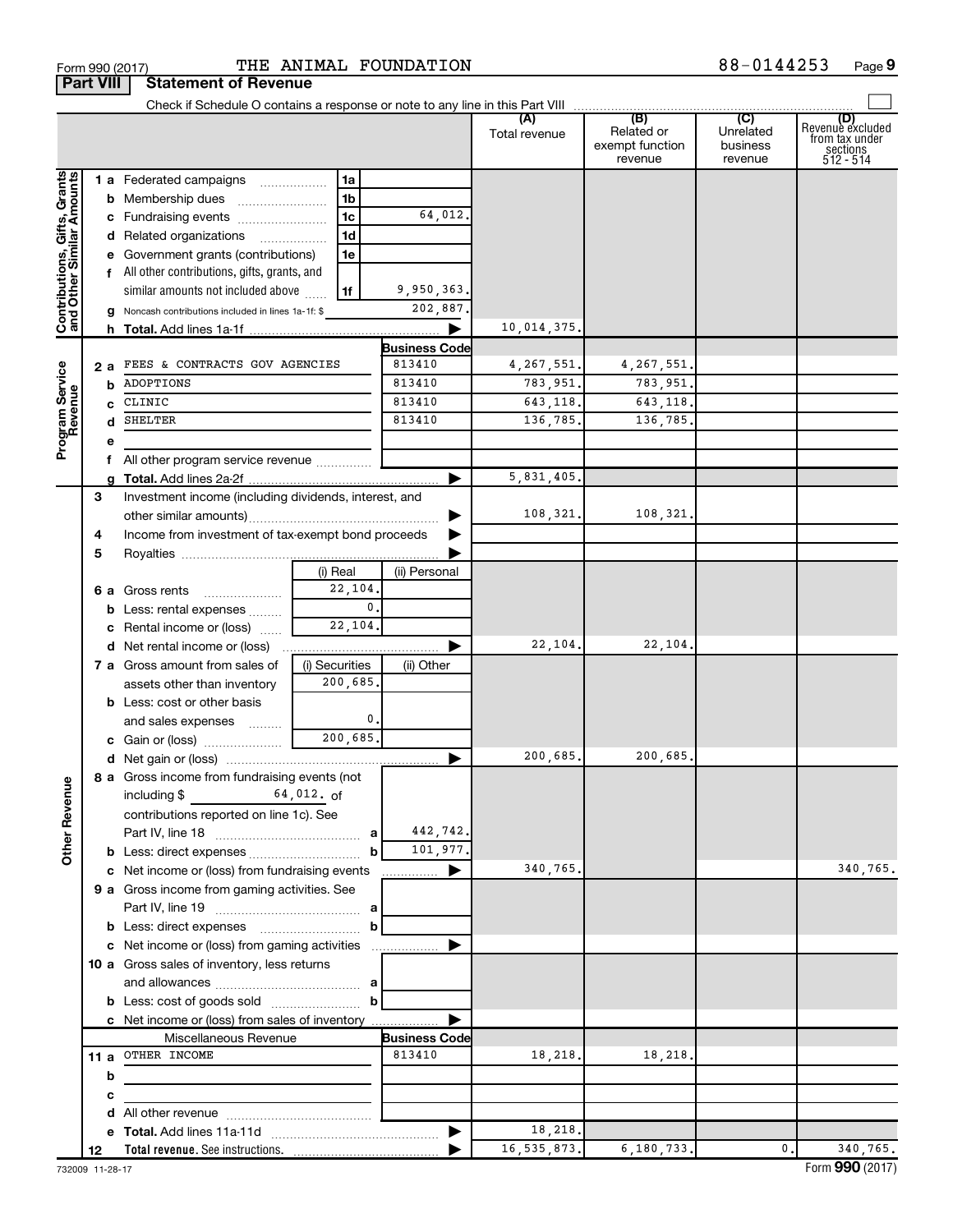#### Form 990 (2017) **THE ANIMAL FOUNDATION**  $88-0144253$  Page **Part IX Statement of Functional Expenses**

|              | Section 501(c)(3) and 501(c)(4) organizations must complete all columns. All other organizations must complete column (A).                                                                                  |                       |                                    |                                           |                                |  |  |  |
|--------------|-------------------------------------------------------------------------------------------------------------------------------------------------------------------------------------------------------------|-----------------------|------------------------------------|-------------------------------------------|--------------------------------|--|--|--|
|              | Check if Schedule O contains a response or note to any line in this Part IX                                                                                                                                 |                       |                                    |                                           |                                |  |  |  |
|              | Do not include amounts reported on lines 6b,<br>7b, 8b, 9b, and 10b of Part VIII.                                                                                                                           | (A)<br>Total expenses | (B)<br>Program service<br>expenses | (C)<br>Management and<br>general expenses | (D)<br>Fundraising<br>expenses |  |  |  |
| 1            | Grants and other assistance to domestic organizations                                                                                                                                                       |                       |                                    |                                           |                                |  |  |  |
|              | and domestic governments. See Part IV, line 21                                                                                                                                                              |                       |                                    |                                           |                                |  |  |  |
| $\mathbf{2}$ | Grants and other assistance to domestic                                                                                                                                                                     |                       |                                    |                                           |                                |  |  |  |
|              | individuals. See Part IV, line 22<br>$\overline{\phantom{a}}$                                                                                                                                               |                       |                                    |                                           |                                |  |  |  |
| 3            | Grants and other assistance to foreign                                                                                                                                                                      |                       |                                    |                                           |                                |  |  |  |
|              | organizations, foreign governments, and foreign                                                                                                                                                             |                       |                                    |                                           |                                |  |  |  |
|              | individuals. See Part IV, lines 15 and 16                                                                                                                                                                   |                       |                                    |                                           |                                |  |  |  |
| 4            | Benefits paid to or for members                                                                                                                                                                             |                       |                                    |                                           |                                |  |  |  |
| 5            | Compensation of current officers, directors,                                                                                                                                                                |                       |                                    |                                           |                                |  |  |  |
|              | trustees, and key employees                                                                                                                                                                                 | 371,346.              | 286,840.                           | 64,889.                                   | 19,617.                        |  |  |  |
| 6            | Compensation not included above, to disqualified                                                                                                                                                            |                       |                                    |                                           |                                |  |  |  |
|              | persons (as defined under section 4958(f)(1)) and                                                                                                                                                           |                       |                                    |                                           |                                |  |  |  |
|              | persons described in section 4958(c)(3)(B)<br>1.1.1.1.1.1.1                                                                                                                                                 |                       |                                    |                                           |                                |  |  |  |
| 7            |                                                                                                                                                                                                             | 5,888,543.            | 4,548,506.                         | 1,028,959.                                | 311,078.                       |  |  |  |
| 8            | Pension plan accruals and contributions (include                                                                                                                                                            |                       |                                    |                                           |                                |  |  |  |
|              | section 401(k) and 403(b) employer contributions)                                                                                                                                                           |                       |                                    |                                           |                                |  |  |  |
| 9            |                                                                                                                                                                                                             | 403, 224.             | 336,404.                           | 52,096.                                   | 14,724.                        |  |  |  |
| 10           |                                                                                                                                                                                                             |                       |                                    |                                           |                                |  |  |  |
| 11           | Fees for services (non-employees):                                                                                                                                                                          |                       |                                    |                                           |                                |  |  |  |
|              |                                                                                                                                                                                                             |                       |                                    |                                           |                                |  |  |  |
| b            |                                                                                                                                                                                                             |                       |                                    |                                           |                                |  |  |  |
| С            |                                                                                                                                                                                                             |                       |                                    |                                           |                                |  |  |  |
| d            |                                                                                                                                                                                                             |                       |                                    |                                           |                                |  |  |  |
| е            | Professional fundraising services. See Part IV, line 17                                                                                                                                                     |                       |                                    |                                           |                                |  |  |  |
| f            | Investment management fees                                                                                                                                                                                  |                       |                                    |                                           |                                |  |  |  |
| g            | Other. (If line 11g amount exceeds 10% of line 25,                                                                                                                                                          |                       |                                    |                                           |                                |  |  |  |
|              | column (A) amount, list line 11g expenses on Sch O.)                                                                                                                                                        | 613,686.              | 273, 259.                          | 209,944.                                  | 130,483.                       |  |  |  |
| 12           |                                                                                                                                                                                                             | 90,407.               | 69,031.                            | 4,206.                                    | 17, 170.                       |  |  |  |
| 13           |                                                                                                                                                                                                             |                       |                                    |                                           |                                |  |  |  |
| 14           |                                                                                                                                                                                                             |                       |                                    |                                           |                                |  |  |  |
| 15           |                                                                                                                                                                                                             |                       |                                    |                                           |                                |  |  |  |
| 16           |                                                                                                                                                                                                             | 89,877.               | 39,489.                            | 48,358.                                   | 2,030.                         |  |  |  |
| 17           |                                                                                                                                                                                                             | 15,750.               | 9,699.                             | 3,932.                                    | 2,119.                         |  |  |  |
| 18           | Payments of travel or entertainment expenses                                                                                                                                                                |                       |                                    |                                           |                                |  |  |  |
|              | for any federal, state, or local public officials                                                                                                                                                           |                       |                                    |                                           |                                |  |  |  |
| 19           | Conferences, conventions, and meetings                                                                                                                                                                      | 4,747.                |                                    | 4,747.                                    |                                |  |  |  |
| 20           | Interest                                                                                                                                                                                                    |                       |                                    |                                           |                                |  |  |  |
| 21           |                                                                                                                                                                                                             | 612,714.              | 593,489.                           | 14,330.                                   |                                |  |  |  |
| 22           | Depreciation, depletion, and amortization                                                                                                                                                                   | 111, 316.             | 83,484.                            | 27,088.                                   | 4,895.<br>744.                 |  |  |  |
| 23           | Insurance                                                                                                                                                                                                   |                       |                                    |                                           |                                |  |  |  |
| 24           | Other expenses. Itemize expenses not covered<br>above. (List miscellaneous expenses in line 24e. If line<br>24e amount exceeds 10% of line 25, column (A)<br>amount, list line 24e expenses on Schedule O.) |                       |                                    |                                           |                                |  |  |  |
| a            | ANIMAL CARE                                                                                                                                                                                                 | 1,321,145.            | 1,307,374.                         | 852.                                      | 12,919.                        |  |  |  |
| b            | UTILITIES                                                                                                                                                                                                   | 250, 452.             | 243,730.                           | 4,737.                                    | 1,985.                         |  |  |  |
|              | DONATED MATERIALS AND S                                                                                                                                                                                     | 203,775.              | 190,638.                           | 214.                                      | 12,923.                        |  |  |  |
| d            | <b>OTHER EXPENSES</b>                                                                                                                                                                                       | 114,524.              | 43,662.                            | 54, 342.                                  | 16,520.                        |  |  |  |
|              | e All other expenses                                                                                                                                                                                        | 274,021.              | 176,228.                           | 71,052.                                   | 26,741.                        |  |  |  |
| 25           | Total functional expenses. Add lines 1 through 24e                                                                                                                                                          | 10, 365, 527.         | 8, 201, 833.                       | 1,589,746.                                | 573,948.                       |  |  |  |
| 26           | Joint costs. Complete this line only if the organization                                                                                                                                                    |                       |                                    |                                           |                                |  |  |  |
|              | reported in column (B) joint costs from a combined                                                                                                                                                          |                       |                                    |                                           |                                |  |  |  |
|              | educational campaign and fundraising solicitation.                                                                                                                                                          |                       |                                    |                                           |                                |  |  |  |

Check here

Check here  $\begin{array}{c} \begin{array}{|c} \hline \end{array} \end{array}$  if following SOP 98-2 (ASC 958-720)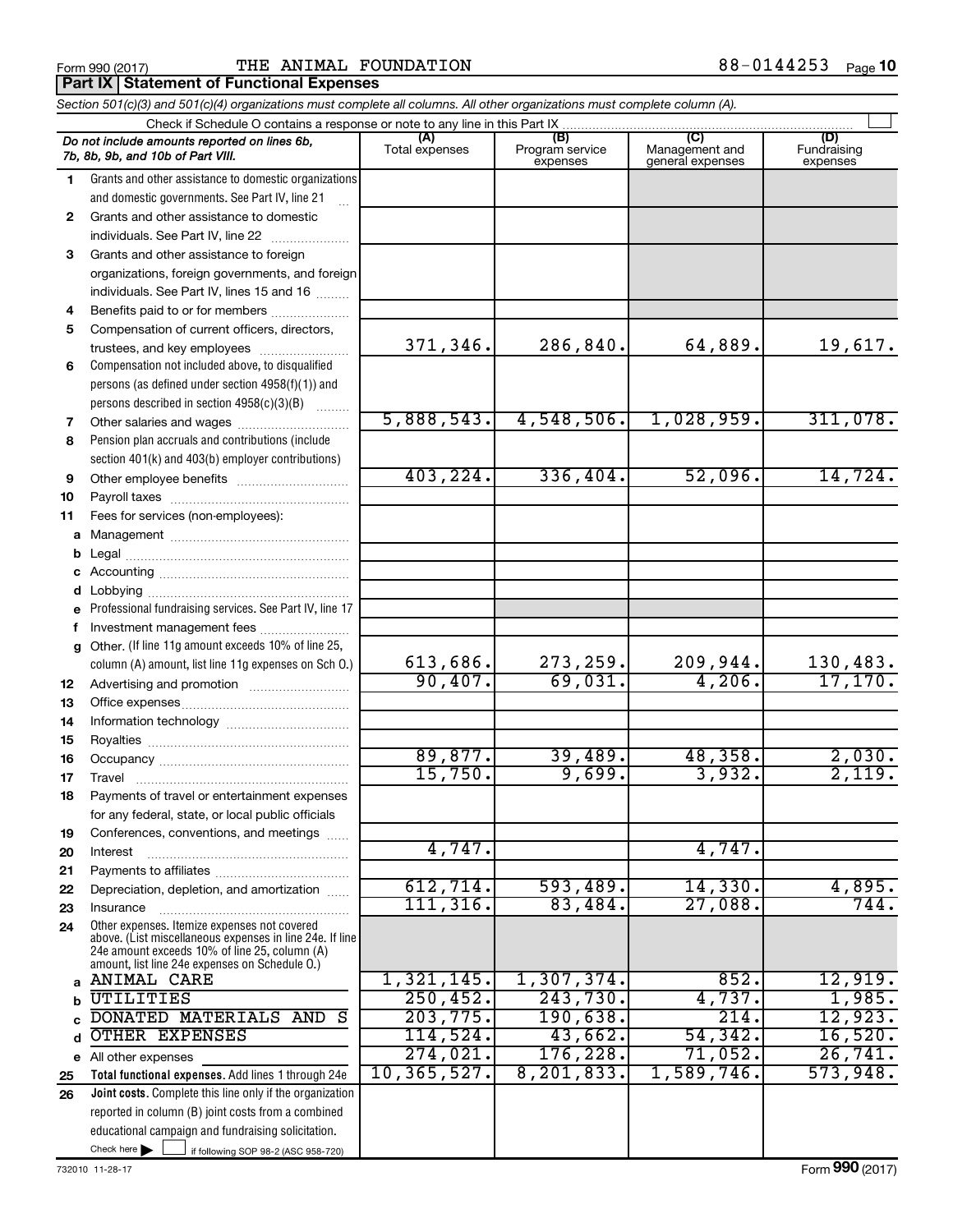| Form 990 (2017) | ANIMAL<br>FOUNDATION<br>THE | 88<br>n۹<br>714425C<br>Page |
|-----------------|-----------------------------|-----------------------------|
|-----------------|-----------------------------|-----------------------------|

**34** Total liabilities and net assets/fund balances

**34** 47,142,010. 58,372,831.

Form (2017) **990**

|                             | Part X   | <b>Balance Sheet</b>                                                                                                                       |                          |                 |                          |
|-----------------------------|----------|--------------------------------------------------------------------------------------------------------------------------------------------|--------------------------|-----------------|--------------------------|
|                             |          |                                                                                                                                            |                          |                 |                          |
|                             |          |                                                                                                                                            | (A)<br>Beginning of year |                 | (B)<br>End of year       |
|                             | 1        |                                                                                                                                            | 6,529,014.               | $\mathbf{1}$    | 17,659,548.              |
|                             | 2        |                                                                                                                                            |                          | $\mathbf{2}$    |                          |
|                             | 3        |                                                                                                                                            | 18,651,013.              | 3               | 15, 237, 421.            |
|                             | 4        |                                                                                                                                            | 39,210.                  | $\overline{4}$  | 279,800.                 |
|                             | 5        | Loans and other receivables from current and former officers, directors,                                                                   |                          |                 |                          |
|                             |          | trustees, key employees, and highest compensated employees. Complete                                                                       |                          |                 |                          |
|                             |          |                                                                                                                                            |                          | 5               |                          |
|                             | 6        | Loans and other receivables from other disqualified persons (as defined under                                                              |                          |                 |                          |
|                             |          | section 4958(f)(1)), persons described in section 4958(c)(3)(B), and contributing                                                          |                          |                 |                          |
|                             |          | employers and sponsoring organizations of section 501(c)(9) voluntary                                                                      |                          |                 |                          |
| Assets                      |          | employees' beneficiary organizations (see instr). Complete Part II of Sch L                                                                |                          | 6               |                          |
|                             | 7        |                                                                                                                                            |                          | $\overline{7}$  |                          |
|                             | 8        |                                                                                                                                            | 27,966.                  | 8               | $\frac{69,915}{341,506}$ |
|                             | 9        | Prepaid expenses and deferred charges                                                                                                      | 39,857.                  | $\mathbf{9}$    |                          |
|                             |          | 10a Land, buildings, and equipment: cost or other                                                                                          |                          |                 |                          |
|                             |          |                                                                                                                                            |                          |                 |                          |
|                             |          |                                                                                                                                            | 14,610,771.              | 10 <sub>c</sub> | 14,024,626.              |
|                             | 11       |                                                                                                                                            | 3,870,078.               | 11              | 4,016,768.               |
|                             | 12       |                                                                                                                                            |                          | 12              |                          |
|                             | 13       |                                                                                                                                            |                          | 13              |                          |
|                             | 14       |                                                                                                                                            |                          | 14              |                          |
|                             | 15       |                                                                                                                                            | 3,374,101.               | 15              | 6,743,247.               |
|                             | 16       |                                                                                                                                            | 47, 142, 010.            | 16              | 58, 372, 831.            |
|                             | 17       |                                                                                                                                            | 689,657.                 | 17              | 1,159,188.               |
|                             | 18       |                                                                                                                                            |                          | 18              |                          |
|                             | 19       |                                                                                                                                            |                          | 19              | 388, 352.                |
|                             | 20       |                                                                                                                                            |                          | 20              |                          |
|                             | 21       | Escrow or custodial account liability. Complete Part IV of Schedule D                                                                      |                          | 21              |                          |
| Liabilities                 | 22       | Loans and other payables to current and former officers, directors, trustees,                                                              |                          |                 |                          |
|                             |          | key employees, highest compensated employees, and disqualified persons.                                                                    |                          |                 |                          |
|                             |          |                                                                                                                                            |                          | 22              | 5,536,882.               |
|                             | 23       | Secured mortgages and notes payable to unrelated third parties                                                                             |                          | 23              |                          |
|                             | 24<br>25 | Unsecured notes and loans payable to unrelated third parties<br>Other liabilities (including federal income tax, payables to related third |                          | 24              |                          |
|                             |          | parties, and other liabilities not included on lines 17-24). Complete Part X of                                                            |                          |                 |                          |
|                             |          | Schedule D                                                                                                                                 |                          | 25              |                          |
|                             | 26       | Total liabilities. Add lines 17 through 25                                                                                                 | 689,657.                 | 26              | 7,084,422.               |
|                             |          | Organizations that follow SFAS 117 (ASC 958), check here $\blacktriangleright \begin{array}{c} \perp X \end{array}$ and                    |                          |                 |                          |
|                             |          | complete lines 27 through 29, and lines 33 and 34.                                                                                         |                          |                 |                          |
|                             | 27       |                                                                                                                                            | 19,824,365.              | 27              | 22,534,411.              |
|                             | 28       | Temporarily restricted net assets                                                                                                          | 24,697,671.              | 28              | 26,603,232.              |
|                             | 29       | Permanently restricted net assets                                                                                                          | 1,930,317.               | 29              | 2,150,766.               |
| Net Assets or Fund Balances |          | Organizations that do not follow SFAS 117 (ASC 958), check here ▶                                                                          |                          |                 |                          |
|                             |          | and complete lines 30 through 34.                                                                                                          |                          |                 |                          |
|                             | 30       |                                                                                                                                            |                          | 30              |                          |
|                             | 31       | Paid-in or capital surplus, or land, building, or equipment fund                                                                           |                          | 31              |                          |
|                             | 32       | Retained earnings, endowment, accumulated income, or other funds<br>.                                                                      |                          | 32              |                          |
|                             | 33       | Total net assets or fund balances                                                                                                          | 46, 452, 353.            | 33              | 51, 288, 409.            |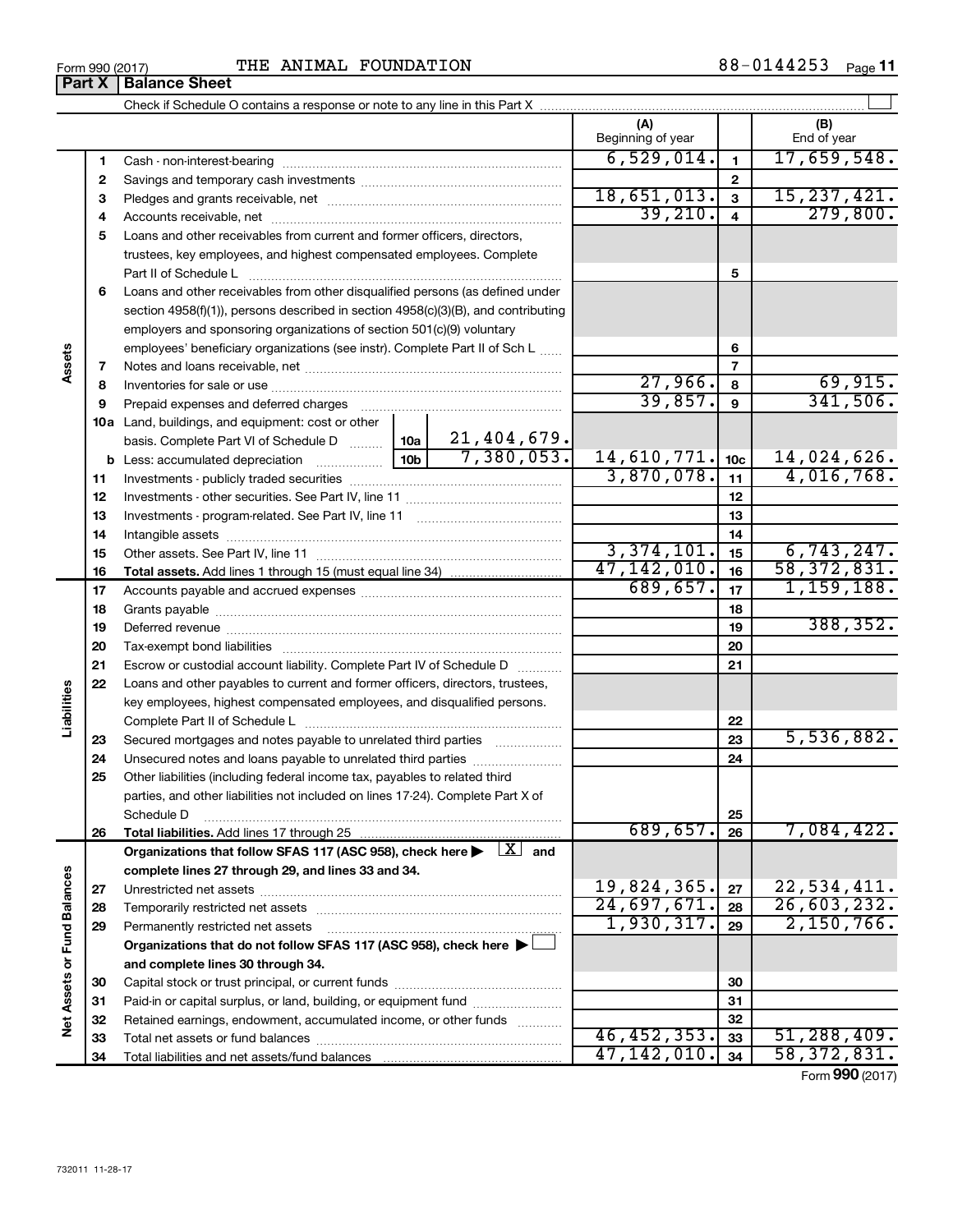|    | THE ANIMAL FOUNDATION<br>Form 990 (2017)                                                                                        |                         | 88-0144253 |                |     | Page 12                 |
|----|---------------------------------------------------------------------------------------------------------------------------------|-------------------------|------------|----------------|-----|-------------------------|
|    | Part XI   Reconciliation of Net Assets                                                                                          |                         |            |                |     |                         |
|    |                                                                                                                                 |                         |            |                |     | $\overline{\mathbf{x}}$ |
|    |                                                                                                                                 |                         |            |                |     |                         |
|    |                                                                                                                                 | $\mathbf{1}$            |            | 16,535,873.    |     |                         |
| 2  |                                                                                                                                 | $\overline{2}$          |            | 10, 365, 527.  |     |                         |
| 3  | Revenue less expenses. Subtract line 2 from line 1                                                                              | 3                       |            | 6, 170, 346.   |     |                         |
| 4  |                                                                                                                                 | $\overline{\mathbf{A}}$ |            | 46, 452, 353.  |     |                         |
| 5  |                                                                                                                                 | 5                       |            |                |     | 322, 101.               |
| 6  | Donated services and use of facilities                                                                                          | 6                       |            |                |     | $-723.$                 |
| 7  | Investment expenses                                                                                                             | $\overline{7}$          |            |                |     |                         |
| 8  | Prior period adjustments                                                                                                        | 8                       |            |                |     |                         |
| 9  |                                                                                                                                 | 9                       |            | $-1,655,668.$  |     |                         |
| 10 | Net assets or fund balances at end of year. Combine lines 3 through 9 (must equal Part X, line 33,                              |                         |            |                |     |                         |
|    | column (B))                                                                                                                     | 10                      |            | 51,288,409.    |     |                         |
|    | Part XII Financial Statements and Reporting                                                                                     |                         |            |                |     |                         |
|    |                                                                                                                                 |                         |            |                |     |                         |
|    |                                                                                                                                 |                         |            |                | Yes | <b>No</b>               |
| 1  | $\lfloor \mathbf{X} \rfloor$ Accrual<br>Accounting method used to prepare the Form 990: [130] Cash<br>Other                     |                         |            |                |     |                         |
|    | If the organization changed its method of accounting from a prior year or checked "Other," explain in Schedule O.               |                         |            |                |     |                         |
|    |                                                                                                                                 |                         |            | 2a             |     | х                       |
|    | If "Yes," check a box below to indicate whether the financial statements for the year were compiled or reviewed on a            |                         |            |                |     |                         |
|    | separate basis, consolidated basis, or both:                                                                                    |                         |            |                |     |                         |
|    | Separate basis<br>Consolidated basis<br>Both consolidated and separate basis                                                    |                         |            |                |     |                         |
|    |                                                                                                                                 |                         |            | 2 <sub>b</sub> | х   |                         |
|    | If "Yes," check a box below to indicate whether the financial statements for the year were audited on a separate basis,         |                         |            |                |     |                         |
|    | consolidated basis, or both:                                                                                                    |                         |            |                |     |                         |
|    | $\lfloor x \rfloor$ Separate basis<br>Consolidated basis<br>Both consolidated and separate basis                                |                         |            |                |     |                         |
|    | c If "Yes" to line 2a or 2b, does the organization have a committee that assumes responsibility for oversight of the audit,     |                         |            |                |     |                         |
|    |                                                                                                                                 |                         |            | 2c             | х   |                         |
|    | If the organization changed either its oversight process or selection process during the tax year, explain in Schedule O.       |                         |            |                |     |                         |
|    | 3a As a result of a federal award, was the organization required to undergo an audit or audits as set forth in the Single Audit |                         |            |                |     |                         |
|    |                                                                                                                                 |                         |            | 3a             |     | х                       |
|    | b If "Yes," did the organization undergo the required audit or audits? If the organization did not undergo the required audit   |                         |            |                |     |                         |
|    |                                                                                                                                 |                         |            | 3 <sub>b</sub> |     |                         |

Form (2017) **990**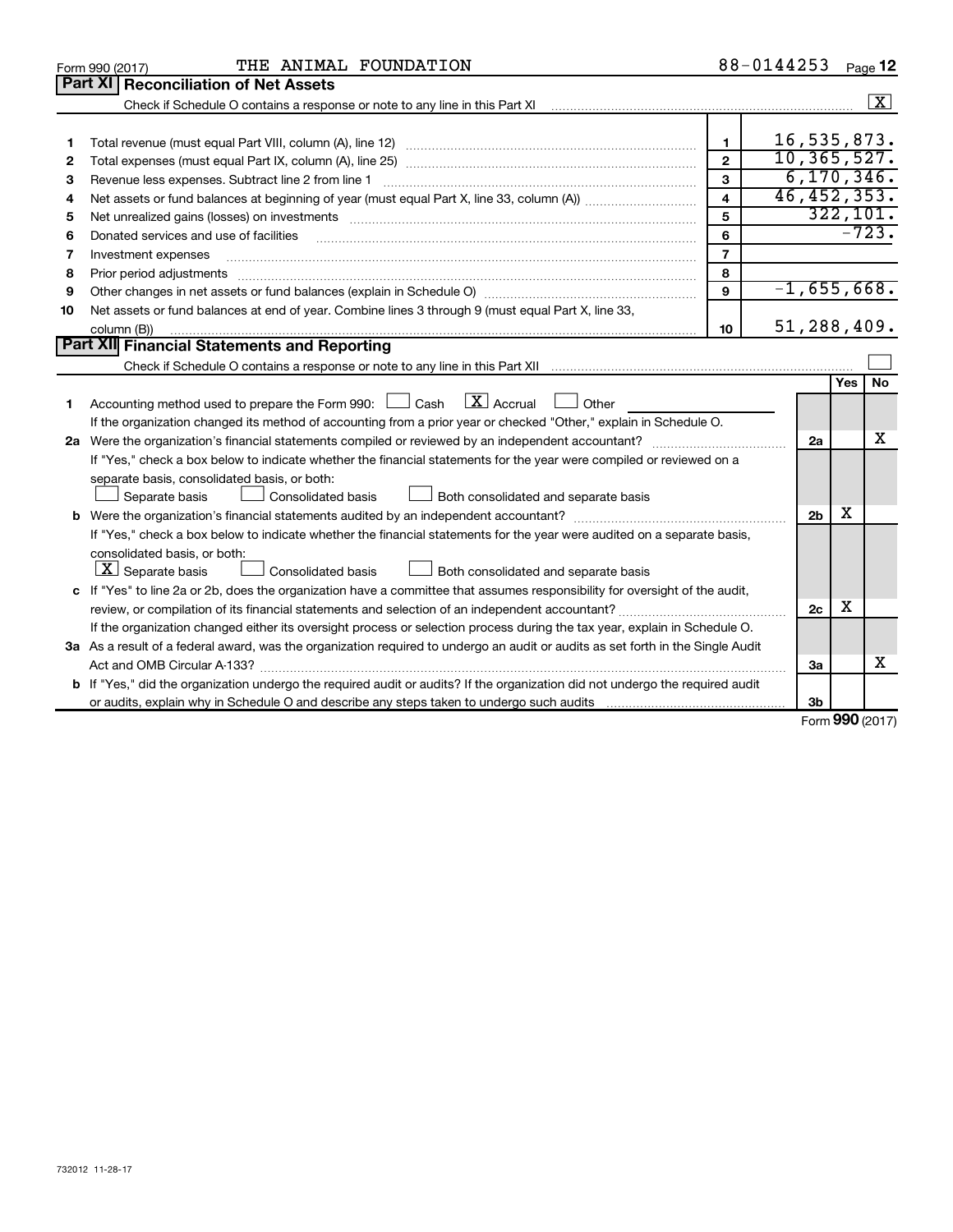**SCHEDULE A**

| (Form 990 or 990-EZ) |  |  |  |  |
|----------------------|--|--|--|--|
|----------------------|--|--|--|--|

# Form 990 or 990-EZ)<br>
Complete if the organization is a section 501(c)(3) organization or a section<br> **Public Charity Status and Public Support**

**4947(a)(1) nonexempt charitable trust. | Attach to Form 990 or Form 990-EZ.** 

|    | <b>Open to Public</b><br>Inspection |
|----|-------------------------------------|
| 9ŕ | identification numbe                |

OMB No. 1545-0047

| Department of the Treasury<br>Internal Revenue Service |                                                                                                           |                          |  |                                                                        | Attach to Form 990 or Form 990-EZ.<br>Go to www.irs.gov/Form990 for instructions and the latest information.                                  |                                 |                             |                            |  | <b>Open to Public</b><br><b>Inspection</b> |
|--------------------------------------------------------|-----------------------------------------------------------------------------------------------------------|--------------------------|--|------------------------------------------------------------------------|-----------------------------------------------------------------------------------------------------------------------------------------------|---------------------------------|-----------------------------|----------------------------|--|--------------------------------------------|
|                                                        |                                                                                                           | Name of the organization |  |                                                                        |                                                                                                                                               |                                 |                             |                            |  | <b>Employer identification number</b>      |
|                                                        |                                                                                                           |                          |  | THE ANIMAL FOUNDATION                                                  |                                                                                                                                               |                                 |                             |                            |  | 88-0144253                                 |
|                                                        | Reason for Public Charity Status (All organizations must complete this part.) See instructions.<br>Part I |                          |  |                                                                        |                                                                                                                                               |                                 |                             |                            |  |                                            |
|                                                        | The organization is not a private foundation because it is: (For lines 1 through 12, check only one box.) |                          |  |                                                                        |                                                                                                                                               |                                 |                             |                            |  |                                            |
| 1.                                                     |                                                                                                           |                          |  |                                                                        | A church, convention of churches, or association of churches described in section 170(b)(1)(A)(i).                                            |                                 |                             |                            |  |                                            |
| 2                                                      |                                                                                                           |                          |  |                                                                        | A school described in section 170(b)(1)(A)(ii). (Attach Schedule E (Form 990 or 990-EZ).)                                                     |                                 |                             |                            |  |                                            |
| З                                                      |                                                                                                           |                          |  |                                                                        | A hospital or a cooperative hospital service organization described in section 170(b)(1)(A)(iii).                                             |                                 |                             |                            |  |                                            |
| 4                                                      |                                                                                                           |                          |  |                                                                        | A medical research organization operated in conjunction with a hospital described in section 170(b)(1)(A)(iii). Enter the hospital's name,    |                                 |                             |                            |  |                                            |
|                                                        |                                                                                                           | city, and state:         |  |                                                                        |                                                                                                                                               |                                 |                             |                            |  |                                            |
| 5                                                      |                                                                                                           |                          |  |                                                                        | An organization operated for the benefit of a college or university owned or operated by a governmental unit described in                     |                                 |                             |                            |  |                                            |
|                                                        |                                                                                                           |                          |  | section 170(b)(1)(A)(iv). (Complete Part II.)                          |                                                                                                                                               |                                 |                             |                            |  |                                            |
| 6                                                      |                                                                                                           |                          |  |                                                                        | A federal, state, or local government or governmental unit described in section 170(b)(1)(A)(v).                                              |                                 |                             |                            |  |                                            |
| 7                                                      |                                                                                                           |                          |  |                                                                        | An organization that normally receives a substantial part of its support from a governmental unit or from the general public described in     |                                 |                             |                            |  |                                            |
|                                                        |                                                                                                           |                          |  | section 170(b)(1)(A)(vi). (Complete Part II.)                          |                                                                                                                                               |                                 |                             |                            |  |                                            |
| 8                                                      |                                                                                                           |                          |  |                                                                        | A community trust described in section 170(b)(1)(A)(vi). (Complete Part II.)                                                                  |                                 |                             |                            |  |                                            |
| 9                                                      |                                                                                                           |                          |  |                                                                        | An agricultural research organization described in section 170(b)(1)(A)(ix) operated in conjunction with a land-grant college                 |                                 |                             |                            |  |                                            |
|                                                        |                                                                                                           |                          |  |                                                                        | or university or a non-land-grant college of agriculture (see instructions). Enter the name, city, and state of the college or                |                                 |                             |                            |  |                                            |
|                                                        |                                                                                                           | university:              |  |                                                                        |                                                                                                                                               |                                 |                             |                            |  |                                            |
| 10                                                     | $\lfloor x \rfloor$                                                                                       |                          |  |                                                                        | An organization that normally receives: (1) more than 33 1/3% of its support from contributions, membership fees, and gross receipts from     |                                 |                             |                            |  |                                            |
|                                                        |                                                                                                           |                          |  |                                                                        | activities related to its exempt functions - subject to certain exceptions, and (2) no more than 33 1/3% of its support from gross investment |                                 |                             |                            |  |                                            |
|                                                        |                                                                                                           |                          |  |                                                                        | income and unrelated business taxable income (less section 511 tax) from businesses acquired by the organization after June 30, 1975.         |                                 |                             |                            |  |                                            |
|                                                        |                                                                                                           |                          |  | See section 509(a)(2). (Complete Part III.)                            |                                                                                                                                               |                                 |                             |                            |  |                                            |
| 11                                                     |                                                                                                           |                          |  |                                                                        | An organization organized and operated exclusively to test for public safety. See section 509(a)(4).                                          |                                 |                             |                            |  |                                            |
| 12                                                     |                                                                                                           |                          |  |                                                                        | An organization organized and operated exclusively for the benefit of, to perform the functions of, or to carry out the purposes of one or    |                                 |                             |                            |  |                                            |
|                                                        |                                                                                                           |                          |  |                                                                        | more publicly supported organizations described in section 509(a)(1) or section 509(a)(2). See section 509(a)(3). Check the box in            |                                 |                             |                            |  |                                            |
|                                                        |                                                                                                           |                          |  |                                                                        | lines 12a through 12d that describes the type of supporting organization and complete lines 12e, 12f, and 12g.                                |                                 |                             |                            |  |                                            |
| а                                                      |                                                                                                           |                          |  |                                                                        | Type I. A supporting organization operated, supervised, or controlled by its supported organization(s), typically by giving                   |                                 |                             |                            |  |                                            |
|                                                        |                                                                                                           |                          |  |                                                                        | the supported organization(s) the power to regularly appoint or elect a majority of the directors or trustees of the supporting               |                                 |                             |                            |  |                                            |
|                                                        |                                                                                                           |                          |  | organization. You must complete Part IV, Sections A and B.             |                                                                                                                                               |                                 |                             |                            |  |                                            |
| b                                                      |                                                                                                           |                          |  |                                                                        | Type II. A supporting organization supervised or controlled in connection with its supported organization(s), by having                       |                                 |                             |                            |  |                                            |
|                                                        |                                                                                                           |                          |  |                                                                        | control or management of the supporting organization vested in the same persons that control or manage the supported                          |                                 |                             |                            |  |                                            |
|                                                        |                                                                                                           |                          |  | organization(s). You must complete Part IV, Sections A and C.          |                                                                                                                                               |                                 |                             |                            |  |                                            |
| с                                                      |                                                                                                           |                          |  |                                                                        | Type III functionally integrated. A supporting organization operated in connection with, and functionally integrated with,                    |                                 |                             |                            |  |                                            |
|                                                        |                                                                                                           |                          |  |                                                                        | its supported organization(s) (see instructions). You must complete Part IV, Sections A, D, and E.                                            |                                 |                             |                            |  |                                            |
| d                                                      |                                                                                                           |                          |  |                                                                        | Type III non-functionally integrated. A supporting organization operated in connection with its supported organization(s)                     |                                 |                             |                            |  |                                            |
|                                                        |                                                                                                           |                          |  |                                                                        | that is not functionally integrated. The organization generally must satisfy a distribution requirement and an attentiveness                  |                                 |                             |                            |  |                                            |
|                                                        |                                                                                                           |                          |  |                                                                        | requirement (see instructions). You must complete Part IV, Sections A and D, and Part V.                                                      |                                 |                             |                            |  |                                            |
| е                                                      |                                                                                                           |                          |  |                                                                        | Check this box if the organization received a written determination from the IRS that it is a Type I, Type II, Type III                       |                                 |                             |                            |  |                                            |
|                                                        |                                                                                                           |                          |  |                                                                        | functionally integrated, or Type III non-functionally integrated supporting organization.                                                     |                                 |                             |                            |  |                                            |
|                                                        |                                                                                                           |                          |  | f Enter the number of supported organizations                          |                                                                                                                                               |                                 |                             |                            |  |                                            |
| a                                                      |                                                                                                           |                          |  | Provide the following information about the supported organization(s). |                                                                                                                                               |                                 |                             |                            |  |                                            |
|                                                        |                                                                                                           | (i) Name of supported    |  | (ii) EIN                                                               | (iii) Type of organization                                                                                                                    | (iv) Is the organization listed | in your governing document? | (v) Amount of monetary     |  | (vi) Amount of other                       |
|                                                        |                                                                                                           | organization             |  |                                                                        | (described on lines 1-10<br>above (see instructions))                                                                                         | Yes                             | No                          | support (see instructions) |  | support (see instructions)                 |
|                                                        |                                                                                                           |                          |  |                                                                        |                                                                                                                                               |                                 |                             |                            |  |                                            |
|                                                        |                                                                                                           |                          |  |                                                                        |                                                                                                                                               |                                 |                             |                            |  |                                            |
|                                                        |                                                                                                           |                          |  |                                                                        |                                                                                                                                               |                                 |                             |                            |  |                                            |
|                                                        |                                                                                                           |                          |  |                                                                        |                                                                                                                                               |                                 |                             |                            |  |                                            |
|                                                        |                                                                                                           |                          |  |                                                                        |                                                                                                                                               |                                 |                             |                            |  |                                            |
|                                                        |                                                                                                           |                          |  |                                                                        |                                                                                                                                               |                                 |                             |                            |  |                                            |
|                                                        |                                                                                                           |                          |  |                                                                        |                                                                                                                                               |                                 |                             |                            |  |                                            |
|                                                        |                                                                                                           |                          |  |                                                                        |                                                                                                                                               |                                 |                             |                            |  |                                            |
|                                                        |                                                                                                           |                          |  |                                                                        |                                                                                                                                               |                                 |                             |                            |  |                                            |
|                                                        |                                                                                                           |                          |  |                                                                        |                                                                                                                                               |                                 |                             |                            |  |                                            |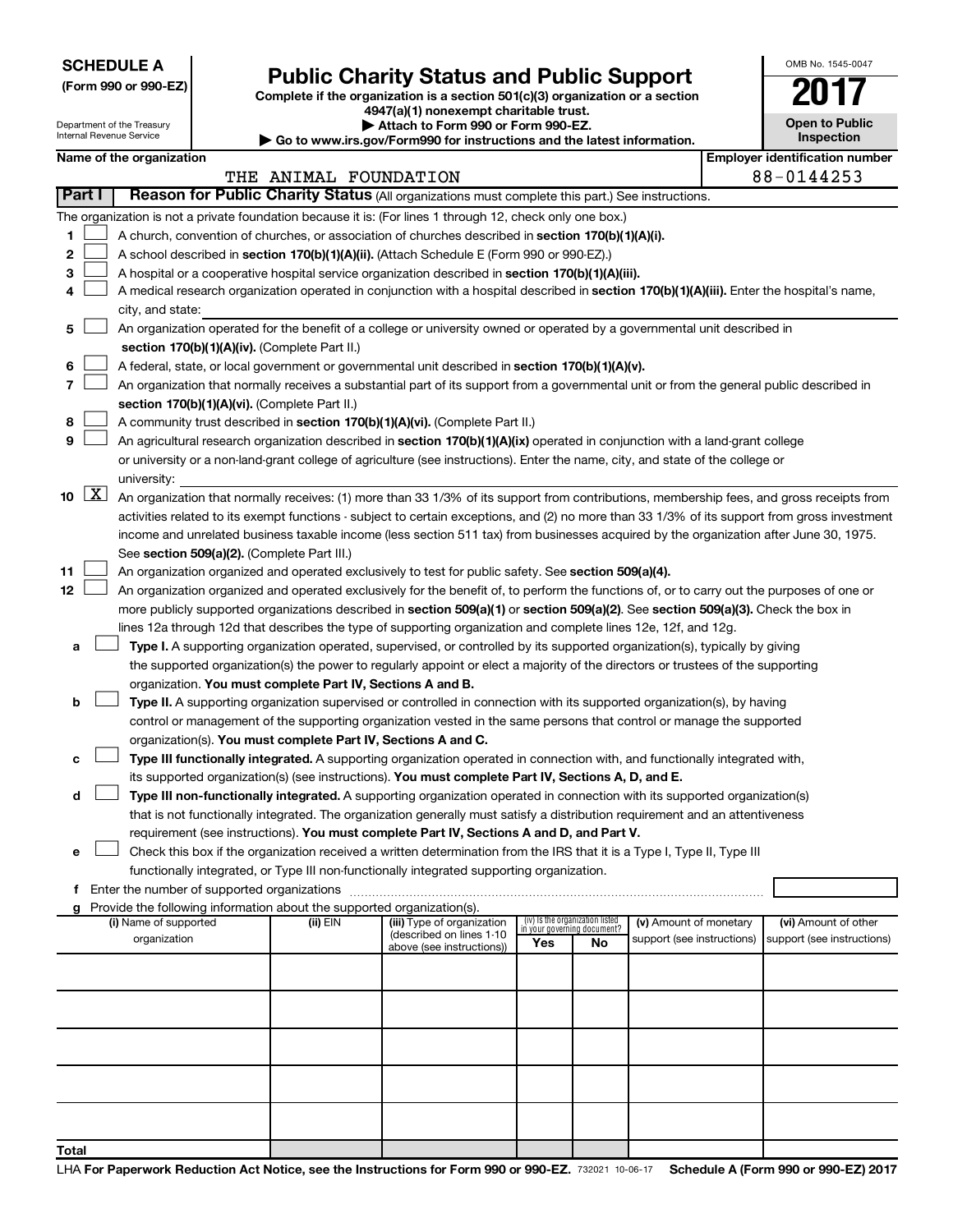#### Schedule A (Form 990 or 990-EZ) 2017  $\texttt{THE ANIMAL}$   $\texttt{FOUNDATION}$  88  $-$  0144253  $\texttt{Page}$

88-0144253 Page 2

(Complete only if you checked the box on line 5, 7, or 8 of Part I or if the organization failed to qualify under Part III. If the organization fails to qualify under the tests listed below, please complete Part III.) **Part II** | Support Schedule for Organizations Described in Sections 170(b)(1)(A)(iv) and 170(b)(1)(A)(vi)

|    | <b>Section A. Public Support</b>                                                                                                           |          |            |            |            |          |           |
|----|--------------------------------------------------------------------------------------------------------------------------------------------|----------|------------|------------|------------|----------|-----------|
|    | Calendar year (or fiscal year beginning in) $\blacktriangleright$                                                                          | (a) 2013 | (b) 2014   | $(c)$ 2015 | $(d)$ 2016 | (e) 2017 | (f) Total |
|    | 1 Gifts, grants, contributions, and                                                                                                        |          |            |            |            |          |           |
|    | membership fees received. (Do not                                                                                                          |          |            |            |            |          |           |
|    | include any "unusual grants.")                                                                                                             |          |            |            |            |          |           |
|    | 2 Tax revenues levied for the organ-                                                                                                       |          |            |            |            |          |           |
|    | ization's benefit and either paid to                                                                                                       |          |            |            |            |          |           |
|    | or expended on its behalf                                                                                                                  |          |            |            |            |          |           |
|    | 3 The value of services or facilities                                                                                                      |          |            |            |            |          |           |
|    | furnished by a governmental unit to                                                                                                        |          |            |            |            |          |           |
|    | the organization without charge                                                                                                            |          |            |            |            |          |           |
|    | Total. Add lines 1 through 3                                                                                                               |          |            |            |            |          |           |
| 5  | The portion of total contributions                                                                                                         |          |            |            |            |          |           |
|    | by each person (other than a                                                                                                               |          |            |            |            |          |           |
|    | governmental unit or publicly                                                                                                              |          |            |            |            |          |           |
|    | supported organization) included                                                                                                           |          |            |            |            |          |           |
|    | on line 1 that exceeds 2% of the                                                                                                           |          |            |            |            |          |           |
|    | amount shown on line 11,                                                                                                                   |          |            |            |            |          |           |
|    | column (f)                                                                                                                                 |          |            |            |            |          |           |
|    | 6 Public support. Subtract line 5 from line 4.                                                                                             |          |            |            |            |          |           |
|    | <b>Section B. Total Support</b>                                                                                                            |          |            |            |            |          |           |
|    | Calendar year (or fiscal year beginning in) $\blacktriangleright$                                                                          | (a) 2013 | (b) $2014$ | $(c)$ 2015 | $(d)$ 2016 | (e) 2017 | (f) Total |
|    | 7 Amounts from line 4                                                                                                                      |          |            |            |            |          |           |
| 8  | Gross income from interest,                                                                                                                |          |            |            |            |          |           |
|    | dividends, payments received on                                                                                                            |          |            |            |            |          |           |
|    | securities loans, rents, royalties,                                                                                                        |          |            |            |            |          |           |
|    | and income from similar sources                                                                                                            |          |            |            |            |          |           |
| 9  | Net income from unrelated business                                                                                                         |          |            |            |            |          |           |
|    | activities, whether or not the                                                                                                             |          |            |            |            |          |           |
|    | business is regularly carried on                                                                                                           |          |            |            |            |          |           |
| 10 | Other income. Do not include gain                                                                                                          |          |            |            |            |          |           |
|    | or loss from the sale of capital                                                                                                           |          |            |            |            |          |           |
|    | assets (Explain in Part VI.)                                                                                                               |          |            |            |            |          |           |
|    | 11 Total support. Add lines 7 through 10                                                                                                   |          |            |            |            |          |           |
|    | <b>12</b> Gross receipts from related activities, etc. (see instructions)                                                                  |          |            |            |            | 12       |           |
|    | 13 First five years. If the Form 990 is for the organization's first, second, third, fourth, or fifth tax year as a section 501(c)(3)      |          |            |            |            |          |           |
|    | organization, check this box and stop here                                                                                                 |          |            |            |            |          |           |
|    | Section C. Computation of Public Support Percentage                                                                                        |          |            |            |            |          |           |
|    |                                                                                                                                            |          |            |            |            | 14       | %         |
|    |                                                                                                                                            |          |            |            |            | 15       | %         |
|    | 16a 33 1/3% support test - 2017. If the organization did not check the box on line 13, and line 14 is 33 1/3% or more, check this box and  |          |            |            |            |          |           |
|    |                                                                                                                                            |          |            |            |            |          |           |
|    | b 33 1/3% support test - 2016. If the organization did not check a box on line 13 or 16a, and line 15 is 33 1/3% or more, check this box   |          |            |            |            |          |           |
|    |                                                                                                                                            |          |            |            |            |          |           |
|    | 17a 10% -facts-and-circumstances test - 2017. If the organization did not check a box on line 13, 16a, or 16b, and line 14 is 10% or more, |          |            |            |            |          |           |
|    | and if the organization meets the "facts-and-circumstances" test, check this box and stop here. Explain in Part VI how the organization    |          |            |            |            |          |           |
|    | meets the "facts-and-circumstances" test. The organization qualifies as a publicly supported organization <i>manumumum</i>                 |          |            |            |            |          |           |
|    | b 10% -facts-and-circumstances test - 2016. If the organization did not check a box on line 13, 16a, 16b, or 17a, and line 15 is 10% or    |          |            |            |            |          |           |
|    | more, and if the organization meets the "facts-and-circumstances" test, check this box and stop here. Explain in Part VI how the           |          |            |            |            |          |           |
|    | organization meets the "facts-and-circumstances" test. The organization qualifies as a publicly supported organization                     |          |            |            |            |          |           |
|    | 18 Private foundation. If the organization did not check a box on line 13, 16a, 16b, 17a, or 17b, check this box and see instructions      |          |            |            |            |          |           |

**Schedule A (Form 990 or 990-EZ) 2017**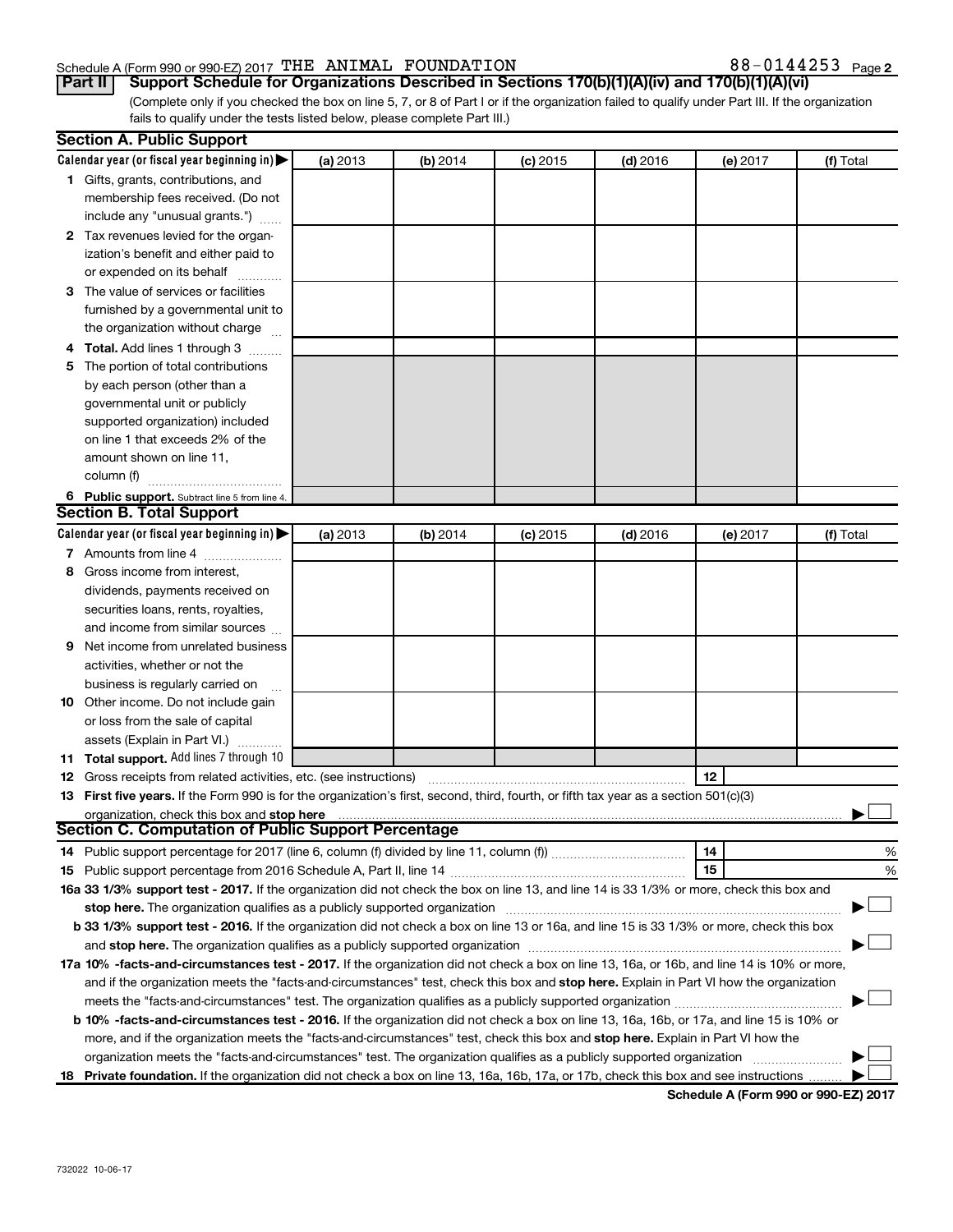#### Schedule A (Form 990 or 990-EZ) 2017  $\texttt{THE ANIMAL}$   $\texttt{FOUNDATION}$  88  $-$  0144253  $\texttt{Page}$

88-0144253 Page 3

(Complete only if you checked the box on line 10 of Part I or if the organization failed to qualify under Part II. If the organization fails to qualify under the tests listed below, please complete Part II.)

| <b>Section A. Public Support</b>                                                                                                                    |              |                          |                                 |             |               |                                    |
|-----------------------------------------------------------------------------------------------------------------------------------------------------|--------------|--------------------------|---------------------------------|-------------|---------------|------------------------------------|
| Calendar year (or fiscal year beginning in)                                                                                                         | (a) 2013     | (b) 2014                 | $(c)$ 2015                      | $(d)$ 2016  | (e) 2017      | (f) Total                          |
| 1 Gifts, grants, contributions, and                                                                                                                 |              |                          |                                 |             |               |                                    |
| membership fees received. (Do not                                                                                                                   |              |                          |                                 |             |               |                                    |
| include any "unusual grants.")                                                                                                                      | 2,657,599.   | 5,989,551.               | 16,584,671.                     | 5,749,950.  | 10,014,375.   | 40,996,146.                        |
| 2 Gross receipts from admissions,                                                                                                                   |              |                          |                                 |             |               |                                    |
| merchandise sold or services per-                                                                                                                   |              |                          |                                 |             |               |                                    |
| formed, or facilities furnished in<br>any activity that is related to the                                                                           |              |                          |                                 |             |               |                                    |
| organization's tax-exempt purpose                                                                                                                   | 6,733,428.   | 6, 555, 018.             | 6, 173, 979.                    | 5,908,264.  | 5,831,405.    | 31,202,094.                        |
| 3 Gross receipts from activities that                                                                                                               |              |                          |                                 |             |               |                                    |
| are not an unrelated trade or bus-                                                                                                                  |              |                          |                                 |             |               |                                    |
| iness under section 513                                                                                                                             |              |                          |                                 |             |               |                                    |
| 4 Tax revenues levied for the organ-                                                                                                                |              |                          |                                 |             |               |                                    |
| ization's benefit and either paid to                                                                                                                |              |                          |                                 |             |               |                                    |
| or expended on its behalf                                                                                                                           |              |                          |                                 |             |               |                                    |
| 5 The value of services or facilities                                                                                                               |              |                          |                                 |             |               |                                    |
| furnished by a governmental unit to                                                                                                                 |              |                          |                                 |             |               |                                    |
| the organization without charge                                                                                                                     | 224, 372.    |                          | $290, 843.$ 323, 417. 258, 564. |             | 371,922.      | 1,469,118.                         |
| 6 Total. Add lines 1 through 5                                                                                                                      | 9,615,399.   | $\overline{12,835,412}.$ | $\overline{23,082,067}$ .       | 11,916,778. | 16, 217, 702. | 73,667,358.                        |
| 7a Amounts included on lines 1, 2, and                                                                                                              |              |                          |                                 |             |               |                                    |
| 3 received from disqualified persons                                                                                                                | 2, 181, 454. | 67,000.                  | 82, 775.                        | 132,500.    | 845,005.      | 3,308,734.                         |
| <b>b</b> Amounts included on lines 2 and 3 received                                                                                                 |              |                          |                                 |             |               |                                    |
| from other than disqualified persons that<br>exceed the greater of \$5,000 or 1% of the                                                             |              |                          |                                 |             |               |                                    |
| amount on line 13 for the year                                                                                                                      | 3,883,725.   | 3,639,869.               | 3,654,168.                      | 3,863,968.  | 3,760,317.    | 18,802,047.                        |
| c Add lines 7a and 7b                                                                                                                               | 6,065,179.   | 3,706,869.               | 3,736,943.                      | 3,996,468.  | 4,605,322.    | 22, 110, 781.                      |
| 8 Public support. (Subtract line 7c from line 6.)                                                                                                   |              |                          |                                 |             |               | 51, 556, 577.                      |
| <b>Section B. Total Support</b>                                                                                                                     |              |                          |                                 |             |               |                                    |
| Calendar year (or fiscal year beginning in)                                                                                                         | (a) 2013     | (b) 2014                 | $(c)$ 2015                      | $(d)$ 2016  | (e) 2017      | (f) Total                          |
| 9 Amounts from line 6                                                                                                                               | 9,615,399    | 12,835,412.              | 23,082,067                      | 11,916,778  | 16, 217, 702  | 73,667,358.                        |
| <b>10a</b> Gross income from interest,                                                                                                              |              |                          |                                 |             |               |                                    |
| dividends, payments received on<br>securities loans, rents, royalties,                                                                              |              |                          |                                 |             |               |                                    |
| and income from similar sources                                                                                                                     | 233, 267.    | 299,533.                 | 284,088.                        | 186,856.    | 309,006.      | 1,312,750.                         |
| <b>b</b> Unrelated business taxable income                                                                                                          |              |                          |                                 |             |               |                                    |
| (less section 511 taxes) from businesses                                                                                                            |              |                          |                                 |             |               |                                    |
| acquired after June 30, 1975                                                                                                                        |              |                          |                                 |             |               |                                    |
| c Add lines 10a and 10b                                                                                                                             | 233, 267.    | 299,533.                 | 284,088.                        | 186, 856.   | 309,006.      | 1,312,750.                         |
| 11 Net income from unrelated business                                                                                                               |              |                          |                                 |             |               |                                    |
| activities not included in line 10b,<br>whether or not the business is                                                                              |              |                          |                                 |             |               |                                    |
| regularly carried on                                                                                                                                |              |                          |                                 |             |               |                                    |
| <b>12</b> Other income. Do not include gain<br>or loss from the sale of capital                                                                     |              |                          |                                 |             |               |                                    |
| assets (Explain in Part VI.)                                                                                                                        | 17,735.      | 52,031.                  | 179,833.                        | 306,890.    | 381,087.      | 937,576.                           |
| <b>13</b> Total support. (Add lines 9, 10c, 11, and 12.)                                                                                            | 9,866,401.   | 13, 186, 976.            | 23, 545, 988.                   | 12,410,524. | 16,907,795.   | 75, 917, 684.                      |
| 14 First five years. If the Form 990 is for the organization's first, second, third, fourth, or fifth tax year as a section 501(c)(3) organization, |              |                          |                                 |             |               |                                    |
| check this box and stop here                                                                                                                        |              |                          |                                 |             |               |                                    |
| <b>Section C. Computation of Public Support Percentage</b>                                                                                          |              |                          |                                 |             |               |                                    |
|                                                                                                                                                     |              |                          |                                 |             | 15            | 67.91<br>%                         |
| 16 Public support percentage from 2016 Schedule A, Part III, line 15                                                                                |              |                          |                                 |             | 16            | 68.98<br>$\%$                      |
| Section D. Computation of Investment Income Percentage                                                                                              |              |                          |                                 |             |               |                                    |
| 17 Investment income percentage for 2017 (line 10c, column (f) divided by line 13, column (f))                                                      |              |                          |                                 |             | 17            | 1.73<br>$\%$                       |
| 18 Investment income percentage from 2016 Schedule A, Part III, line 17                                                                             |              |                          |                                 |             | 18            | 1.53<br>$\%$                       |
| 19a 33 1/3% support tests - 2017. If the organization did not check the box on line 14, and line 15 is more than 33 1/3%, and line 17 is not        |              |                          |                                 |             |               |                                    |
| more than 33 1/3%, check this box and stop here. The organization qualifies as a publicly supported organization                                    |              |                          |                                 |             |               | $\blacktriangleright$ $\mathbf{X}$ |
| b 33 1/3% support tests - 2016. If the organization did not check a box on line 14 or line 19a, and line 16 is more than 33 1/3%, and               |              |                          |                                 |             |               |                                    |
| line 18 is not more than 33 1/3%, check this box and stop here. The organization qualifies as a publicly supported organization                     |              |                          |                                 |             |               |                                    |
|                                                                                                                                                     |              |                          |                                 |             |               |                                    |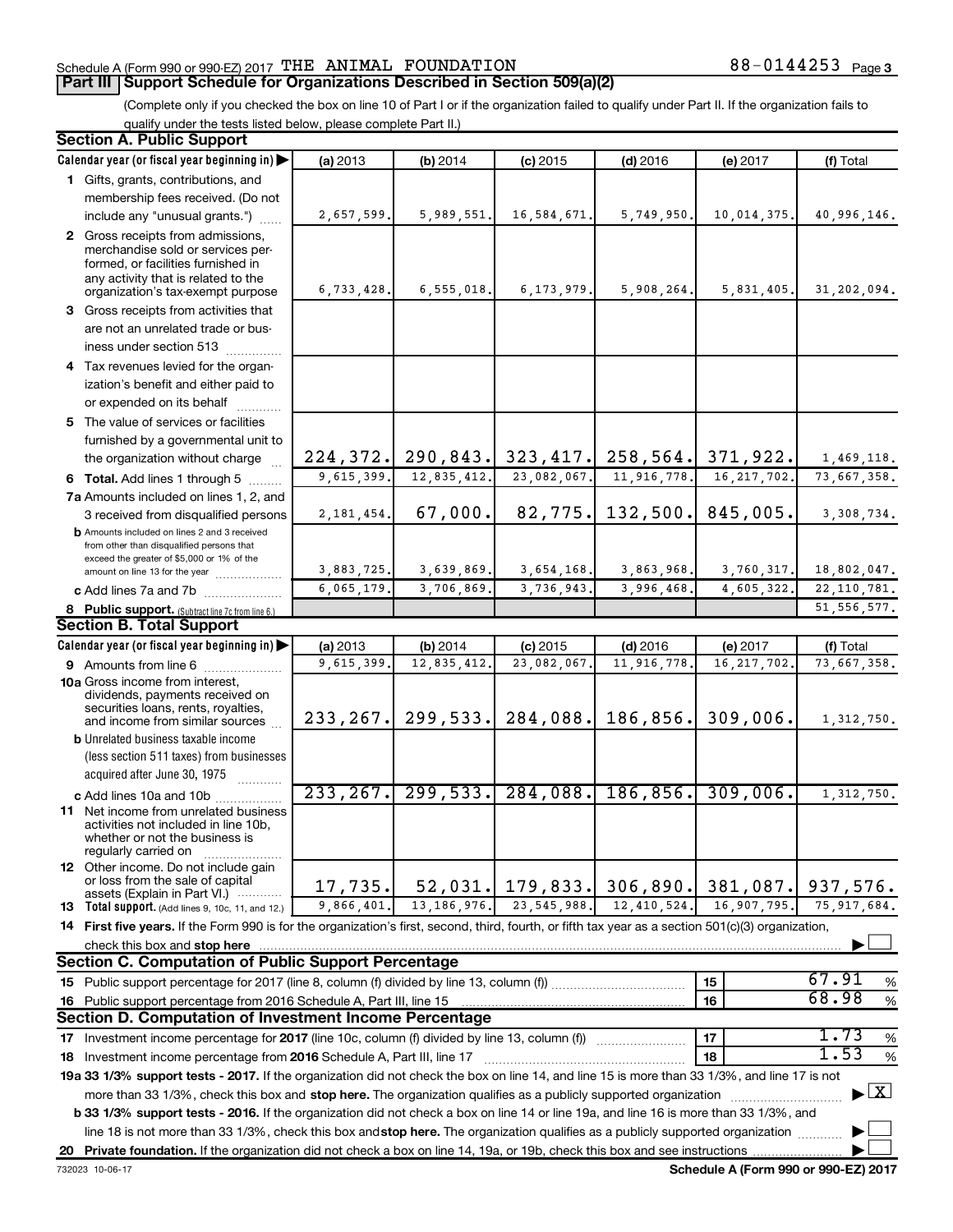**1**

**2**

**Yes No**

#### **Part IV Supporting Organizations**

(Complete only if you checked a box in line 12 on Part I. If you checked 12a of Part I, complete Sections A and B. If you checked 12b of Part I, complete Sections A and C. If you checked 12c of Part I, complete Sections A, D, and E. If you checked 12d of Part I, complete Sections A and D, and complete Part V.)

#### **Section A. All Supporting Organizations**

- **1** Are all of the organization's supported organizations listed by name in the organization's governing documents? If "No," describe in Part VI how the supported organizations are designated. If designated by *class or purpose, describe the designation. If historic and continuing relationship, explain.*
- **2** Did the organization have any supported organization that does not have an IRS determination of status under section 509(a)(1) or (2)? If "Yes," explain in Part **VI** how the organization determined that the supported *organization was described in section 509(a)(1) or (2).*
- **3a** Did the organization have a supported organization described in section 501(c)(4), (5), or (6)? If "Yes," answer *(b) and (c) below.*
- **b** Did the organization confirm that each supported organization qualified under section 501(c)(4), (5), or (6) and satisfied the public support tests under section 509(a)(2)? If "Yes," describe in Part VI when and how the *organization made the determination.*
- **c** Did the organization ensure that all support to such organizations was used exclusively for section 170(c)(2)(B) purposes? If "Yes," explain in Part VI what controls the organization put in place to ensure such use.
- **4 a** *If* Was any supported organization not organized in the United States ("foreign supported organization")? *"Yes," and if you checked 12a or 12b in Part I, answer (b) and (c) below.*
- **b** Did the organization have ultimate control and discretion in deciding whether to make grants to the foreign supported organization? If "Yes," describe in Part VI how the organization had such control and discretion *despite being controlled or supervised by or in connection with its supported organizations.*
- **c** Did the organization support any foreign supported organization that does not have an IRS determination under sections 501(c)(3) and 509(a)(1) or (2)? If "Yes," explain in Part VI what controls the organization used *to ensure that all support to the foreign supported organization was used exclusively for section 170(c)(2)(B) purposes.*
- **5a** Did the organization add, substitute, or remove any supported organizations during the tax year? If "Yes," answer (b) and (c) below (if applicable). Also, provide detail in **Part VI,** including (i) the names and EIN *numbers of the supported organizations added, substituted, or removed; (ii) the reasons for each such action; (iii) the authority under the organization's organizing document authorizing such action; and (iv) how the action was accomplished (such as by amendment to the organizing document).*
- **b Type I or Type II only.** Was any added or substituted supported organization part of a class already designated in the organization's organizing document?
- **c Substitutions only.**  Was the substitution the result of an event beyond the organization's control?
- **6** Did the organization provide support (whether in the form of grants or the provision of services or facilities) to **Part VI.** support or benefit one or more of the filing organization's supported organizations? If "Yes," provide detail in anyone other than (i) its supported organizations, (ii) individuals that are part of the charitable class benefited by one or more of its supported organizations, or (iii) other supporting organizations that also
- **7** Did the organization provide a grant, loan, compensation, or other similar payment to a substantial contributor regard to a substantial contributor? If "Yes," complete Part I of Schedule L (Form 990 or 990-EZ). (defined in section 4958(c)(3)(C)), a family member of a substantial contributor, or a 35% controlled entity with
- **8** Did the organization make a loan to a disqualified person (as defined in section 4958) not described in line 7? *If "Yes," complete Part I of Schedule L (Form 990 or 990-EZ).*
- **9 a** Was the organization controlled directly or indirectly at any time during the tax year by one or more in section 509(a)(1) or (2))? If "Yes," provide detail in **Part VI.** disqualified persons as defined in section 4946 (other than foundation managers and organizations described
- **b** Did one or more disqualified persons (as defined in line 9a) hold a controlling interest in any entity in which the supporting organization had an interest? If "Yes," provide detail in Part VI.
- **c** Did a disqualified person (as defined in line 9a) have an ownership interest in, or derive any personal benefit from, assets in which the supporting organization also had an interest? If "Yes," provide detail in Part VI.
- **10 a** Was the organization subject to the excess business holdings rules of section 4943 because of section supporting organizations)? If "Yes," answer 10b below. 4943(f) (regarding certain Type II supporting organizations, and all Type III non-functionally integrated
- **b** Did the organization have any excess business holdings in the tax year? (Use Schedule C, Form 4720, to *determine whether the organization had excess business holdings.)*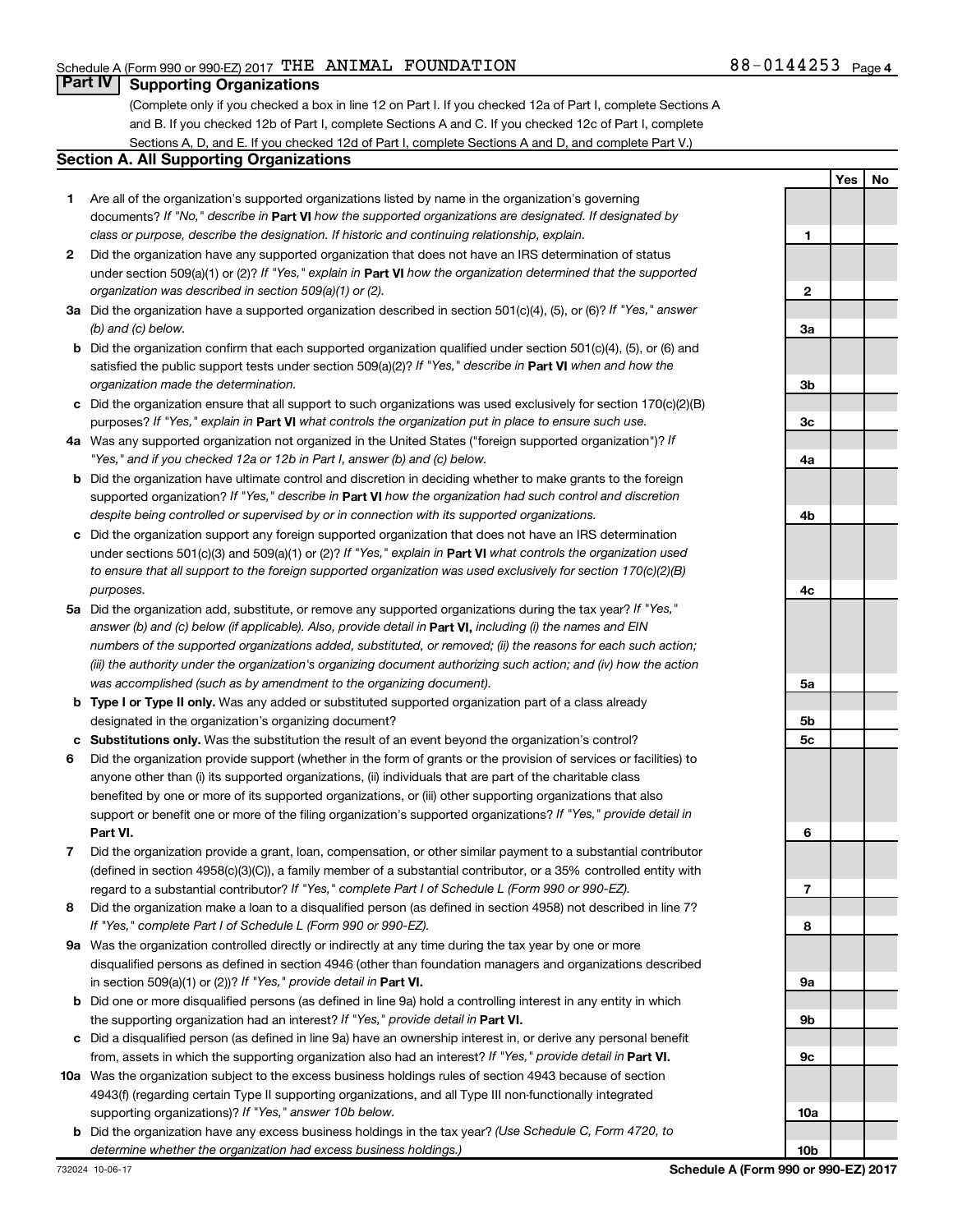|    |                                                                                                                                 |     | Yes | No |
|----|---------------------------------------------------------------------------------------------------------------------------------|-----|-----|----|
| 11 | Has the organization accepted a gift or contribution from any of the following persons?                                         |     |     |    |
|    | a A person who directly or indirectly controls, either alone or together with persons described in (b) and (c)                  |     |     |    |
|    | below, the governing body of a supported organization?                                                                          | 11a |     |    |
|    | <b>b</b> A family member of a person described in (a) above?                                                                    | 11b |     |    |
|    | c A 35% controlled entity of a person described in (a) or (b) above? If "Yes" to a, b, or c, provide detail in Part VI.         | 11c |     |    |
|    | <b>Section B. Type I Supporting Organizations</b>                                                                               |     |     |    |
|    |                                                                                                                                 |     | Yes | No |
| 1  | Did the directors, trustees, or membership of one or more supported organizations have the power to                             |     |     |    |
|    | regularly appoint or elect at least a majority of the organization's directors or trustees at all times during the              |     |     |    |
|    | tax year? If "No," describe in Part VI how the supported organization(s) effectively operated, supervised, or                   |     |     |    |
|    |                                                                                                                                 |     |     |    |
|    | controlled the organization's activities. If the organization had more than one supported organization,                         |     |     |    |
|    | describe how the powers to appoint and/or remove directors or trustees were allocated among the supported                       |     |     |    |
|    | organizations and what conditions or restrictions, if any, applied to such powers during the tax year.                          | 1   |     |    |
| 2  | Did the organization operate for the benefit of any supported organization other than the supported                             |     |     |    |
|    | organization(s) that operated, supervised, or controlled the supporting organization? If "Yes," explain in                      |     |     |    |
|    | Part VI how providing such benefit carried out the purposes of the supported organization(s) that operated,                     |     |     |    |
|    | supervised, or controlled the supporting organization.                                                                          | 2   |     |    |
|    | <b>Section C. Type II Supporting Organizations</b>                                                                              |     |     |    |
|    |                                                                                                                                 |     | Yes | No |
| 1. | Were a majority of the organization's directors or trustees during the tax year also a majority of the directors                |     |     |    |
|    | or trustees of each of the organization's supported organization(s)? If "No," describe in Part VI how control                   |     |     |    |
|    | or management of the supporting organization was vested in the same persons that controlled or managed                          |     |     |    |
|    | the supported organization(s).                                                                                                  | 1   |     |    |
|    | <b>Section D. All Type III Supporting Organizations</b>                                                                         |     |     |    |
|    |                                                                                                                                 |     | Yes | No |
| 1  | Did the organization provide to each of its supported organizations, by the last day of the fifth month of the                  |     |     |    |
|    | organization's tax year, (i) a written notice describing the type and amount of support provided during the prior tax           |     |     |    |
|    | year, (ii) a copy of the Form 990 that was most recently filed as of the date of notification, and (iii) copies of the          |     |     |    |
|    | organization's governing documents in effect on the date of notification, to the extent not previously provided?                | 1   |     |    |
| 2  | Were any of the organization's officers, directors, or trustees either (i) appointed or elected by the supported                |     |     |    |
|    | organization(s) or (ii) serving on the governing body of a supported organization? If "No," explain in Part VI how              |     |     |    |
|    | the organization maintained a close and continuous working relationship with the supported organization(s).                     | 2   |     |    |
| 3  | By reason of the relationship described in (2), did the organization's supported organizations have a                           |     |     |    |
|    | significant voice in the organization's investment policies and in directing the use of the organization's                      |     |     |    |
|    |                                                                                                                                 |     |     |    |
|    | income or assets at all times during the tax year? If "Yes," describe in Part VI the role the organization's                    |     |     |    |
|    | supported organizations played in this regard.                                                                                  | З   |     |    |
|    | Section E. Type III Functionally Integrated Supporting Organizations                                                            |     |     |    |
| 1. | Check the box next to the method that the organization used to satisfy the Integral Part Test during the yealsee instructions). |     |     |    |
| а  | The organization satisfied the Activities Test. Complete line 2 below.                                                          |     |     |    |
| b  | The organization is the parent of each of its supported organizations. Complete line 3 below.                                   |     |     |    |
| c  | The organization supported a governmental entity. Describe in Part VI how you supported a government entity (see instructions). |     |     |    |
| 2  | Activities Test. Answer (a) and (b) below.                                                                                      |     | Yes | No |
| а  | Did substantially all of the organization's activities during the tax year directly further the exempt purposes of              |     |     |    |
|    | the supported organization(s) to which the organization was responsive? If "Yes," then in Part VI identify                      |     |     |    |
|    | those supported organizations and explain how these activities directly furthered their exempt purposes,                        |     |     |    |
|    | how the organization was responsive to those supported organizations, and how the organization determined                       |     |     |    |
|    | that these activities constituted substantially all of its activities.                                                          | 2a  |     |    |
| b  | Did the activities described in (a) constitute activities that, but for the organization's involvement, one or more             |     |     |    |
|    | of the organization's supported organization(s) would have been engaged in? If "Yes," explain in Part VI the                    |     |     |    |
|    | reasons for the organization's position that its supported organization(s) would have engaged in these                          |     |     |    |
|    | activities but for the organization's involvement.                                                                              | 2b  |     |    |
| з  | Parent of Supported Organizations. Answer (a) and (b) below.                                                                    |     |     |    |
| а  | Did the organization have the power to regularly appoint or elect a majority of the officers, directors, or                     |     |     |    |
|    | trustees of each of the supported organizations? Provide details in Part VI.                                                    | За  |     |    |
| b  | Did the organization exercise a substantial degree of direction over the policies, programs, and activities of each             |     |     |    |
|    | of its supported organizations? If "Yes," describe in Part VI the role played by the organization in this regard.               | 3b  |     |    |
|    |                                                                                                                                 |     |     |    |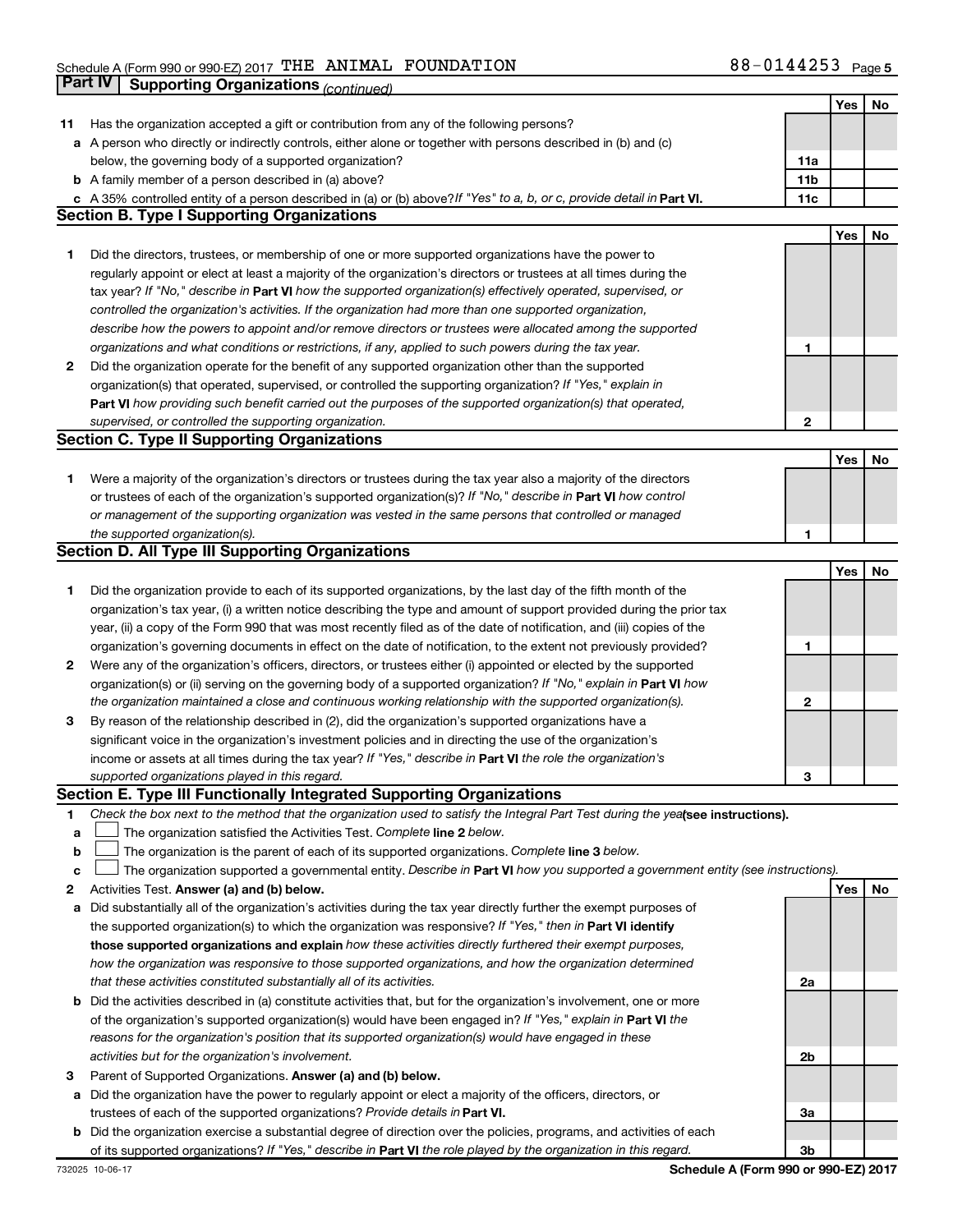### Schedule A (Form 990 or 990-EZ) 2017  $\texttt{THE ANIMAL}$   $\texttt{FOUNDATION}$  88  $-$  0144253  $\texttt{Page}$

1 **Letter See instructions.** All Check here if the organization satisfied the Integral Part Test as a qualifying trust on Nov. 20, 1970 (explain in Part VI.) See instructions. All other Type III non-functionally integrated supporting organizations must complete Sections A through E. **Part V Type III Non-Functionally Integrated 509(a)(3) Supporting Organizations** 

|              | Section A - Adjusted Net Income                                              |                | (A) Prior Year | (B) Current Year<br>(optional) |
|--------------|------------------------------------------------------------------------------|----------------|----------------|--------------------------------|
| 1            | Net short-term capital gain                                                  | 1              |                |                                |
| $\mathbf{2}$ | Recoveries of prior-year distributions                                       | $\mathbf{2}$   |                |                                |
| З            | Other gross income (see instructions)                                        | 3              |                |                                |
| 4            | Add lines 1 through 3                                                        | 4              |                |                                |
| 5            | Depreciation and depletion                                                   | 5              |                |                                |
| 6            | Portion of operating expenses paid or incurred for production or             |                |                |                                |
|              | collection of gross income or for management, conservation, or               |                |                |                                |
|              | maintenance of property held for production of income (see instructions)     | 6              |                |                                |
| 7            | Other expenses (see instructions)                                            | $\overline{7}$ |                |                                |
| 8            | Adjusted Net Income (subtract lines 5, 6, and 7 from line 4)                 | 8              |                |                                |
|              | <b>Section B - Minimum Asset Amount</b>                                      |                | (A) Prior Year | (B) Current Year<br>(optional) |
| 1            | Aggregate fair market value of all non-exempt-use assets (see                |                |                |                                |
|              | instructions for short tax year or assets held for part of year):            |                |                |                                |
|              | a Average monthly value of securities                                        | 1a             |                |                                |
|              | <b>b</b> Average monthly cash balances                                       | 1b             |                |                                |
|              | c Fair market value of other non-exempt-use assets                           | 1c             |                |                                |
|              | d Total (add lines 1a, 1b, and 1c)                                           | 1d             |                |                                |
|              | e Discount claimed for blockage or other                                     |                |                |                                |
|              | factors (explain in detail in <b>Part VI</b> ):                              |                |                |                                |
| $\mathbf{2}$ | Acquisition indebtedness applicable to non-exempt-use assets                 | $\mathbf{2}$   |                |                                |
| З            | Subtract line 2 from line 1d                                                 | 3              |                |                                |
| 4            | Cash deemed held for exempt use. Enter 1-1/2% of line 3 (for greater amount, |                |                |                                |
|              | see instructions)                                                            | 4              |                |                                |
| 5            | Net value of non-exempt-use assets (subtract line 4 from line 3)             | 5              |                |                                |
| 6            | Multiply line 5 by .035                                                      | 6              |                |                                |
| 7            | Recoveries of prior-year distributions                                       | 7              |                |                                |
| 8            | Minimum Asset Amount (add line 7 to line 6)                                  | 8              |                |                                |
|              | <b>Section C - Distributable Amount</b>                                      |                |                | <b>Current Year</b>            |
| 1            | Adjusted net income for prior year (from Section A, line 8, Column A)        | 1              |                |                                |
| $\mathbf{2}$ | Enter 85% of line 1                                                          | $\mathbf{2}$   |                |                                |
| З            | Minimum asset amount for prior year (from Section B, line 8, Column A)       | 3              |                |                                |
| 4            | Enter greater of line 2 or line 3                                            | 4              |                |                                |
| 5            | Income tax imposed in prior year                                             | 5              |                |                                |
| 6            | <b>Distributable Amount.</b> Subtract line 5 from line 4, unless subject to  |                |                |                                |
|              | emergency temporary reduction (see instructions)                             | 6              |                |                                |
|              |                                                                              |                |                |                                |

**7** Check here if the current year is the organization's first as a non-functionally integrated Type III supporting organization (see † instructions).

**Schedule A (Form 990 or 990-EZ) 2017**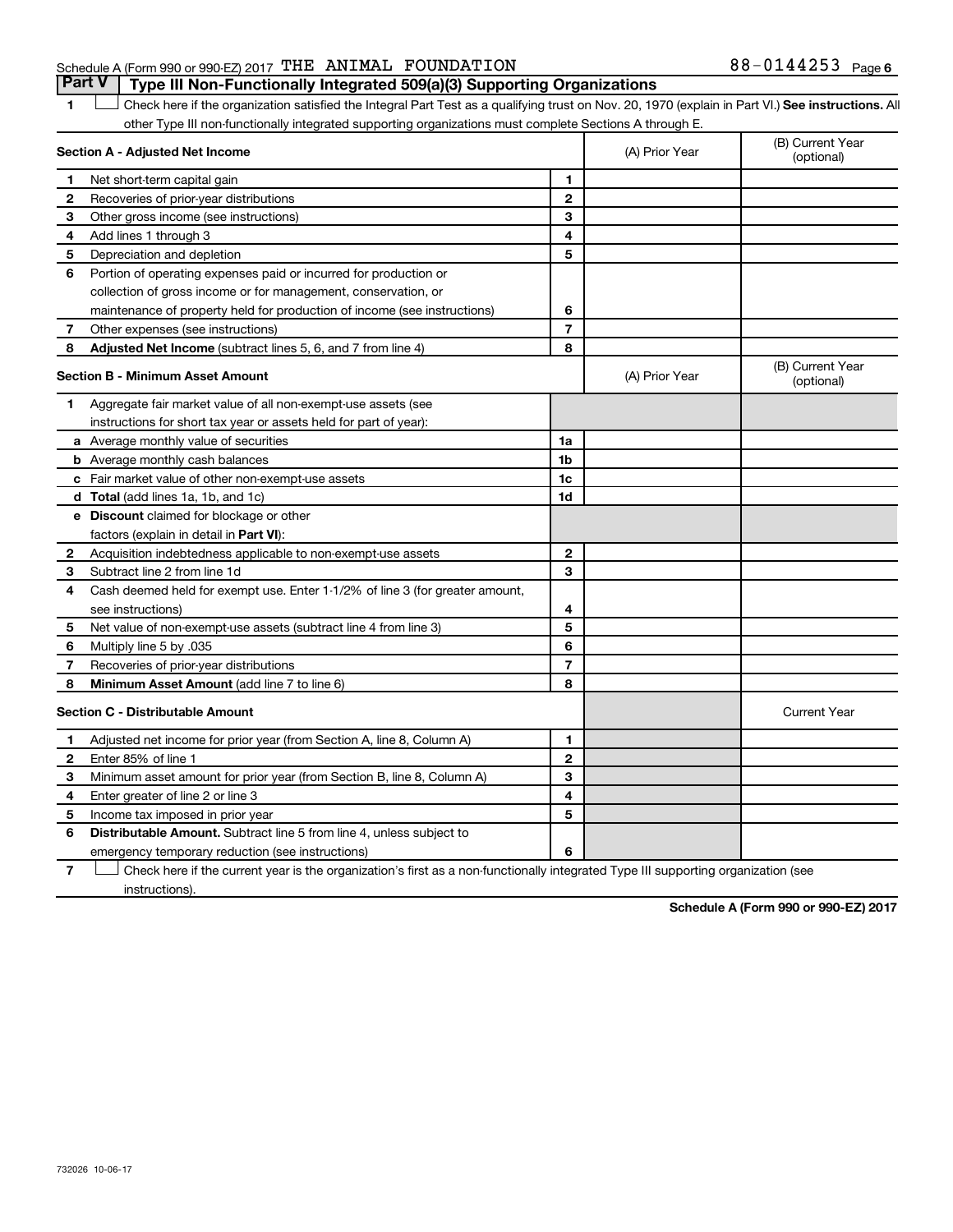| <b>Part V</b>  | Type III Non-Functionally Integrated 509(a)(3) Supporting Organizations (continued)        |                                    |                                               |                                                         |  |  |  |  |
|----------------|--------------------------------------------------------------------------------------------|------------------------------------|-----------------------------------------------|---------------------------------------------------------|--|--|--|--|
|                | <b>Current Year</b><br><b>Section D - Distributions</b>                                    |                                    |                                               |                                                         |  |  |  |  |
| 1              | Amounts paid to supported organizations to accomplish exempt purposes                      |                                    |                                               |                                                         |  |  |  |  |
| $\mathbf{2}$   | Amounts paid to perform activity that directly furthers exempt purposes of supported       |                                    |                                               |                                                         |  |  |  |  |
|                | organizations, in excess of income from activity                                           |                                    |                                               |                                                         |  |  |  |  |
| 3              | Administrative expenses paid to accomplish exempt purposes of supported organizations      |                                    |                                               |                                                         |  |  |  |  |
| 4              | Amounts paid to acquire exempt-use assets                                                  |                                    |                                               |                                                         |  |  |  |  |
| 5              | Qualified set-aside amounts (prior IRS approval required)                                  |                                    |                                               |                                                         |  |  |  |  |
| 6              | Other distributions (describe in <b>Part VI</b> ). See instructions.                       |                                    |                                               |                                                         |  |  |  |  |
| 7              | Total annual distributions. Add lines 1 through 6.                                         |                                    |                                               |                                                         |  |  |  |  |
| 8              | Distributions to attentive supported organizations to which the organization is responsive |                                    |                                               |                                                         |  |  |  |  |
|                | (provide details in Part VI). See instructions.                                            |                                    |                                               |                                                         |  |  |  |  |
| 9              | Distributable amount for 2017 from Section C, line 6                                       |                                    |                                               |                                                         |  |  |  |  |
| 10             | Line 8 amount divided by line 9 amount                                                     |                                    |                                               |                                                         |  |  |  |  |
|                | Section E - Distribution Allocations (see instructions)                                    | (i)<br><b>Excess Distributions</b> | (ii)<br><b>Underdistributions</b><br>Pre-2017 | (iii)<br><b>Distributable</b><br><b>Amount for 2017</b> |  |  |  |  |
| 1              | Distributable amount for 2017 from Section C, line 6                                       |                                    |                                               |                                                         |  |  |  |  |
| $\mathbf{2}$   | Underdistributions, if any, for years prior to 2017 (reason-                               |                                    |                                               |                                                         |  |  |  |  |
|                | able cause required- explain in Part VI). See instructions.                                |                                    |                                               |                                                         |  |  |  |  |
| 3              | Excess distributions carryover, if any, to 2017                                            |                                    |                                               |                                                         |  |  |  |  |
| a              |                                                                                            |                                    |                                               |                                                         |  |  |  |  |
|                | <b>b</b> From 2013                                                                         |                                    |                                               |                                                         |  |  |  |  |
|                | c From 2014                                                                                |                                    |                                               |                                                         |  |  |  |  |
|                | d From 2015                                                                                |                                    |                                               |                                                         |  |  |  |  |
|                | e From 2016                                                                                |                                    |                                               |                                                         |  |  |  |  |
|                | f Total of lines 3a through e                                                              |                                    |                                               |                                                         |  |  |  |  |
|                | <b>g</b> Applied to underdistributions of prior years                                      |                                    |                                               |                                                         |  |  |  |  |
|                | <b>h</b> Applied to 2017 distributable amount                                              |                                    |                                               |                                                         |  |  |  |  |
| Ť.             | Carryover from 2012 not applied (see instructions)                                         |                                    |                                               |                                                         |  |  |  |  |
|                | Remainder. Subtract lines 3g, 3h, and 3i from 3f.                                          |                                    |                                               |                                                         |  |  |  |  |
| 4              | Distributions for 2017 from Section D,                                                     |                                    |                                               |                                                         |  |  |  |  |
|                | line $7:$                                                                                  |                                    |                                               |                                                         |  |  |  |  |
|                | <b>a</b> Applied to underdistributions of prior years                                      |                                    |                                               |                                                         |  |  |  |  |
|                | <b>b</b> Applied to 2017 distributable amount                                              |                                    |                                               |                                                         |  |  |  |  |
| c              | Remainder. Subtract lines 4a and 4b from 4.                                                |                                    |                                               |                                                         |  |  |  |  |
| 5              | Remaining underdistributions for years prior to 2017, if                                   |                                    |                                               |                                                         |  |  |  |  |
|                | any. Subtract lines 3g and 4a from line 2. For result greater                              |                                    |                                               |                                                         |  |  |  |  |
|                | than zero, explain in Part VI. See instructions.                                           |                                    |                                               |                                                         |  |  |  |  |
| 6              | Remaining underdistributions for 2017. Subtract lines 3h                                   |                                    |                                               |                                                         |  |  |  |  |
|                | and 4b from line 1. For result greater than zero, explain in                               |                                    |                                               |                                                         |  |  |  |  |
|                | <b>Part VI.</b> See instructions.                                                          |                                    |                                               |                                                         |  |  |  |  |
| $\overline{7}$ | Excess distributions carryover to 2018. Add lines 3j                                       |                                    |                                               |                                                         |  |  |  |  |
|                | and 4c.                                                                                    |                                    |                                               |                                                         |  |  |  |  |
| 8              | Breakdown of line 7:                                                                       |                                    |                                               |                                                         |  |  |  |  |
|                | a Excess from 2013                                                                         |                                    |                                               |                                                         |  |  |  |  |
|                | <b>b</b> Excess from 2014                                                                  |                                    |                                               |                                                         |  |  |  |  |
|                | c Excess from 2015                                                                         |                                    |                                               |                                                         |  |  |  |  |
|                | d Excess from 2016                                                                         |                                    |                                               |                                                         |  |  |  |  |
|                | e Excess from 2017                                                                         |                                    |                                               |                                                         |  |  |  |  |

**Schedule A (Form 990 or 990-EZ) 2017**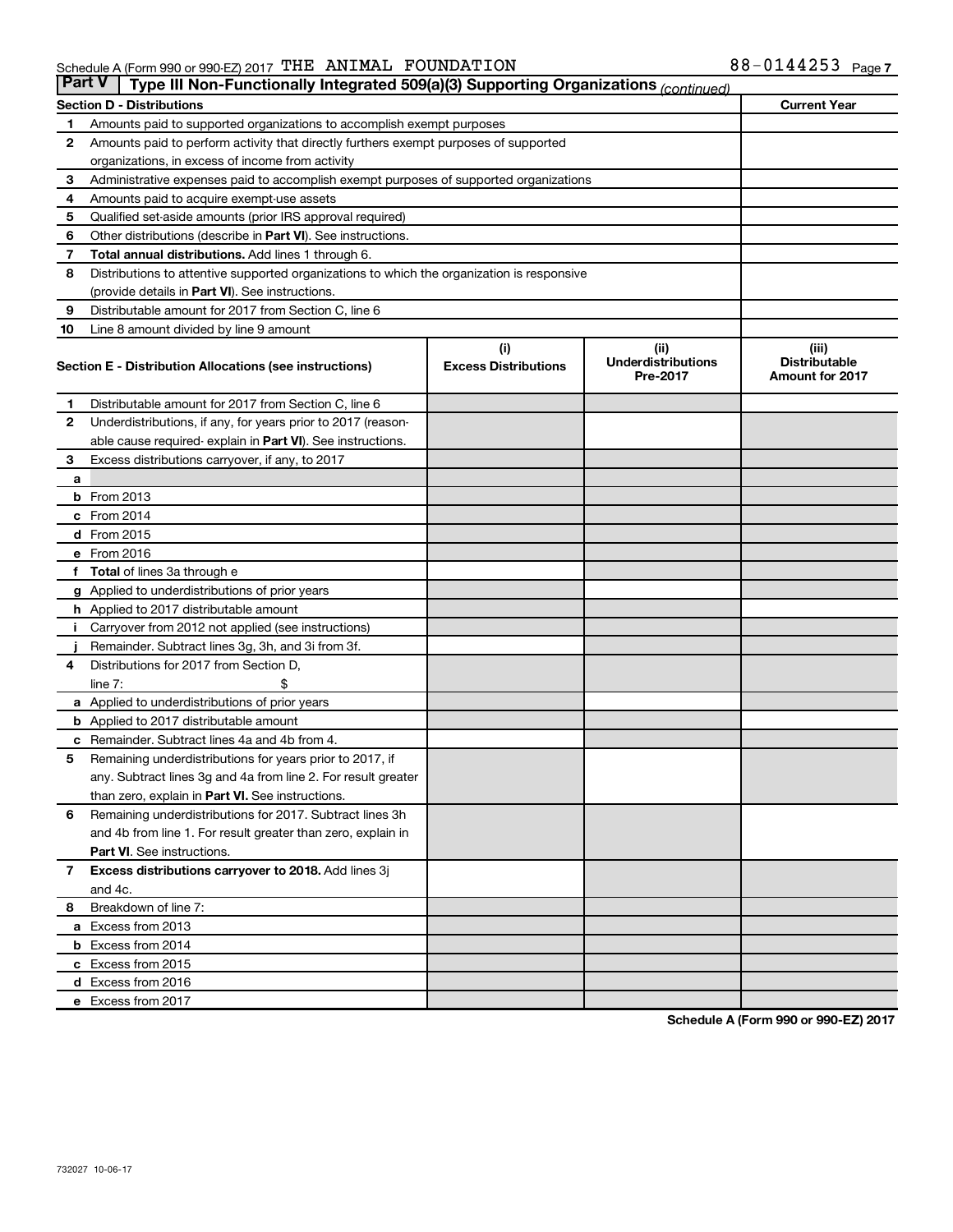| Schedule A (Form 990 or 990-EZ) 2017 $\,$ THE ANIMAL FOUNDATION |  | $88 - 0144253$ Page 8 |
|-----------------------------------------------------------------|--|-----------------------|
|-----------------------------------------------------------------|--|-----------------------|

|                | $300 \text{ kg}$ and $\pi$ (i.e. $111 \text{ s}$ $300 \text{ s}$ $300 \text{ k}$<br>r ago o                                                                                                                                                                                                                                                                                                                                                                                                                                                                          |
|----------------|----------------------------------------------------------------------------------------------------------------------------------------------------------------------------------------------------------------------------------------------------------------------------------------------------------------------------------------------------------------------------------------------------------------------------------------------------------------------------------------------------------------------------------------------------------------------|
| <b>Part VI</b> | Supplemental Information. Provide the explanations required by Part II, line 10; Part II, line 17a or 17b; Part III, line 12;<br>Part IV, Section A, lines 1, 2, 3b, 3c, 4b, 4c, 5a, 6, 9a, 9b, 9c, 11a, 11b, and 11c; Part IV, Section B, lines 1 and 2; Part IV, Section C,<br>line 1; Part IV, Section D, lines 2 and 3; Part IV, Section E, lines 1c, 2a, 2b, 3a, and 3b; Part V, line 1; Part V, Section B, line 1e; Part V,<br>Section D, lines 5, 6, and 8; and Part V, Section E, lines 2, 5, and 6. Also complete this part for any additional information. |
|                | (See instructions.)                                                                                                                                                                                                                                                                                                                                                                                                                                                                                                                                                  |
|                |                                                                                                                                                                                                                                                                                                                                                                                                                                                                                                                                                                      |
|                |                                                                                                                                                                                                                                                                                                                                                                                                                                                                                                                                                                      |
|                |                                                                                                                                                                                                                                                                                                                                                                                                                                                                                                                                                                      |
|                |                                                                                                                                                                                                                                                                                                                                                                                                                                                                                                                                                                      |
|                |                                                                                                                                                                                                                                                                                                                                                                                                                                                                                                                                                                      |
|                |                                                                                                                                                                                                                                                                                                                                                                                                                                                                                                                                                                      |
|                |                                                                                                                                                                                                                                                                                                                                                                                                                                                                                                                                                                      |
|                |                                                                                                                                                                                                                                                                                                                                                                                                                                                                                                                                                                      |
|                |                                                                                                                                                                                                                                                                                                                                                                                                                                                                                                                                                                      |
|                |                                                                                                                                                                                                                                                                                                                                                                                                                                                                                                                                                                      |
|                |                                                                                                                                                                                                                                                                                                                                                                                                                                                                                                                                                                      |
|                |                                                                                                                                                                                                                                                                                                                                                                                                                                                                                                                                                                      |
|                |                                                                                                                                                                                                                                                                                                                                                                                                                                                                                                                                                                      |
|                |                                                                                                                                                                                                                                                                                                                                                                                                                                                                                                                                                                      |
|                |                                                                                                                                                                                                                                                                                                                                                                                                                                                                                                                                                                      |
|                |                                                                                                                                                                                                                                                                                                                                                                                                                                                                                                                                                                      |
|                |                                                                                                                                                                                                                                                                                                                                                                                                                                                                                                                                                                      |
|                |                                                                                                                                                                                                                                                                                                                                                                                                                                                                                                                                                                      |
|                |                                                                                                                                                                                                                                                                                                                                                                                                                                                                                                                                                                      |
|                |                                                                                                                                                                                                                                                                                                                                                                                                                                                                                                                                                                      |
|                |                                                                                                                                                                                                                                                                                                                                                                                                                                                                                                                                                                      |
|                |                                                                                                                                                                                                                                                                                                                                                                                                                                                                                                                                                                      |
|                |                                                                                                                                                                                                                                                                                                                                                                                                                                                                                                                                                                      |
|                |                                                                                                                                                                                                                                                                                                                                                                                                                                                                                                                                                                      |
|                |                                                                                                                                                                                                                                                                                                                                                                                                                                                                                                                                                                      |
|                |                                                                                                                                                                                                                                                                                                                                                                                                                                                                                                                                                                      |
|                |                                                                                                                                                                                                                                                                                                                                                                                                                                                                                                                                                                      |
|                |                                                                                                                                                                                                                                                                                                                                                                                                                                                                                                                                                                      |
|                |                                                                                                                                                                                                                                                                                                                                                                                                                                                                                                                                                                      |
|                |                                                                                                                                                                                                                                                                                                                                                                                                                                                                                                                                                                      |
|                |                                                                                                                                                                                                                                                                                                                                                                                                                                                                                                                                                                      |
|                |                                                                                                                                                                                                                                                                                                                                                                                                                                                                                                                                                                      |
|                |                                                                                                                                                                                                                                                                                                                                                                                                                                                                                                                                                                      |
|                |                                                                                                                                                                                                                                                                                                                                                                                                                                                                                                                                                                      |
|                |                                                                                                                                                                                                                                                                                                                                                                                                                                                                                                                                                                      |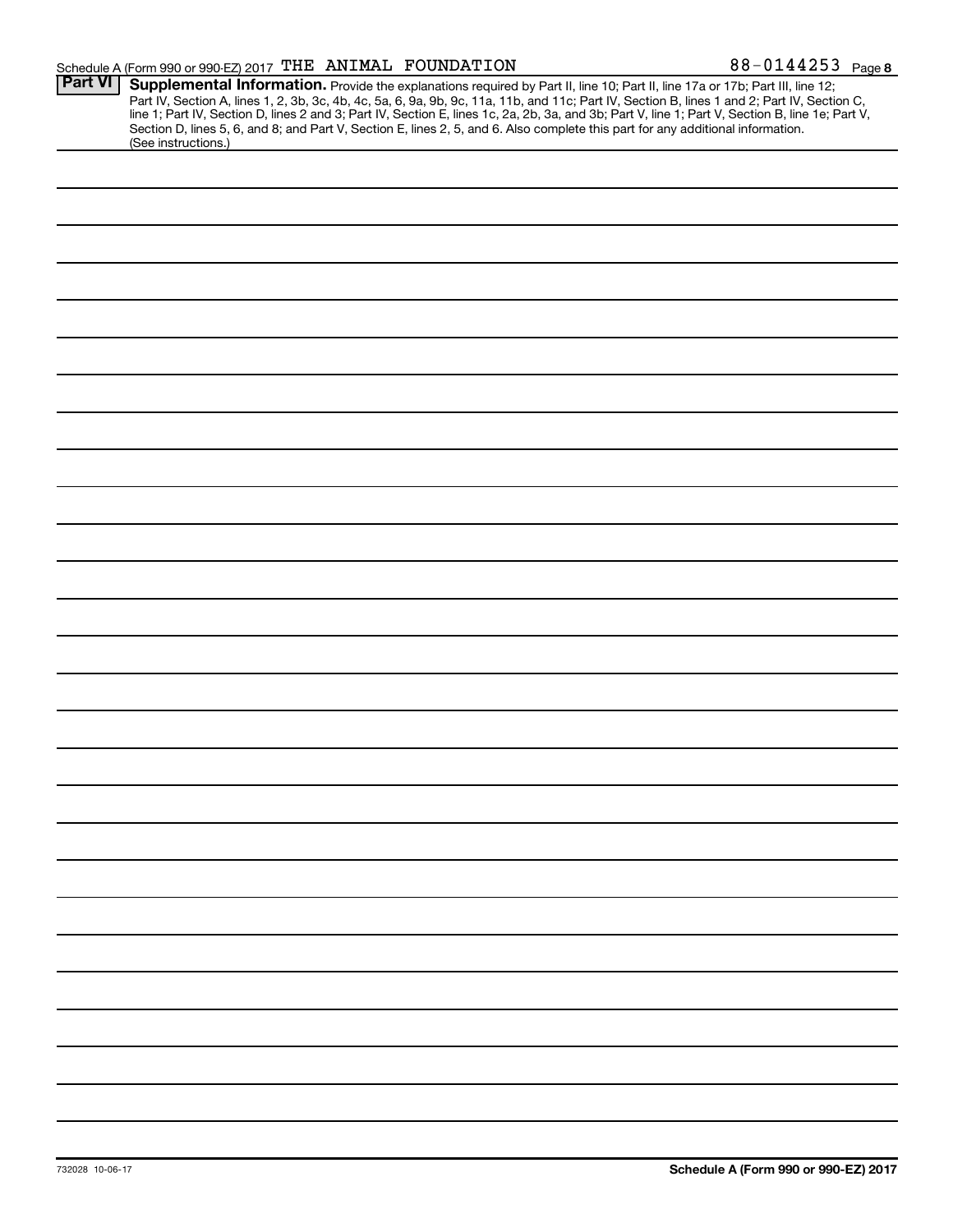| <b>SCHEDULE D</b>          | <b>Supplemental Financial Statements</b>                                                     | OMB No. 1545-004  |
|----------------------------|----------------------------------------------------------------------------------------------|-------------------|
| (Form 990)                 | Complete if the organization answered "Yes" on Form 990,                                     | 2017              |
|                            | Part IV, line 6, 7, 8, 9, 10, 11a, 11b, 11c, 11d, 11e, 11f, 12a, or 12b.                     |                   |
| Department of the Treasury | Attach to Form 990.                                                                          | Open to Publ      |
| Internal Revenue Service   | $\blacktriangleright$ Go to www.irs.gov/Form990 for instructions and the latest information. | <b>Inspection</b> |

**| Attach to Form 990. |Go to www.irs.gov/Form990 for instructions and the latest information.**



| Name of the organization |                       | <b>Emplover identification number</b> |
|--------------------------|-----------------------|---------------------------------------|
|                          | THE ANIMAL FOUNDATION | 88-0144253                            |

| Part I | Organizations Maintaining Donor Advised Funds or Other Similar Funds or Accounts. Complete if the                                                                                                                             |                                                    |                                 |
|--------|-------------------------------------------------------------------------------------------------------------------------------------------------------------------------------------------------------------------------------|----------------------------------------------------|---------------------------------|
|        | organization answered "Yes" on Form 990, Part IV, line 6.                                                                                                                                                                     |                                                    |                                 |
|        | (a) Donor advised funds                                                                                                                                                                                                       |                                                    | (b) Funds and other accounts    |
| 1.     |                                                                                                                                                                                                                               |                                                    |                                 |
| 2      | Aggregate value of contributions to (during year)                                                                                                                                                                             |                                                    |                                 |
| з      | Aggregate value of grants from (during year)                                                                                                                                                                                  |                                                    |                                 |
| 4      |                                                                                                                                                                                                                               |                                                    |                                 |
| 5      | Did the organization inform all donors and donor advisors in writing that the assets held in donor advised funds                                                                                                              |                                                    |                                 |
|        |                                                                                                                                                                                                                               |                                                    | Yes<br>No                       |
| 6      | Did the organization inform all grantees, donors, and donor advisors in writing that grant funds can be used only                                                                                                             |                                                    |                                 |
|        | for charitable purposes and not for the benefit of the donor or donor advisor, or for any other purpose conferring                                                                                                            |                                                    |                                 |
|        | impermissible private benefit?                                                                                                                                                                                                |                                                    | Yes<br>No                       |
|        | Part II<br>Conservation Easements. Complete if the organization answered "Yes" on Form 990, Part IV, line 7.                                                                                                                  |                                                    |                                 |
| 1.     | Purpose(s) of conservation easements held by the organization (check all that apply).                                                                                                                                         |                                                    |                                 |
|        | Preservation of land for public use (e.g., recreation or education)                                                                                                                                                           | Preservation of a historically important land area |                                 |
|        | Protection of natural habitat                                                                                                                                                                                                 | Preservation of a certified historic structure     |                                 |
|        | Preservation of open space                                                                                                                                                                                                    |                                                    |                                 |
| 2      | Complete lines 2a through 2d if the organization held a qualified conservation contribution in the form of a conservation easement on the last                                                                                |                                                    |                                 |
|        | day of the tax year.                                                                                                                                                                                                          |                                                    | Held at the End of the Tax Year |
| a      |                                                                                                                                                                                                                               |                                                    | 2a                              |
| b      | Total acreage restricted by conservation easements                                                                                                                                                                            |                                                    | 2b                              |
| c      |                                                                                                                                                                                                                               |                                                    | 2c                              |
| d      | Number of conservation easements included in (c) acquired after 7/25/06, and not on a historic structure                                                                                                                      |                                                    |                                 |
|        | listed in the National Register [111] Marshall Register [11] Marshall Register [11] Marshall Register [11] Marshall Register [11] Marshall Register [11] Marshall Register [11] Marshall Register [11] Marshall Register [11] |                                                    | 2d                              |
| З      | Number of conservation easements modified, transferred, released, extinguished, or terminated by the organization during the tax                                                                                              |                                                    |                                 |
|        | year                                                                                                                                                                                                                          |                                                    |                                 |
| 4      | Number of states where property subject to conservation easement is located >                                                                                                                                                 |                                                    |                                 |
| 5      | Does the organization have a written policy regarding the periodic monitoring, inspection, handling of                                                                                                                        |                                                    |                                 |
|        | violations, and enforcement of the conservation easements it holds?                                                                                                                                                           |                                                    | Yes<br>No                       |
| 6      | Staff and volunteer hours devoted to monitoring, inspecting, handling of violations, and enforcing conservation easements during the year                                                                                     |                                                    |                                 |
|        |                                                                                                                                                                                                                               |                                                    |                                 |
| 7      | Amount of expenses incurred in monitoring, inspecting, handling of violations, and enforcing conservation easements during the year                                                                                           |                                                    |                                 |
|        | $\blacktriangleright$ \$                                                                                                                                                                                                      |                                                    |                                 |
| 8      | Does each conservation easement reported on line 2(d) above satisfy the requirements of section 170(h)(4)(B)(i)                                                                                                               |                                                    |                                 |
|        |                                                                                                                                                                                                                               |                                                    | No<br>Yes                       |
| 9      | In Part XIII, describe how the organization reports conservation easements in its revenue and expense statement, and balance sheet, and                                                                                       |                                                    |                                 |
|        | include, if applicable, the text of the footnote to the organization's financial statements that describes the organization's accounting for                                                                                  |                                                    |                                 |
|        | conservation easements.                                                                                                                                                                                                       |                                                    |                                 |
|        | Organizations Maintaining Collections of Art, Historical Treasures, or Other Similar Assets.<br>Part III                                                                                                                      |                                                    |                                 |
|        | Complete if the organization answered "Yes" on Form 990, Part IV, line 8.                                                                                                                                                     |                                                    |                                 |
|        | 1a If the organization elected, as permitted under SFAS 116 (ASC 958), not to report in its revenue statement and balance sheet works of art,                                                                                 |                                                    |                                 |
|        | historical treasures, or other similar assets held for public exhibition, education, or research in furtherance of public service, provide, in Part XIII,                                                                     |                                                    |                                 |
|        | the text of the footnote to its financial statements that describes these items.                                                                                                                                              |                                                    |                                 |
|        | b If the organization elected, as permitted under SFAS 116 (ASC 958), to report in its revenue statement and balance sheet works of art, historical                                                                           |                                                    |                                 |
|        | treasures, or other similar assets held for public exhibition, education, or research in furtherance of public service, provide the following amounts                                                                         |                                                    |                                 |
|        | relating to these items:                                                                                                                                                                                                      |                                                    |                                 |
|        | (i)                                                                                                                                                                                                                           |                                                    | $\triangleright$ \$             |
|        | (ii) Assets included in Form 990, Part X                                                                                                                                                                                      |                                                    | $\blacktriangleright$ \$        |
| 2      | If the organization received or held works of art, historical treasures, or other similar assets for financial gain, provide                                                                                                  |                                                    |                                 |
|        | the following amounts required to be reported under SFAS 116 (ASC 958) relating to these items:                                                                                                                               |                                                    |                                 |
| а      |                                                                                                                                                                                                                               |                                                    | \$                              |

| \$

732051 10-09-17 **For Paperwork Reduction Act Notice, see the Instructions for Form 990. Schedule D (Form 990) 2017** LHA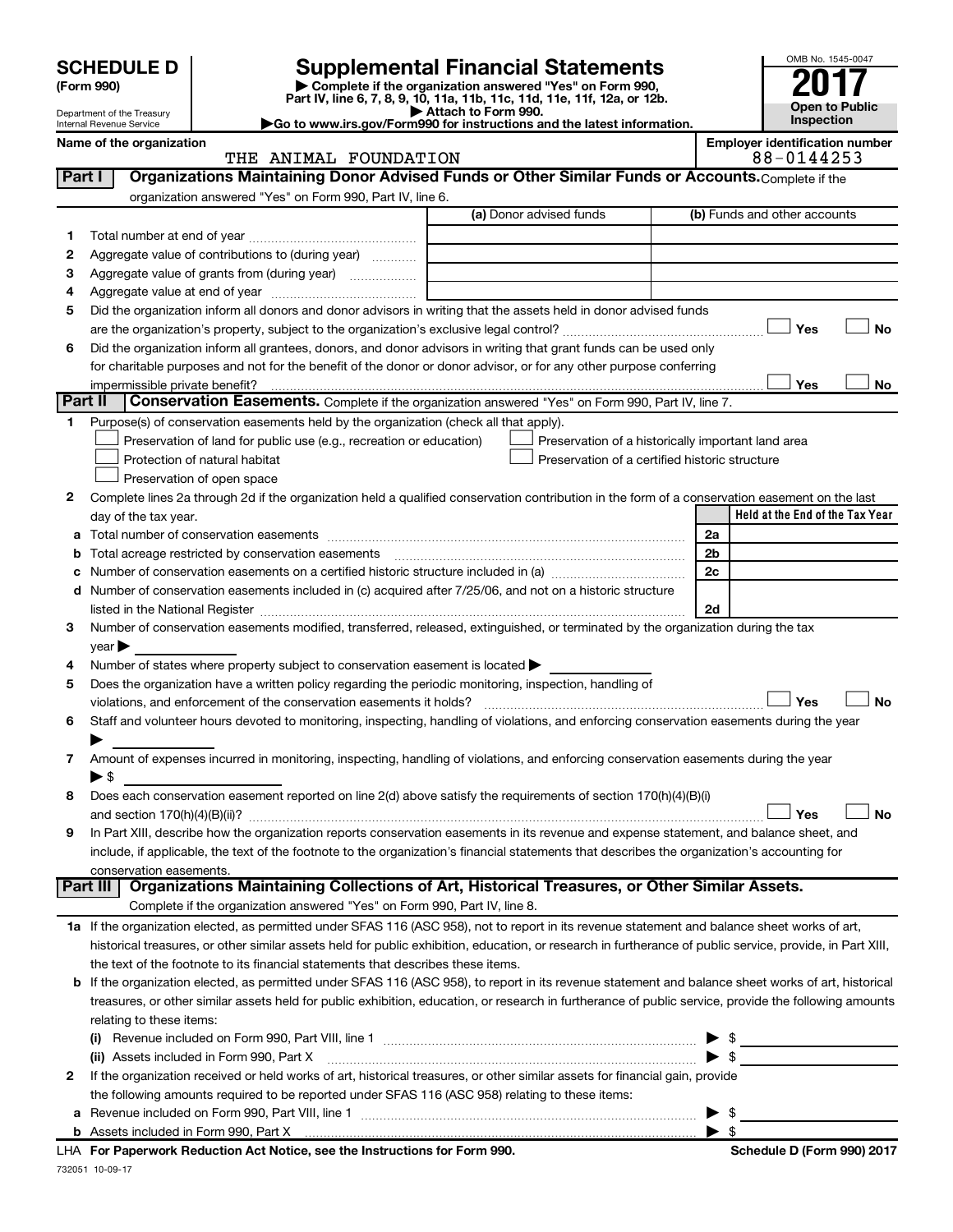|               | Schedule D (Form 990) 2017                                                                                                                                                                                                     | THE ANIMAL FOUNDATION                   |                |                                    |                                      | 88-0144253 Page 2   |           |
|---------------|--------------------------------------------------------------------------------------------------------------------------------------------------------------------------------------------------------------------------------|-----------------------------------------|----------------|------------------------------------|--------------------------------------|---------------------|-----------|
| Part III      | Organizations Maintaining Collections of Art, Historical Treasures, or Other Similar Assets(continued)                                                                                                                         |                                         |                |                                    |                                      |                     |           |
| 3             | Using the organization's acquisition, accession, and other records, check any of the following that are a significant use of its collection items                                                                              |                                         |                |                                    |                                      |                     |           |
|               | (check all that apply):                                                                                                                                                                                                        |                                         |                |                                    |                                      |                     |           |
| a             | Public exhibition                                                                                                                                                                                                              | d                                       |                | Loan or exchange programs          |                                      |                     |           |
| b             | Scholarly research                                                                                                                                                                                                             | e                                       | Other          |                                    |                                      |                     |           |
| c             | Preservation for future generations                                                                                                                                                                                            |                                         |                |                                    |                                      |                     |           |
| 4             | Provide a description of the organization's collections and explain how they further the organization's exempt purpose in Part XIII.                                                                                           |                                         |                |                                    |                                      |                     |           |
| 5             | During the year, did the organization solicit or receive donations of art, historical treasures, or other similar assets                                                                                                       |                                         |                |                                    |                                      |                     |           |
|               |                                                                                                                                                                                                                                |                                         |                |                                    |                                      | Yes                 | No        |
|               | <b>Part IV</b><br>Escrow and Custodial Arrangements. Complete if the organization answered "Yes" on Form 990, Part IV, line 9, or                                                                                              |                                         |                |                                    |                                      |                     |           |
|               | reported an amount on Form 990, Part X, line 21.                                                                                                                                                                               |                                         |                |                                    |                                      |                     |           |
|               | 1a Is the organization an agent, trustee, custodian or other intermediary for contributions or other assets not included                                                                                                       |                                         |                |                                    |                                      |                     |           |
|               |                                                                                                                                                                                                                                |                                         |                |                                    |                                      | Yes                 | <b>No</b> |
|               | b If "Yes," explain the arrangement in Part XIII and complete the following table:                                                                                                                                             |                                         |                |                                    |                                      |                     |           |
|               |                                                                                                                                                                                                                                |                                         |                |                                    |                                      | Amount              |           |
|               | c Beginning balance measurements and the contract of the contract of the contract of the contract of the contract of the contract of the contract of the contract of the contract of the contract of the contract of the contr |                                         |                |                                    | 1c                                   |                     |           |
|               |                                                                                                                                                                                                                                |                                         |                |                                    | 1d                                   |                     |           |
|               | e Distributions during the year manufactured and continuum control of the control of the control of the state of the control of the control of the control of the control of the control of the control of the control of the  |                                         |                |                                    | 1e<br>1f                             |                     |           |
|               | 2a Did the organization include an amount on Form 990, Part X, line 21, for escrow or custodial account liability?                                                                                                             |                                         |                |                                    |                                      | Yes                 | No        |
|               | b If "Yes," explain the arrangement in Part XIII. Check here if the explanation has been provided on Part XIII                                                                                                                 |                                         |                |                                    |                                      |                     |           |
| <b>Part V</b> | Endowment Funds. Complete if the organization answered "Yes" on Form 990, Part IV, line 10.                                                                                                                                    |                                         |                |                                    |                                      |                     |           |
|               |                                                                                                                                                                                                                                | (a) Current year                        | (b) Prior year | (c) Two years back                 | $\vert$ (d) Three years back $\vert$ | (e) Four years back |           |
| 1a            | Beginning of year balance <i>manumman</i>                                                                                                                                                                                      | 4, 157, 257.                            | 3,944,767.     | 4,519,490.                         | 4, 194, 816.                         | 3,708,149.          |           |
| b             |                                                                                                                                                                                                                                | 302, 338.                               | 217,332.       |                                    | 387,356.                             | 88,769.             |           |
|               | Net investment earnings, gains, and losses                                                                                                                                                                                     | 105, 312.                               | 99,024.        | $-30,086$ .                        |                                      | 397,898.            |           |
|               |                                                                                                                                                                                                                                |                                         |                |                                    |                                      |                     |           |
|               | e Other expenditures for facilities                                                                                                                                                                                            |                                         |                |                                    |                                      |                     |           |
|               | and programs                                                                                                                                                                                                                   | 144,499.                                | 103,866.       | 544,637.                           |                                      | 62,682.             |           |
|               | f Administrative expenses                                                                                                                                                                                                      |                                         |                |                                    |                                      |                     |           |
| g             | End of year balance                                                                                                                                                                                                            | 4,420,408.                              | 4, 157, 257.   | 3,944,767.                         | 4,519,490.                           | 4, 194, 816.        |           |
| 2             | Provide the estimated percentage of the current year end balance (line 1g, column (a)) held as:                                                                                                                                |                                         |                |                                    |                                      |                     |           |
| а             | Board designated or quasi-endowment                                                                                                                                                                                            | 100.00                                  | %              |                                    |                                      |                     |           |
| b             | Permanent endowment                                                                                                                                                                                                            | %                                       |                |                                    |                                      |                     |           |
|               | c Temporarily restricted endowment $\blacktriangleright$                                                                                                                                                                       | %                                       |                |                                    |                                      |                     |           |
|               | The percentages on lines 2a, 2b, and 2c should equal 100%.                                                                                                                                                                     |                                         |                |                                    |                                      |                     |           |
|               | 3a Are there endowment funds not in the possession of the organization that are held and administered for the organization                                                                                                     |                                         |                |                                    |                                      |                     |           |
|               | by:                                                                                                                                                                                                                            |                                         |                |                                    |                                      | Yes                 | No        |
|               | (i)                                                                                                                                                                                                                            |                                         |                |                                    |                                      | 3a(i)               | X         |
|               | (ii) related organizations                                                                                                                                                                                                     |                                         |                |                                    |                                      | 3a(ii)              | х         |
|               |                                                                                                                                                                                                                                |                                         |                |                                    |                                      | 3b                  |           |
|               | Describe in Part XIII the intended uses of the organization's endowment funds.<br>Land, Buildings, and Equipment.<br>Part VI                                                                                                   |                                         |                |                                    |                                      |                     |           |
|               |                                                                                                                                                                                                                                |                                         |                |                                    |                                      |                     |           |
|               | Complete if the organization answered "Yes" on Form 990, Part IV, line 11a. See Form 990, Part X, line 10.                                                                                                                     |                                         |                |                                    |                                      |                     |           |
|               | Description of property                                                                                                                                                                                                        | (a) Cost or other<br>basis (investment) |                | (b) Cost or other<br>basis (other) | (c) Accumulated<br>depreciation      | (d) Book value      |           |
|               |                                                                                                                                                                                                                                |                                         |                | 216,940.                           |                                      | 216,940.            |           |
|               |                                                                                                                                                                                                                                |                                         |                | 20, 345, 347.                      |                                      | 20, 345, 347.       |           |
|               |                                                                                                                                                                                                                                |                                         |                | 20,371.                            |                                      | 20,371.             |           |
|               |                                                                                                                                                                                                                                |                                         |                | 822,021.                           |                                      | 822,021.            |           |
|               |                                                                                                                                                                                                                                |                                         |                |                                    | 7,380,053.                           | $-7, 380, 053.$     |           |
|               | Total. Add lines 1a through 1e. (Column (d) must equal Form 990, Part X, column (B), line 10c.)                                                                                                                                |                                         |                |                                    |                                      | 14,024,626.         |           |
|               |                                                                                                                                                                                                                                |                                         |                |                                    |                                      |                     |           |

**Schedule D (Form 990) 2017**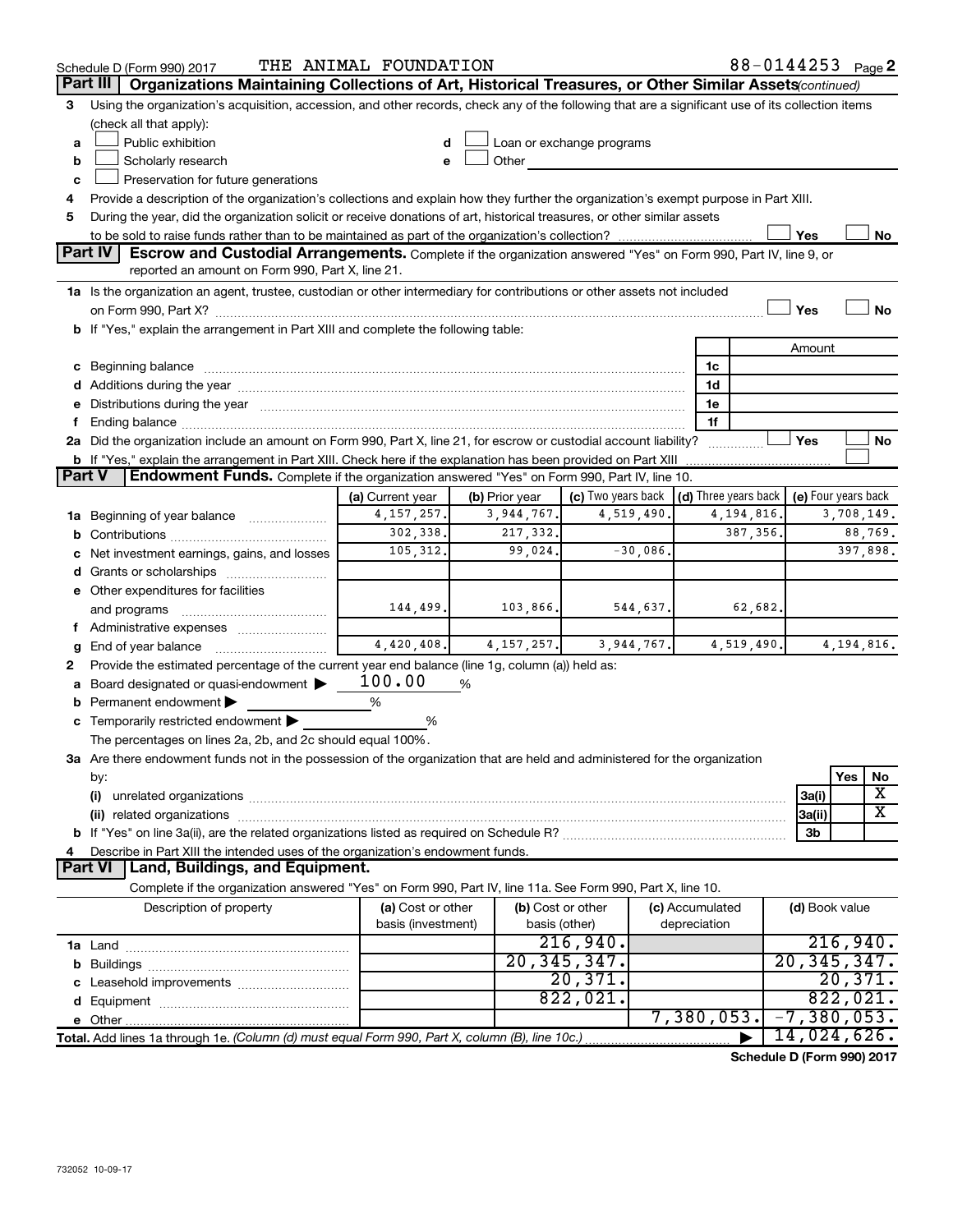|                                     | Complete if the organization answered "Yes" on Form 990, Part IV, line 11b. See Form 990, Part X, line 12.<br>(a) Description of security or category (including name of security) | (b) Book value  |                | (c) Method of valuation: Cost or end-of-year market value |                                      |
|-------------------------------------|------------------------------------------------------------------------------------------------------------------------------------------------------------------------------------|-----------------|----------------|-----------------------------------------------------------|--------------------------------------|
|                                     |                                                                                                                                                                                    |                 |                |                                                           |                                      |
| (1) Financial derivatives           |                                                                                                                                                                                    |                 |                |                                                           |                                      |
|                                     |                                                                                                                                                                                    |                 |                |                                                           |                                      |
| $(3)$ Other                         |                                                                                                                                                                                    |                 |                |                                                           |                                      |
| (A)                                 |                                                                                                                                                                                    |                 |                |                                                           |                                      |
| (B)                                 |                                                                                                                                                                                    |                 |                |                                                           |                                      |
| (C)                                 |                                                                                                                                                                                    |                 |                |                                                           |                                      |
| (D)                                 |                                                                                                                                                                                    |                 |                |                                                           |                                      |
| (E)                                 |                                                                                                                                                                                    |                 |                |                                                           |                                      |
| (F)                                 |                                                                                                                                                                                    |                 |                |                                                           |                                      |
| (G)                                 |                                                                                                                                                                                    |                 |                |                                                           |                                      |
| (H)                                 |                                                                                                                                                                                    |                 |                |                                                           |                                      |
|                                     | Total. (Col. (b) must equal Form 990, Part X, col. (B) line 12.) $\blacktriangleright$                                                                                             |                 |                |                                                           |                                      |
|                                     | Part VIII Investments - Program Related.                                                                                                                                           |                 |                |                                                           |                                      |
|                                     | Complete if the organization answered "Yes" on Form 990, Part IV, line 11c. See Form 990, Part X, line 13.                                                                         |                 |                |                                                           |                                      |
|                                     | (a) Description of investment                                                                                                                                                      | (b) Book value  |                | (c) Method of valuation: Cost or end-of-year market value |                                      |
| (1)                                 |                                                                                                                                                                                    |                 |                |                                                           |                                      |
| (2)                                 |                                                                                                                                                                                    |                 |                |                                                           |                                      |
| (3)                                 |                                                                                                                                                                                    |                 |                |                                                           |                                      |
| (4)                                 |                                                                                                                                                                                    |                 |                |                                                           |                                      |
| (5)                                 |                                                                                                                                                                                    |                 |                |                                                           |                                      |
| (6)                                 |                                                                                                                                                                                    |                 |                |                                                           |                                      |
| (7)                                 |                                                                                                                                                                                    |                 |                |                                                           |                                      |
| (8)                                 |                                                                                                                                                                                    |                 |                |                                                           |                                      |
| (9)                                 |                                                                                                                                                                                    |                 |                |                                                           |                                      |
|                                     |                                                                                                                                                                                    |                 |                |                                                           |                                      |
|                                     | Total. (Col. (b) must equal Form $990$ , Part X, col. (B) line 13.)                                                                                                                |                 |                |                                                           |                                      |
| Part IX<br><b>Other Assets.</b>     |                                                                                                                                                                                    |                 |                |                                                           |                                      |
|                                     | Complete if the organization answered "Yes" on Form 990, Part IV, line 11d. See Form 990, Part X, line 15.                                                                         |                 |                |                                                           |                                      |
|                                     |                                                                                                                                                                                    | (a) Description |                |                                                           | (b) Book value                       |
| (1)                                 | BENEFICIAL INT IN TRUSTS HELD BY OTHERS                                                                                                                                            |                 |                |                                                           |                                      |
| (2)                                 | CONSTRUCTION IN PROGRESS                                                                                                                                                           |                 |                |                                                           |                                      |
| (3)                                 | UNEMPLOYMENT RESERVE FUND                                                                                                                                                          |                 |                |                                                           |                                      |
| (4)                                 |                                                                                                                                                                                    |                 |                |                                                           |                                      |
| (5)                                 |                                                                                                                                                                                    |                 |                |                                                           |                                      |
| (6)                                 |                                                                                                                                                                                    |                 |                |                                                           |                                      |
|                                     |                                                                                                                                                                                    |                 |                |                                                           |                                      |
| (7)<br>(8)                          |                                                                                                                                                                                    |                 |                |                                                           |                                      |
| (9)                                 |                                                                                                                                                                                    |                 |                |                                                           | 2,150,766.<br>4,483,793.<br>108,688. |
|                                     |                                                                                                                                                                                    |                 |                |                                                           | 6,743,247.                           |
| <b>Other Liabilities.</b><br>Part X | Total. (Column (b) must equal Form 990, Part X, col. (B) line 15.)                                                                                                                 |                 |                |                                                           |                                      |
|                                     |                                                                                                                                                                                    |                 |                |                                                           |                                      |
|                                     | Complete if the organization answered "Yes" on Form 990, Part IV, line 11e or 11f. See Form 990, Part X, line 25.<br>(a) Description of liability                                  |                 | (b) Book value |                                                           |                                      |
|                                     |                                                                                                                                                                                    |                 |                |                                                           |                                      |
| Federal income taxes<br>(1)         |                                                                                                                                                                                    |                 |                |                                                           |                                      |
| (2)                                 |                                                                                                                                                                                    |                 |                |                                                           |                                      |
| (3)                                 |                                                                                                                                                                                    |                 |                |                                                           |                                      |
| (4)                                 |                                                                                                                                                                                    |                 |                |                                                           |                                      |
| (5)                                 |                                                                                                                                                                                    |                 |                |                                                           |                                      |
| (6)                                 |                                                                                                                                                                                    |                 |                |                                                           |                                      |
| 1.<br>(7)                           |                                                                                                                                                                                    |                 |                |                                                           |                                      |
| (8)                                 |                                                                                                                                                                                    |                 |                |                                                           |                                      |
| (9)                                 | Total. (Column (b) must equal Form 990, Part X, col. (B) line 25.)                                                                                                                 |                 |                |                                                           |                                      |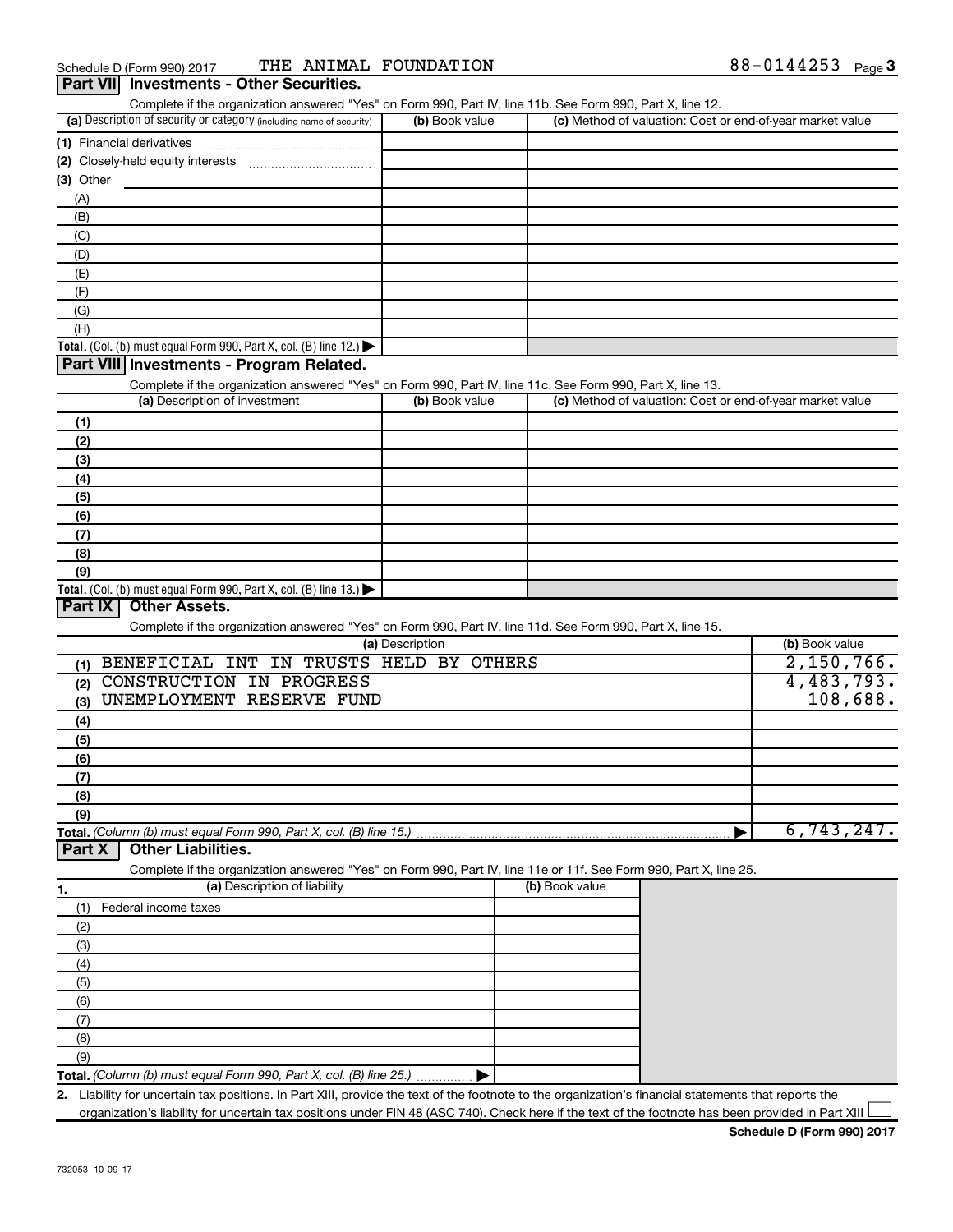|              | THE ANIMAL FOUNDATION<br>Schedule D (Form 990) 2017                                                                                                                                                                                  |                |            |                | 88-0144253 Page 4 |
|--------------|--------------------------------------------------------------------------------------------------------------------------------------------------------------------------------------------------------------------------------------|----------------|------------|----------------|-------------------|
|              | Reconciliation of Revenue per Audited Financial Statements With Revenue per Return.<br><b>Part XI</b>                                                                                                                                |                |            |                |                   |
|              | Complete if the organization answered "Yes" on Form 990, Part IV, line 12a.                                                                                                                                                          |                |            |                |                   |
| 1            | Total revenue, gains, and other support per audited financial statements [11] [11] Total revenue, gains, and other support per audited financial statements                                                                          |                |            | $\blacksquare$ | 17,229,898.       |
| 2            | Amounts included on line 1 but not on Form 990, Part VIII, line 12:                                                                                                                                                                  |                |            |                |                   |
| a            |                                                                                                                                                                                                                                      | 2a             | 322,101.   |                |                   |
| b            |                                                                                                                                                                                                                                      | 2 <sub>b</sub> | 371,924.   |                |                   |
| c            |                                                                                                                                                                                                                                      | 2c             |            |                |                   |
| d            | Other (Describe in Part XIII.) (2000) (2000) (2000) (2010) (2010) (2010) (2010) (2010) (2010) (2010) (2010) (20                                                                                                                      | 2d             |            |                |                   |
| e            | Add lines 2a through 2d <b>Martin Martin Martin Martin Martin Martin Martin Martin Martin Martin Martin Martin Martin Martin Martin Martin Martin Martin Martin Martin Martin Martin Martin Martin Martin Martin Martin Martin M</b> |                |            | 2e             | 694,025.          |
| 3            |                                                                                                                                                                                                                                      |                |            | $\mathbf{a}$   | 16, 535, 873.     |
|              | Amounts included on Form 990, Part VIII, line 12, but not on line 1:                                                                                                                                                                 |                |            |                |                   |
| a            |                                                                                                                                                                                                                                      |                |            |                |                   |
| b            |                                                                                                                                                                                                                                      | 4b             |            |                |                   |
|              | Add lines 4a and 4b                                                                                                                                                                                                                  |                |            | 4c             |                   |
| 5.           |                                                                                                                                                                                                                                      |                |            | 5              | 16, 535, 873.     |
|              | Part XII   Reconciliation of Expenses per Audited Financial Statements With Expenses per Return.                                                                                                                                     |                |            |                |                   |
|              | Complete if the organization answered "Yes" on Form 990, Part IV, line 12a.                                                                                                                                                          |                |            |                |                   |
| 1            |                                                                                                                                                                                                                                      |                |            |                |                   |
|              |                                                                                                                                                                                                                                      |                |            | $\blacksquare$ | 12, 393, 842.     |
| $\mathbf{2}$ | Amounts included on line 1 but not on Form 990, Part IX, line 25:                                                                                                                                                                    |                |            |                |                   |
| a            |                                                                                                                                                                                                                                      | 2a             | 372,647.   |                |                   |
| b            |                                                                                                                                                                                                                                      | 2 <sub>b</sub> |            |                |                   |
| c            |                                                                                                                                                                                                                                      | 2 <sub>c</sub> |            |                |                   |
|              |                                                                                                                                                                                                                                      |                | 1,655,668. |                |                   |
| е            | Add lines 2a through 2d <b>contained a contained a contained a contained a</b> contained a contained a contained a contained a contact a contact a contact a contact a contact a contact a contact a contact a contact a contact a   |                |            | 2e             | 2,028,315.        |
| з            |                                                                                                                                                                                                                                      |                |            |                | 10, 365, 527.     |
| 4            | Amounts included on Form 990, Part IX, line 25, but not on line 1:                                                                                                                                                                   |                |            |                |                   |
| а            |                                                                                                                                                                                                                                      | 4а             |            |                |                   |
| b            |                                                                                                                                                                                                                                      | 4 <sub>h</sub> |            |                |                   |
|              | Add lines 4a and 4b                                                                                                                                                                                                                  |                |            | 4c             |                   |
|              | Part XIII Supplemental Information.                                                                                                                                                                                                  |                |            | 5              | 10, 365, 527.     |

Provide the descriptions required for Part II, lines 3, 5, and 9; Part III, lines 1a and 4; Part IV, lines 1b and 2b; Part V, line 4; Part X, line 2; Part XI, lines 2d and 4b; and Part XII, lines 2d and 4b. Also complete this part to provide any additional information.

#### PART V, LINE 4:

|                                                                         |  |  |  |  |  | THE PRIMARY INVESTMENT GOAL IS TO MINIMIZE THE RISK OF LOSS OF PRINCIPAL   |
|-------------------------------------------------------------------------|--|--|--|--|--|----------------------------------------------------------------------------|
|                                                                         |  |  |  |  |  | WHILE PROVIDING A REASONABLE LEVEL OF CURRENT AND FUTURE INCOME, AS WELL   |
| AS PROVIDE FOR A MODEST APPRECIATION OF PRINCIPAL OVER TIME. THE INCOME |  |  |  |  |  |                                                                            |
| EARNED DURING THE YEAR IS UNRESTRICTED AND THE PRINCIPAL IS NOT TO BE   |  |  |  |  |  |                                                                            |
|                                                                         |  |  |  |  |  | SPENT UNLESS IT IS ABSOLUTELY NECESSARY FOR MISSION CRITICAL EXPENDITURES. |
|                                                                         |  |  |  |  |  |                                                                            |

#### PART XII, LINE 2D - OTHER ADJUSTMENTS:

### CHANGE IN ACCOUNTING ESTIMATE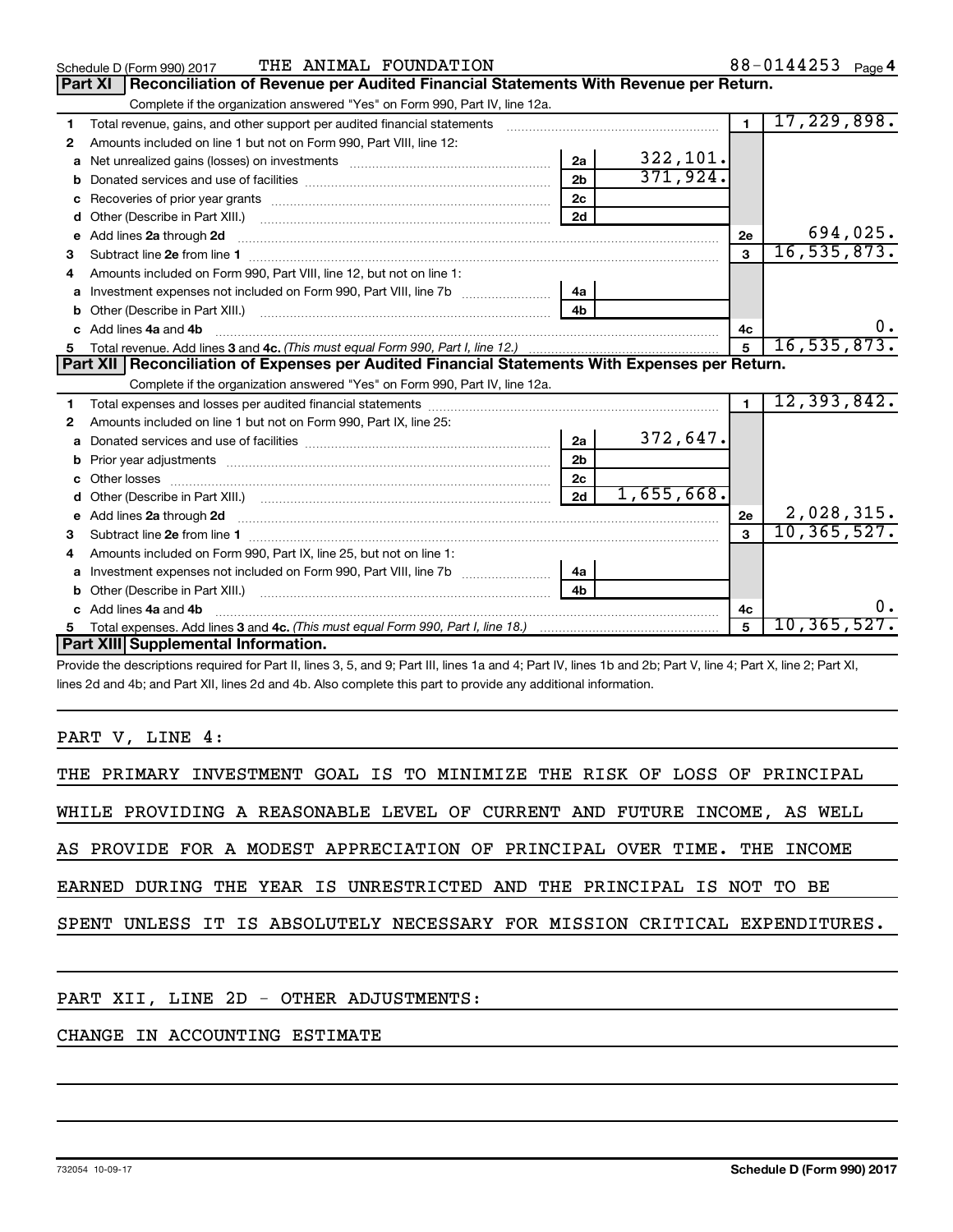| Schedule D (Form 990) 2017 THE ANIMAL<br>Part XIII Supplemental Information (continued) | THE ANIMAL FOUNDATION | 88-0144253 Page 5 |  |
|-----------------------------------------------------------------------------------------|-----------------------|-------------------|--|
|                                                                                         |                       |                   |  |
|                                                                                         |                       |                   |  |
|                                                                                         |                       |                   |  |
|                                                                                         |                       |                   |  |
|                                                                                         |                       |                   |  |
|                                                                                         |                       |                   |  |
|                                                                                         |                       |                   |  |
|                                                                                         |                       |                   |  |
|                                                                                         |                       |                   |  |
|                                                                                         |                       |                   |  |
|                                                                                         |                       |                   |  |
|                                                                                         |                       |                   |  |
|                                                                                         |                       |                   |  |
|                                                                                         |                       |                   |  |
|                                                                                         |                       |                   |  |
|                                                                                         |                       |                   |  |
|                                                                                         |                       |                   |  |
|                                                                                         |                       |                   |  |
|                                                                                         |                       |                   |  |
|                                                                                         |                       |                   |  |
|                                                                                         |                       |                   |  |
|                                                                                         |                       |                   |  |
|                                                                                         |                       |                   |  |
|                                                                                         |                       |                   |  |
|                                                                                         |                       |                   |  |
|                                                                                         |                       |                   |  |
|                                                                                         |                       |                   |  |
|                                                                                         |                       |                   |  |
|                                                                                         |                       |                   |  |
|                                                                                         |                       |                   |  |
|                                                                                         |                       |                   |  |
|                                                                                         |                       |                   |  |
|                                                                                         |                       |                   |  |
|                                                                                         |                       |                   |  |
|                                                                                         |                       |                   |  |
|                                                                                         |                       |                   |  |
|                                                                                         |                       |                   |  |
|                                                                                         |                       |                   |  |
|                                                                                         |                       |                   |  |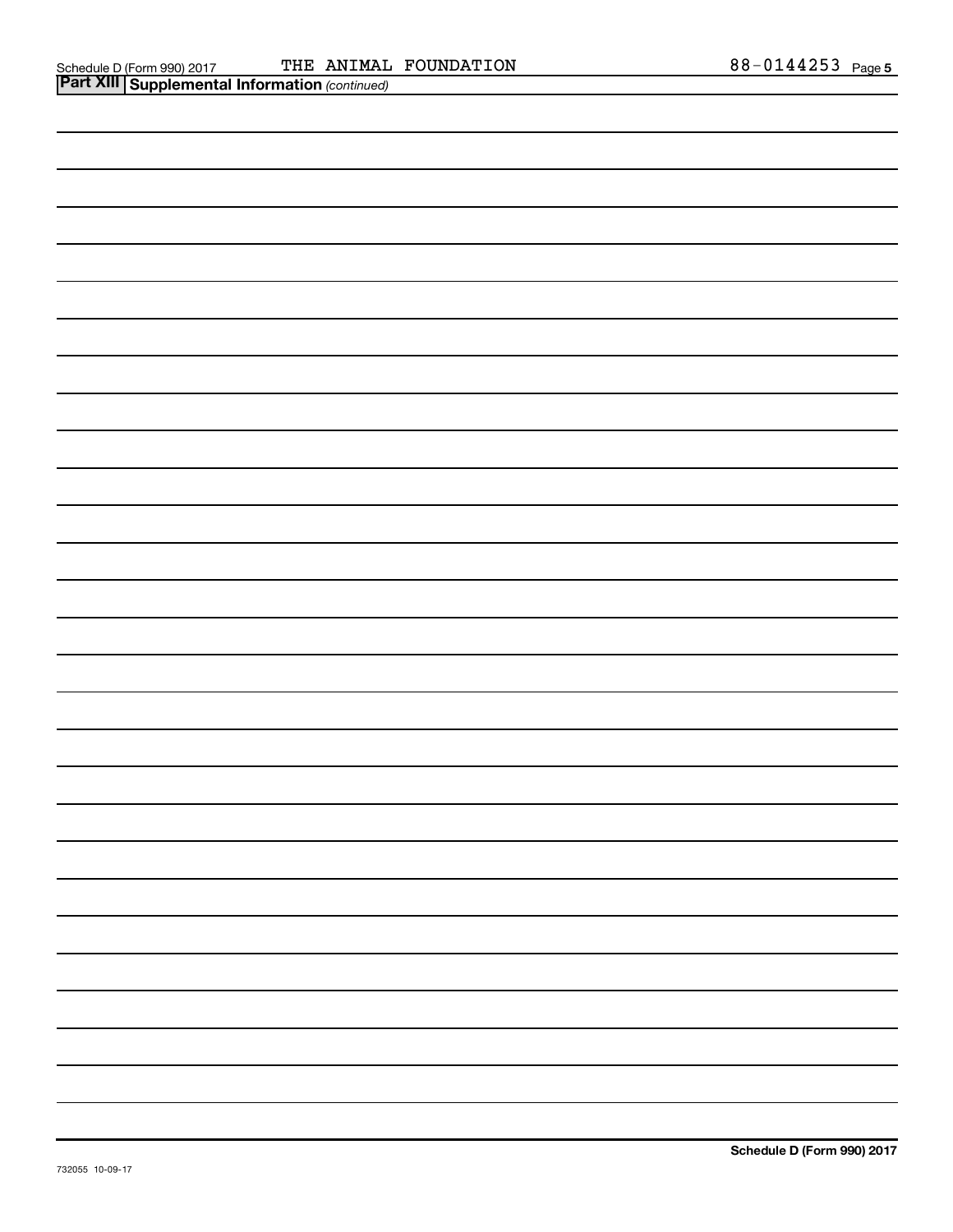| <b>SCHEDULE G</b><br>(Form 990 or 990-EZ)<br>Department of the Treasury<br>Internal Revenue Service                                                                                                                                                         | <b>Supplemental Information Regarding Fundraising or Gaming Activities</b><br>Complete if the organization answered "Yes" on Form 990, Part IV, line 17, 18, or 19, or if the<br>organization entered more than \$15,000 on Form 990-EZ, line 6a.<br>Attach to Form 990 or Form 990-EZ.<br>Go to www.irs.gov/Form990 for the latest instructions.                                                                                                                                                          |                                                                            |                                                                                                   |                                                                            | OMB No. 1545-0047<br><b>Open to Public</b><br>Inspection |
|-------------------------------------------------------------------------------------------------------------------------------------------------------------------------------------------------------------------------------------------------------------|------------------------------------------------------------------------------------------------------------------------------------------------------------------------------------------------------------------------------------------------------------------------------------------------------------------------------------------------------------------------------------------------------------------------------------------------------------------------------------------------------------|----------------------------------------------------------------------------|---------------------------------------------------------------------------------------------------|----------------------------------------------------------------------------|----------------------------------------------------------|
| Name of the organization                                                                                                                                                                                                                                    |                                                                                                                                                                                                                                                                                                                                                                                                                                                                                                            |                                                                            |                                                                                                   |                                                                            | <b>Employer identification number</b>                    |
|                                                                                                                                                                                                                                                             | THE ANIMAL FOUNDATION                                                                                                                                                                                                                                                                                                                                                                                                                                                                                      |                                                                            |                                                                                                   | 88-0144253                                                                 |                                                          |
| Part I<br>required to complete this part.                                                                                                                                                                                                                   | Fundraising Activities. Complete if the organization answered "Yes" on Form 990, Part IV, line 17. Form 990-EZ filers are not                                                                                                                                                                                                                                                                                                                                                                              |                                                                            |                                                                                                   |                                                                            |                                                          |
| $\lfloor \texttt{X} \rfloor$ Mail solicitations<br>a<br>$\overline{\mathbf{X}}$ Internet and email solicitations<br>b<br>Phone solicitations<br>C<br>$\boxed{\mathbf{X}}$ In-person solicitations<br>d<br>compensated at least \$5,000 by the organization. | 1 Indicate whether the organization raised funds through any of the following activities. Check all that apply.<br>f<br>2 a Did the organization have a written or oral agreement with any individual (including officers, directors, trustees, or<br>key employees listed in Form 990, Part VII) or entity in connection with professional fundraising services?<br>b If "Yes," list the 10 highest paid individuals or entities (fundraisers) pursuant to agreements under which the fundraiser is to be | $g\mid X$ Special fundraising events                                       | $e$ $\boxed{\text{X}}$ Solicitation of non-government grants<br>Solicitation of government grants |                                                                            | $\boxed{\text{X}}$ No<br>Yes                             |
| (i) Name and address of individual<br>or entity (fundraiser)                                                                                                                                                                                                | (ii) Activity                                                                                                                                                                                                                                                                                                                                                                                                                                                                                              | (iii) Did<br>fundraiser<br>have custody<br>or control of<br>contributions? | (iv) Gross receipts<br>from activity                                                              | (v) Amount paid<br>to (or retained by)<br>fundraiser<br>listed in col. (i) | (vi) Amount paid<br>to (or retained by)<br>organization  |
|                                                                                                                                                                                                                                                             |                                                                                                                                                                                                                                                                                                                                                                                                                                                                                                            | Yes<br>No                                                                  |                                                                                                   |                                                                            |                                                          |
|                                                                                                                                                                                                                                                             |                                                                                                                                                                                                                                                                                                                                                                                                                                                                                                            |                                                                            |                                                                                                   |                                                                            |                                                          |
|                                                                                                                                                                                                                                                             |                                                                                                                                                                                                                                                                                                                                                                                                                                                                                                            |                                                                            |                                                                                                   |                                                                            |                                                          |
|                                                                                                                                                                                                                                                             |                                                                                                                                                                                                                                                                                                                                                                                                                                                                                                            |                                                                            |                                                                                                   |                                                                            |                                                          |
|                                                                                                                                                                                                                                                             |                                                                                                                                                                                                                                                                                                                                                                                                                                                                                                            |                                                                            |                                                                                                   |                                                                            |                                                          |
|                                                                                                                                                                                                                                                             |                                                                                                                                                                                                                                                                                                                                                                                                                                                                                                            |                                                                            |                                                                                                   |                                                                            |                                                          |
|                                                                                                                                                                                                                                                             |                                                                                                                                                                                                                                                                                                                                                                                                                                                                                                            |                                                                            |                                                                                                   |                                                                            |                                                          |
|                                                                                                                                                                                                                                                             |                                                                                                                                                                                                                                                                                                                                                                                                                                                                                                            |                                                                            |                                                                                                   |                                                                            |                                                          |
|                                                                                                                                                                                                                                                             |                                                                                                                                                                                                                                                                                                                                                                                                                                                                                                            |                                                                            |                                                                                                   |                                                                            |                                                          |
| Total                                                                                                                                                                                                                                                       |                                                                                                                                                                                                                                                                                                                                                                                                                                                                                                            |                                                                            |                                                                                                   |                                                                            |                                                          |
| or licensing.                                                                                                                                                                                                                                               | 3 List all states in which the organization is registered or licensed to solicit contributions or has been notified it is exempt from registration                                                                                                                                                                                                                                                                                                                                                         |                                                                            |                                                                                                   |                                                                            |                                                          |
|                                                                                                                                                                                                                                                             |                                                                                                                                                                                                                                                                                                                                                                                                                                                                                                            |                                                                            |                                                                                                   |                                                                            |                                                          |
|                                                                                                                                                                                                                                                             |                                                                                                                                                                                                                                                                                                                                                                                                                                                                                                            |                                                                            |                                                                                                   |                                                                            |                                                          |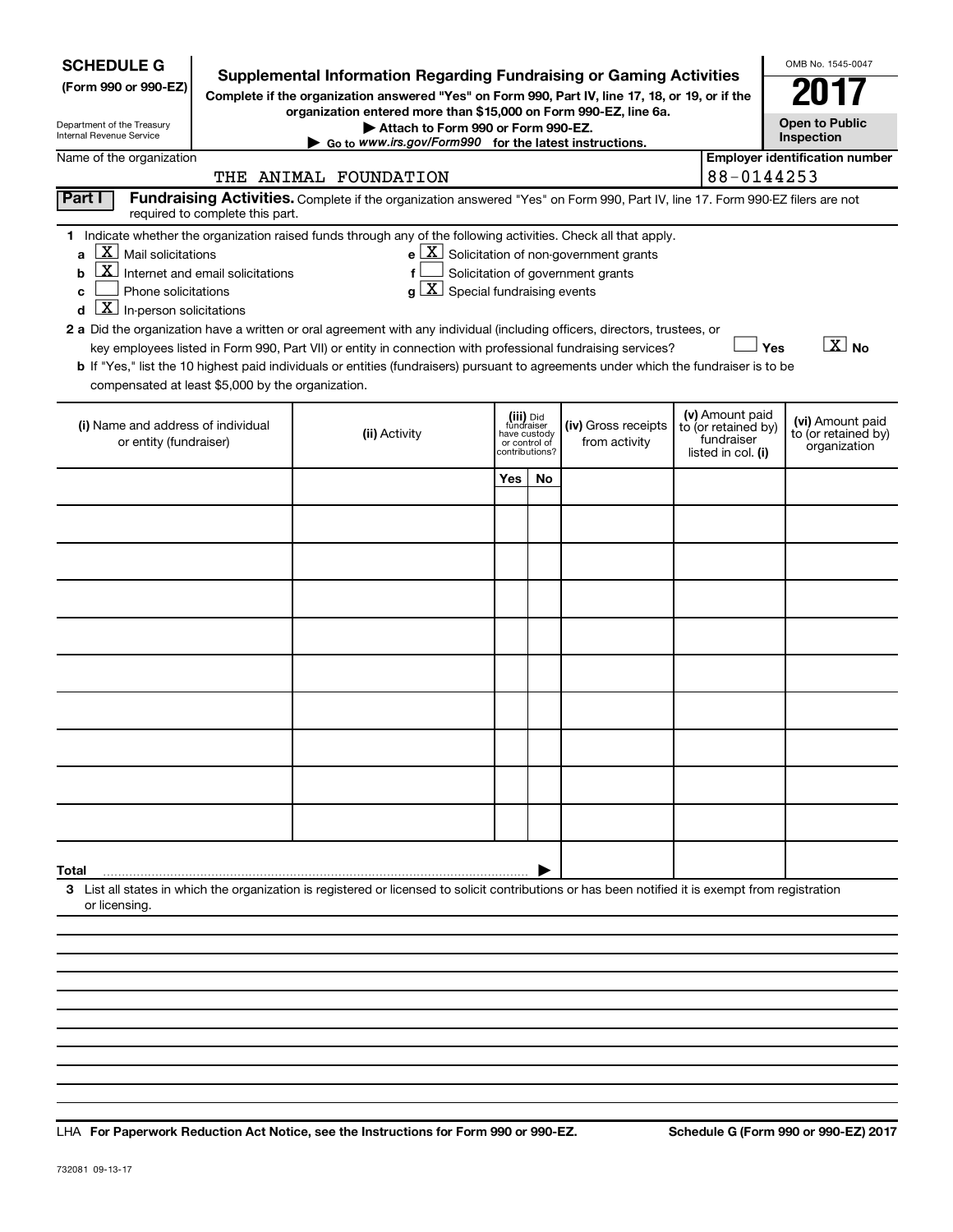#### Schedule G (Form 990 or 990-EZ) 2017  $\texttt{THE}$   $\texttt{ANIMAL}$   $\texttt{FOUNDATION}$   $88-0144253$   $\texttt{Page}$

Part II | Fundraising Events. Complete if the organization answered "Yes" on Form 990, Part IV, line 18, or reported more than \$15,000 of fundraising event contributions and gross income on Form 990-EZ, lines 1 and 6b. List events with gross receipts greater than \$5,000.

|                 |              | of fundraising event contributions and gross income on Form 990-EZ, lines 1 and 6b. List events with gross receipts greater than \$5,000. |                |                                                  |                                 |                                                     |
|-----------------|--------------|-------------------------------------------------------------------------------------------------------------------------------------------|----------------|--------------------------------------------------|---------------------------------|-----------------------------------------------------|
|                 |              |                                                                                                                                           | (a) Event $#1$ | (b) Event #2                                     | (c) Other events<br><b>NONE</b> | (d) Total events<br>(add col. (a) through           |
|                 |              |                                                                                                                                           | BEST IN SHOW   |                                                  |                                 | col. (c)                                            |
|                 |              |                                                                                                                                           | (event type)   | (event type)                                     | (total number)                  |                                                     |
| Revenue         | 1.           |                                                                                                                                           | 506,754.       |                                                  |                                 | 506,754.                                            |
|                 |              |                                                                                                                                           | 64,012.        |                                                  |                                 | 64,012.                                             |
|                 | 3            | Gross income (line 1 minus line 2)                                                                                                        | 442,742.       |                                                  |                                 | 442,742.                                            |
|                 |              |                                                                                                                                           |                |                                                  |                                 |                                                     |
|                 |              |                                                                                                                                           |                |                                                  |                                 |                                                     |
|                 | 5            |                                                                                                                                           |                |                                                  |                                 |                                                     |
|                 | 6            |                                                                                                                                           |                |                                                  |                                 |                                                     |
| Direct Expenses | $\mathbf{7}$ |                                                                                                                                           |                |                                                  |                                 |                                                     |
|                 | 8            |                                                                                                                                           |                |                                                  |                                 |                                                     |
|                 | 9            |                                                                                                                                           | 101, 977.      |                                                  |                                 | 101,977.                                            |
|                 |              | Direct expense summary. Add lines 4 through 9 in column (d)                                                                               |                |                                                  |                                 | 101, 977.                                           |
|                 |              |                                                                                                                                           |                |                                                  |                                 | 340,765.                                            |
| <b>Part III</b> |              | Gaming. Complete if the organization answered "Yes" on Form 990, Part IV, line 19, or reported more than                                  |                |                                                  |                                 |                                                     |
|                 |              | \$15,000 on Form 990-EZ, line 6a.                                                                                                         |                |                                                  |                                 |                                                     |
| Revenue         |              |                                                                                                                                           | (a) Bingo      | (b) Pull tabs/instant<br>bingo/progressive bingo | (c) Other gaming                | (d) Total gaming (add<br>col. (a) through col. (c)) |
|                 |              |                                                                                                                                           |                |                                                  |                                 |                                                     |
|                 | 1.           |                                                                                                                                           |                |                                                  |                                 |                                                     |
|                 |              |                                                                                                                                           |                |                                                  |                                 |                                                     |
|                 | 3            |                                                                                                                                           |                |                                                  |                                 |                                                     |
| Direct Expenses | 4            |                                                                                                                                           |                |                                                  |                                 |                                                     |
|                 |              | 5 Other direct expenses                                                                                                                   |                |                                                  |                                 |                                                     |
|                 |              |                                                                                                                                           | %<br>Yes       | Yes<br>%                                         | Yes<br>%                        |                                                     |
|                 |              | 6 Volunteer labor <b>6 Volunteer</b> labor                                                                                                | No             | No                                               | No                              |                                                     |
|                 | 7            | Direct expense summary. Add lines 2 through 5 in column (d)                                                                               |                |                                                  |                                 |                                                     |
|                 | 8            |                                                                                                                                           |                |                                                  |                                 |                                                     |
|                 |              |                                                                                                                                           |                |                                                  |                                 |                                                     |
|                 |              | <b>9</b> Enter the state(s) in which the organization conducts gaming activities:                                                         |                |                                                  |                                 |                                                     |
|                 |              |                                                                                                                                           |                |                                                  |                                 | Yes<br><b>No</b>                                    |
|                 |              | <b>b</b> If "No," explain:<br><u> 1989 - John Stein, Amerikaansk politiker (* 1908)</u>                                                   |                |                                                  |                                 |                                                     |
|                 |              |                                                                                                                                           |                |                                                  |                                 |                                                     |
|                 |              | 10a Were any of the organization's gaming licenses revoked, suspended, or terminated during the tax year?                                 |                |                                                  |                                 | Yes<br>No                                           |
|                 |              |                                                                                                                                           |                |                                                  |                                 |                                                     |
|                 |              |                                                                                                                                           |                |                                                  |                                 |                                                     |

**Schedule G (Form 990 or 990-EZ) 2017**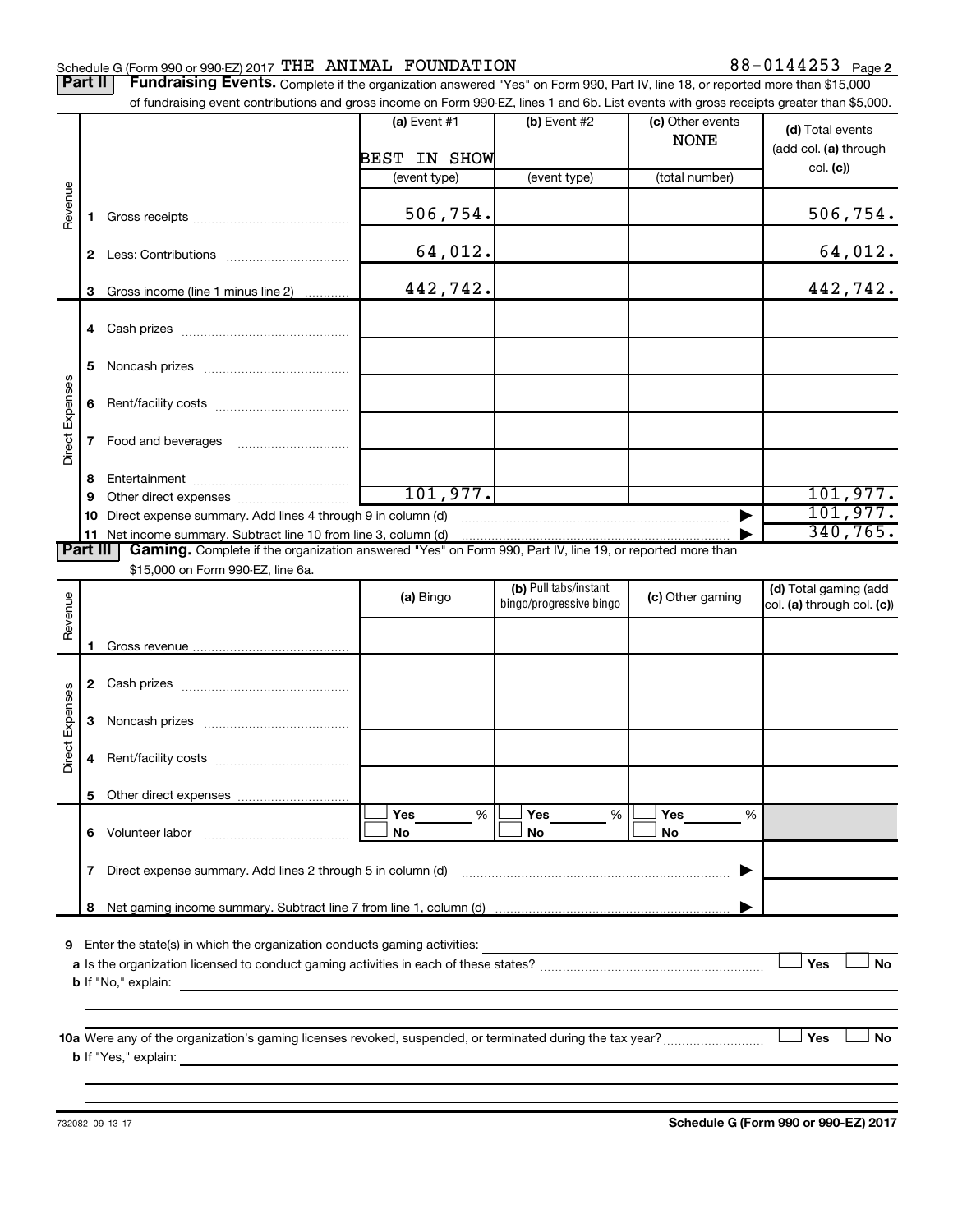| Schedule G (Form 990 or 990-EZ) 2017 THE ANIMAL FOUNDATION                                                                                                    | 88-0144253 |       |     | Page 3               |
|---------------------------------------------------------------------------------------------------------------------------------------------------------------|------------|-------|-----|----------------------|
|                                                                                                                                                               |            |       | Yes | No                   |
| 12 Is the organization a grantor, beneficiary or trustee of a trust, or a member of a partnership or other entity formed                                      |            |       |     |                      |
|                                                                                                                                                               |            |       | Yes | No                   |
| 13 Indicate the percentage of gaming activity conducted in:                                                                                                   |            |       |     |                      |
|                                                                                                                                                               |            |       |     | %                    |
| <b>b</b> An outside facility <i>www.communicality www.communicality.communicality www.communicality www.communicality.communicality www.communicality.com</i> |            | 13b l |     | %                    |
| 14 Enter the name and address of the person who prepares the organization's gaming/special events books and records:                                          |            |       |     |                      |
| Name $\blacktriangleright$<br><u> 1980 - Johann Barbara, martin amerikan basal dan berasal dan berasal dan berasal dan berasal dan berasal dan</u>            |            |       |     |                      |
|                                                                                                                                                               |            |       |     |                      |
|                                                                                                                                                               |            |       |     | No                   |
|                                                                                                                                                               |            |       |     |                      |
| of gaming revenue retained by the third party $\triangleright$ \$                                                                                             |            |       |     |                      |
| c If "Yes," enter name and address of the third party:                                                                                                        |            |       |     |                      |
| Name $\blacktriangleright$<br><u> 1989 - Johann Barbara, martin amerikan basal dan berasal dan berasal dalam basal dan berasal dan berasal dan</u>            |            |       |     |                      |
|                                                                                                                                                               |            |       |     |                      |
| 16 Gaming manager information:                                                                                                                                |            |       |     |                      |
| Name ▶ <u>───────</u> ─ <u>────────</u> ───── <u>─</u>                                                                                                        |            |       |     |                      |
| Gaming manager compensation > \$                                                                                                                              |            |       |     |                      |
|                                                                                                                                                               |            |       |     |                      |
|                                                                                                                                                               |            |       |     |                      |
|                                                                                                                                                               |            |       |     |                      |
|                                                                                                                                                               |            |       |     |                      |
| Director/officer<br>Employee<br>Independent contractor                                                                                                        |            |       |     |                      |
| <b>17</b> Mandatory distributions:                                                                                                                            |            |       |     |                      |
| a Is the organization required under state law to make charitable distributions from the gaming proceeds to                                                   |            |       |     |                      |
|                                                                                                                                                               |            |       |     | $\Box$ Yes $\Box$ No |
| <b>b</b> Enter the amount of distributions required under state law to be distributed to other exempt organizations or spent in the                           |            |       |     |                      |
| organization's own exempt activities during the tax year $\triangleright$ \$                                                                                  |            |       |     |                      |
| <b>Part IV</b><br>Supplemental Information. Provide the explanations required by Part I, line 2b, columns (iii) and (v); and Part III, lines 9, 9b, 10b, 15b, |            |       |     |                      |
| 15c, 16, and 17b, as applicable. Also provide any additional information. See instructions.                                                                   |            |       |     |                      |
|                                                                                                                                                               |            |       |     |                      |
|                                                                                                                                                               |            |       |     |                      |
|                                                                                                                                                               |            |       |     |                      |
|                                                                                                                                                               |            |       |     |                      |
|                                                                                                                                                               |            |       |     |                      |
|                                                                                                                                                               |            |       |     |                      |
|                                                                                                                                                               |            |       |     |                      |
|                                                                                                                                                               |            |       |     |                      |
|                                                                                                                                                               |            |       |     |                      |
|                                                                                                                                                               |            |       |     |                      |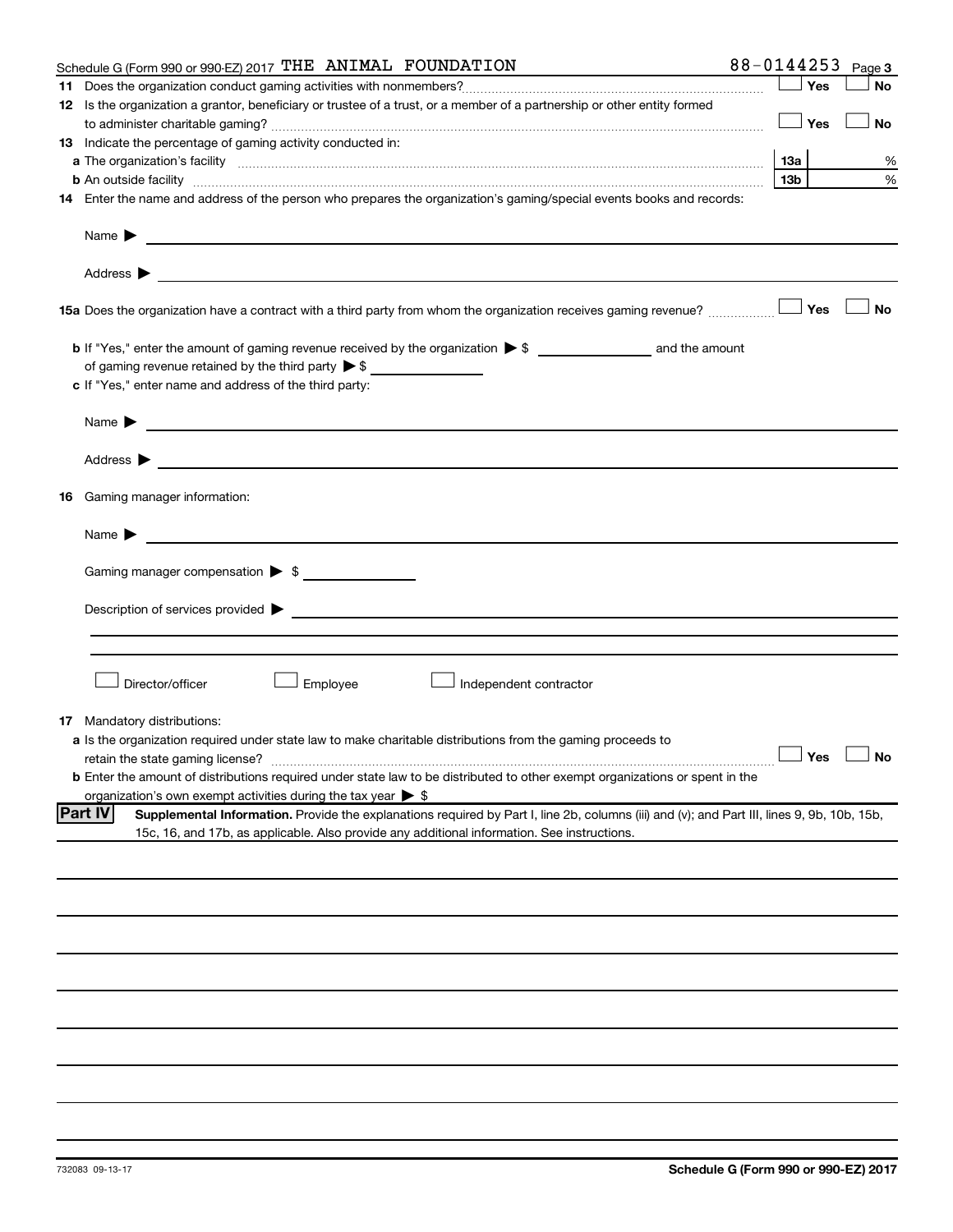| and the control of the control of |
|-----------------------------------|
|                                   |
|                                   |
|                                   |
|                                   |
|                                   |
|                                   |
|                                   |
|                                   |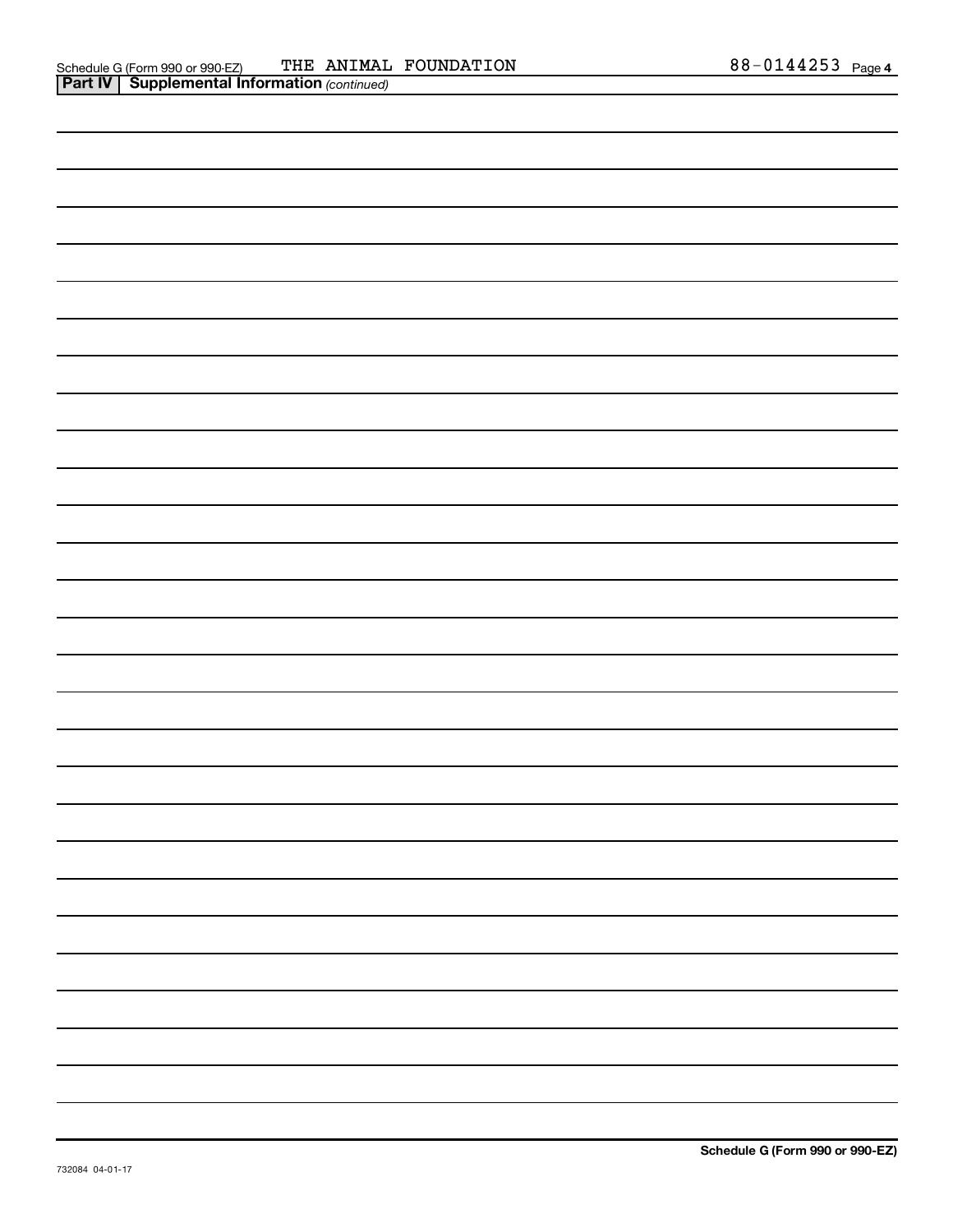| <b>SCHEDULE J</b> | OMB No. 1545-0047                                                                                                               |                                       |            |                         |
|-------------------|---------------------------------------------------------------------------------------------------------------------------------|---------------------------------------|------------|-------------------------|
|                   | <b>Compensation Information</b><br>(Form 990)<br>For certain Officers, Directors, Trustees, Key Employees, and Highest          |                                       |            |                         |
|                   | <b>Compensated Employees</b>                                                                                                    |                                       |            |                         |
|                   | Complete if the organization answered "Yes" on Form 990, Part IV, line 23.<br>Attach to Form 990.<br>Department of the Treasury | <b>Open to Public</b>                 |            |                         |
|                   | Go to www.irs.gov/Form990 for instructions and the latest information.<br>Internal Revenue Service                              |                                       | Inspection |                         |
|                   | Name of the organization                                                                                                        | <b>Employer identification number</b> |            |                         |
|                   | THE ANIMAL FOUNDATION                                                                                                           | 88-0144253                            |            |                         |
|                   | <b>Questions Regarding Compensation</b><br>Part I                                                                               |                                       |            |                         |
|                   |                                                                                                                                 |                                       | Yes        | No                      |
| 1a                | Check the appropriate box(es) if the organization provided any of the following to or for a person listed on Form 990,          |                                       |            |                         |
|                   | Part VII, Section A, line 1a. Complete Part III to provide any relevant information regarding these items.                      |                                       |            |                         |
|                   | First-class or charter travel<br>Housing allowance or residence for personal use                                                |                                       |            |                         |
|                   | Travel for companions<br>Payments for business use of personal residence                                                        |                                       |            |                         |
|                   | Tax indemnification and gross-up payments<br>Health or social club dues or initiation fees                                      |                                       |            |                         |
|                   | Discretionary spending account<br>Personal services (such as, maid, chauffeur, chef)                                            |                                       |            |                         |
|                   |                                                                                                                                 |                                       |            |                         |
|                   | <b>b</b> If any of the boxes on line 1a are checked, did the organization follow a written policy regarding payment or          |                                       |            |                         |
|                   |                                                                                                                                 | 1b                                    |            |                         |
| 2                 | Did the organization require substantiation prior to reimbursing or allowing expenses incurred by all directors,                |                                       |            |                         |
|                   |                                                                                                                                 | $\mathbf{2}$                          |            |                         |
|                   |                                                                                                                                 |                                       |            |                         |
| з                 | Indicate which, if any, of the following the filing organization used to establish the compensation of the organization's       |                                       |            |                         |
|                   | CEO/Executive Director. Check all that apply. Do not check any boxes for methods used by a related organization to              |                                       |            |                         |
|                   | establish compensation of the CEO/Executive Director, but explain in Part III.                                                  |                                       |            |                         |
|                   | $\lfloor \underline{\textbf{X}} \rfloor$ Compensation committee<br>$\mathbf{X}$<br>Written employment contract                  |                                       |            |                         |
|                   | $\mathbf{X}$<br>Compensation survey or study<br>Independent compensation consultant                                             |                                       |            |                         |
|                   | $\mathbf{X}$<br>Approval by the board or compensation committee<br>Form 990 of other organizations                              |                                       |            |                         |
|                   |                                                                                                                                 |                                       |            |                         |
| 4                 | During the year, did any person listed on Form 990, Part VII, Section A, line 1a, with respect to the filing                    |                                       |            |                         |
|                   | organization or a related organization:                                                                                         |                                       |            | x                       |
| а                 | Receive a severance payment or change-of-control payment?                                                                       | 4a                                    |            | х                       |
| b                 |                                                                                                                                 | 4b                                    |            | $\overline{\textbf{X}}$ |
| с                 |                                                                                                                                 | 4c                                    |            |                         |
|                   | If "Yes" to any of lines 4a-c, list the persons and provide the applicable amounts for each item in Part III.                   |                                       |            |                         |
|                   | Only section 501(c)(3), 501(c)(4), and 501(c)(29) organizations must complete lines 5-9.                                        |                                       |            |                         |
|                   | For persons listed on Form 990, Part VII, Section A, line 1a, did the organization pay or accrue any compensation               |                                       |            |                         |
|                   | contingent on the revenues of:                                                                                                  |                                       |            |                         |
|                   | a The organization?                                                                                                             | 5a                                    |            | x                       |
|                   |                                                                                                                                 | 5b                                    |            | $\overline{\text{X}}$   |
|                   | If "Yes" on line 5a or 5b, describe in Part III.                                                                                |                                       |            |                         |
| 6                 | For persons listed on Form 990, Part VII, Section A, line 1a, did the organization pay or accrue any compensation               |                                       |            |                         |
|                   | contingent on the net earnings of:                                                                                              |                                       |            |                         |
| a                 |                                                                                                                                 | 6a                                    |            | X                       |
|                   |                                                                                                                                 | 6b                                    |            | $\overline{\text{X}}$   |
|                   | If "Yes" on line 6a or 6b, describe in Part III.                                                                                |                                       |            |                         |
|                   | 7 For persons listed on Form 990, Part VII, Section A, line 1a, did the organization provide any nonfixed payments              |                                       |            |                         |
|                   |                                                                                                                                 | 7                                     |            | X                       |
| 8                 | Were any amounts reported on Form 990, Part VII, paid or accrued pursuant to a contract that was subject to the                 |                                       |            |                         |
|                   |                                                                                                                                 | 8                                     |            | х                       |
| 9                 | If "Yes" on line 8, did the organization also follow the rebuttable presumption procedure described in                          |                                       |            |                         |
|                   |                                                                                                                                 | 9                                     |            |                         |
|                   | LHA For Paperwork Reduction Act Notice, see the Instructions for Form 990.                                                      | Schedule J (Form 990) 2017            |            |                         |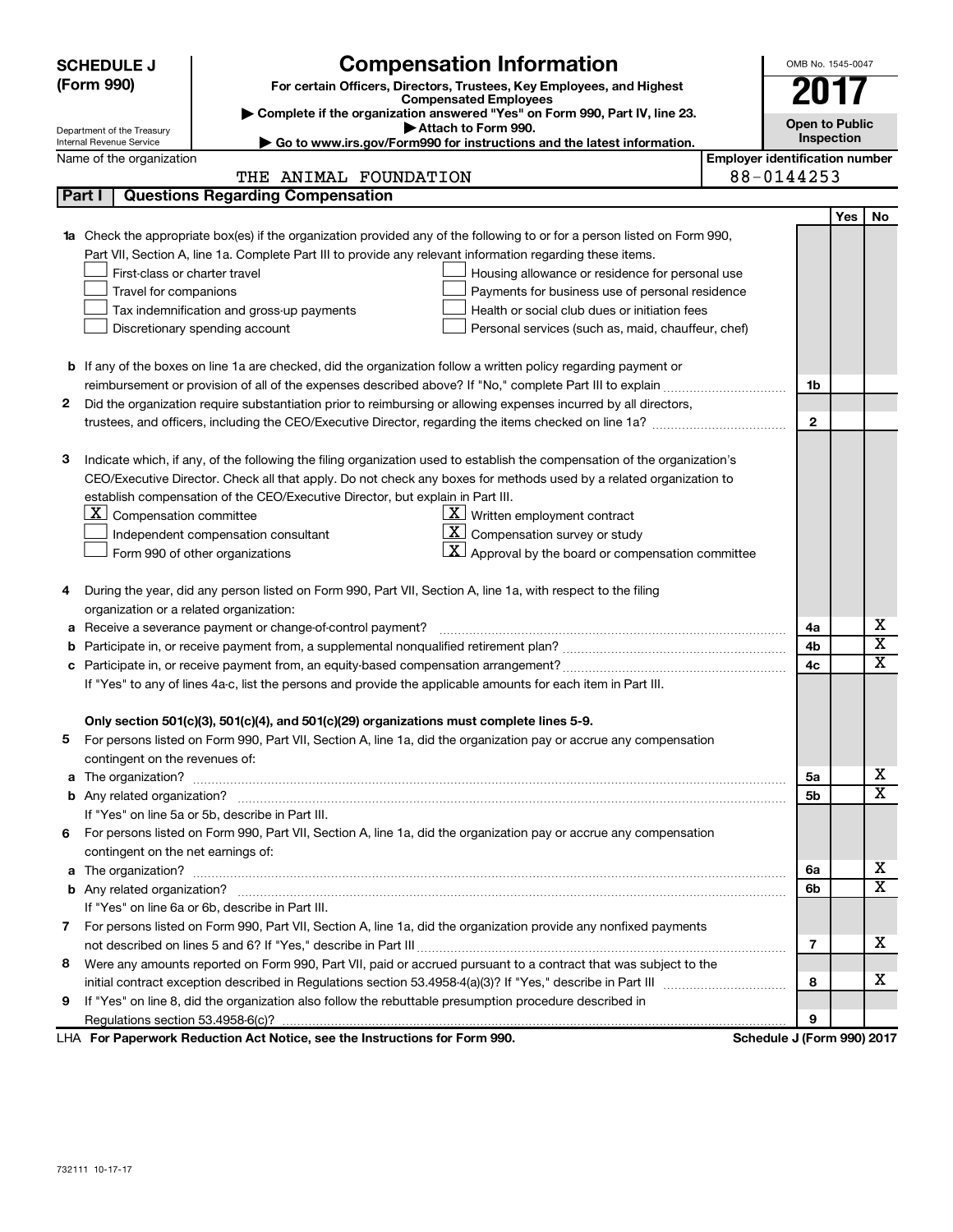#### Part II | Officers, Directors, Trustees, Key Employees, and Highest Compensated Employees. Use duplicate copies if additional space is needed.

For each individual whose compensation must be reported on Schedule J, report compensation from the organization on row (i) and from related organizations, described in the instructions, on row (ii). Do not list any individuals that aren't listed on Form 990, Part VII.

Note: The sum of columns (B)(i)-(iii) for each listed individual must equal the total amount of Form 990, Part VII, Section A, line 1a, applicable column (D) and (E) amounts for that individual.

|                                           |                              |                          | (B) Breakdown of W-2 and/or 1099-MISC compensation |                                           | (C) Retirement and             | (D) Nontaxable   | (E) Total of columns        | (F) Compensation                                           |
|-------------------------------------------|------------------------------|--------------------------|----------------------------------------------------|-------------------------------------------|--------------------------------|------------------|-----------------------------|------------------------------------------------------------|
| (A) Name and Title                        |                              | (i) Base<br>compensation | (ii) Bonus &<br>incentive<br>compensation          | (iii) Other<br>reportable<br>compensation | other deferred<br>compensation | benefits         | $(B)(i)$ - $(D)$            | in column (B)<br>reported as deferred<br>on prior Form 990 |
| CHRISTINE ROBINSON<br>(1)                 | (i)                          | 173,615.                 | 28,067.                                            | $\overline{0}$ .                          | $\overline{0}$ .               | $\overline{0}$ . | 201,682.                    | $\overline{0}$ .                                           |
| EXECUTIVE DIRECTOR                        | (ii)                         | $\overline{0}$ .         | $\overline{0}$ .                                   | $\overline{0}$ .                          | $\overline{\mathfrak{o}}$ .    | $\overline{0}$ . | $\overline{\mathfrak{o}}$ . | $\overline{0}$ .                                           |
| DANIEL EUGENE NEEL<br>(2)                 | (i)                          | 169,664.                 | $\overline{0}$ .                                   | $\overline{0}$ .                          | σ.                             | σ.               | 169,664.                    | $\overline{0}$ .                                           |
| CHIEF FINANCE AND DEVELOPMENT OFFICE (ii) |                              | $\overline{0}$ .         | $\overline{0}$ .                                   | $\overline{0}$ .                          | σ.                             | $\overline{0}$ . | $\overline{0}$ .            | $\overline{0}$ .                                           |
|                                           | (i)                          |                          |                                                    |                                           |                                |                  |                             |                                                            |
|                                           | (ii)                         |                          |                                                    |                                           |                                |                  |                             |                                                            |
|                                           | (i)                          |                          |                                                    |                                           |                                |                  |                             |                                                            |
|                                           | (ii)                         |                          |                                                    |                                           |                                |                  |                             |                                                            |
|                                           | (i)                          |                          |                                                    |                                           |                                |                  |                             |                                                            |
|                                           | (ii)                         |                          |                                                    |                                           |                                |                  |                             |                                                            |
|                                           | (i)                          |                          |                                                    |                                           |                                |                  |                             |                                                            |
|                                           | (ii)                         |                          |                                                    |                                           |                                |                  |                             |                                                            |
|                                           | (i)                          |                          |                                                    |                                           |                                |                  |                             |                                                            |
|                                           | (ii)                         |                          |                                                    |                                           |                                |                  |                             |                                                            |
|                                           | (i)                          |                          |                                                    |                                           |                                |                  |                             |                                                            |
|                                           | (ii)                         |                          |                                                    |                                           |                                |                  |                             |                                                            |
|                                           | (i)                          |                          |                                                    |                                           |                                |                  |                             |                                                            |
|                                           | (ii)                         |                          |                                                    |                                           |                                |                  |                             |                                                            |
|                                           | (i)<br>(ii)                  |                          |                                                    |                                           |                                |                  |                             |                                                            |
|                                           | (i)                          |                          |                                                    |                                           |                                |                  |                             |                                                            |
|                                           | (ii)                         |                          |                                                    |                                           |                                |                  |                             |                                                            |
|                                           | (i)                          |                          |                                                    |                                           |                                |                  |                             |                                                            |
|                                           | (ii)                         |                          |                                                    |                                           |                                |                  |                             |                                                            |
|                                           | (i)                          |                          |                                                    |                                           |                                |                  |                             |                                                            |
|                                           | (ii)                         |                          |                                                    |                                           |                                |                  |                             |                                                            |
|                                           | $\qquad \qquad \textbf{(i)}$ |                          |                                                    |                                           |                                |                  |                             |                                                            |
|                                           | (ii)                         |                          |                                                    |                                           |                                |                  |                             |                                                            |
|                                           | $\qquad \qquad \textbf{(i)}$ |                          |                                                    |                                           |                                |                  |                             |                                                            |
|                                           | (ii)                         |                          |                                                    |                                           |                                |                  |                             |                                                            |
|                                           | $\qquad \qquad \textbf{(i)}$ |                          |                                                    |                                           |                                |                  |                             |                                                            |
|                                           | (ii)                         |                          |                                                    |                                           |                                |                  |                             |                                                            |

**Schedule J (Form 990) 2017**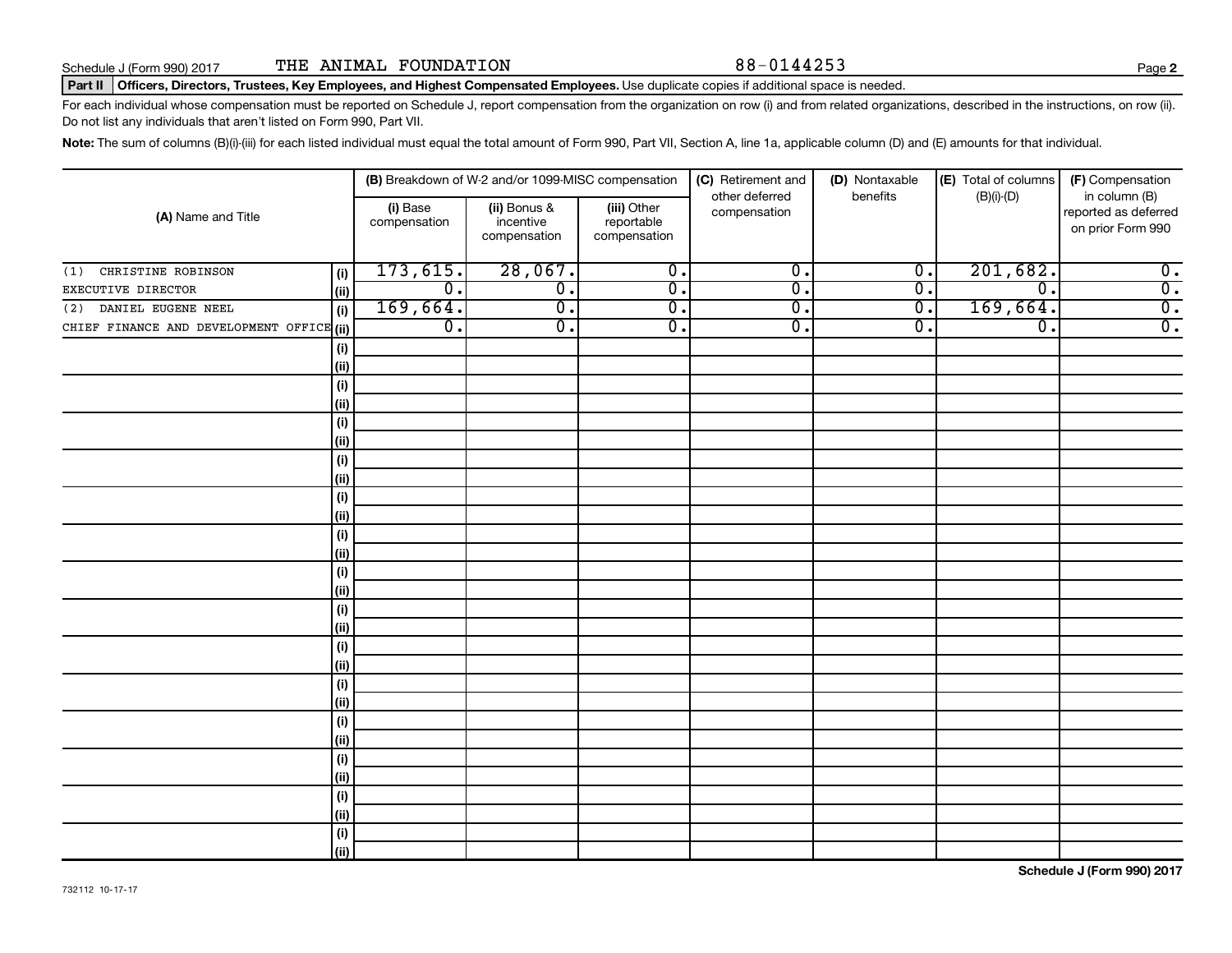**Part III Supplemental Information**

Provide the information, explanation, or descriptions required for Part I, lines 1a, 1b, 3, 4a, 4b, 4c, 5a, 5b, 6a, 6b, 7, and 8, and for Part II. Also complete this part for any additional information.

**Schedule J (Form 990) 2017**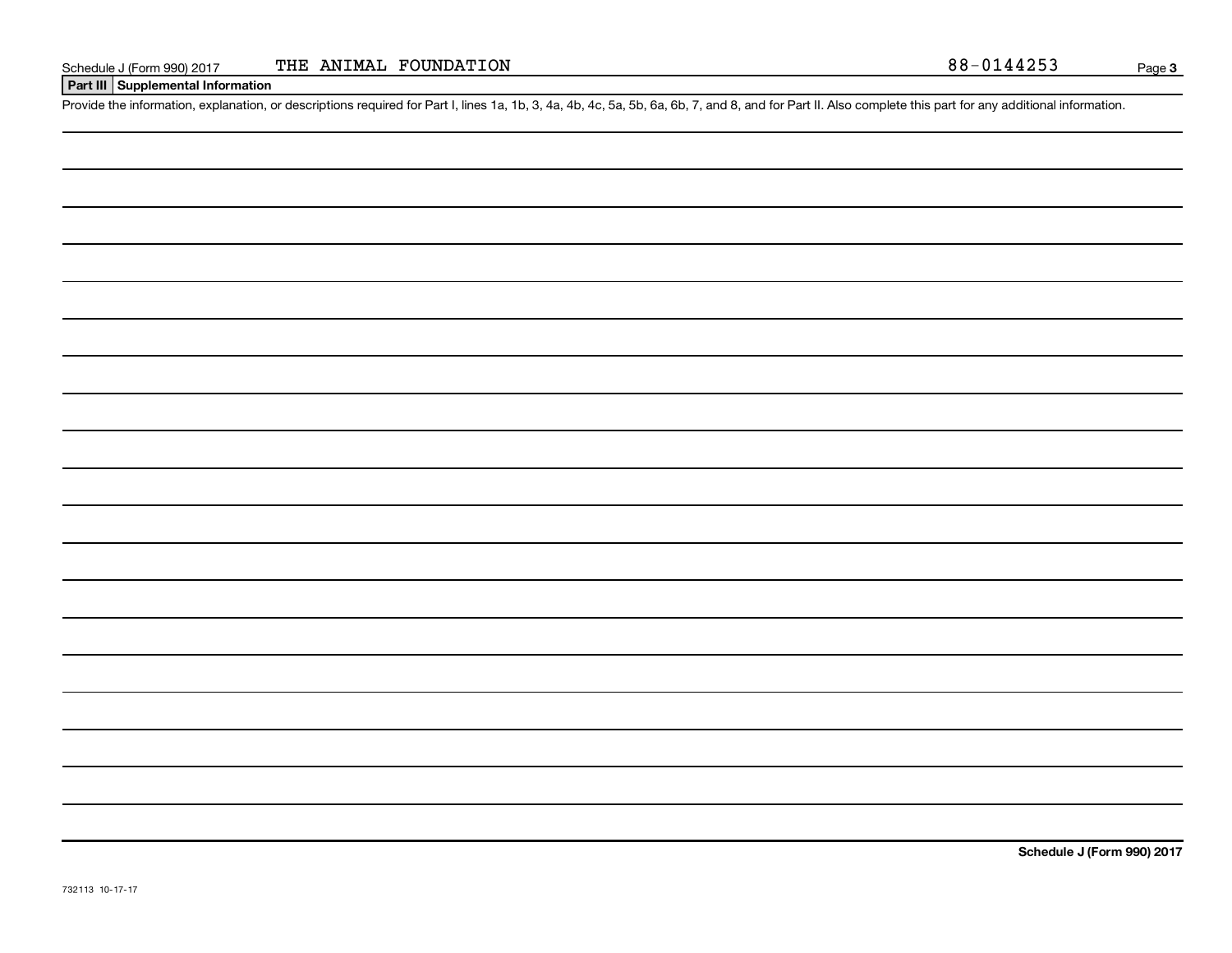| (Form 990)                                                                    | <b>Supplemental Information on Tax-Exempt Bonds</b><br><b>SCHEDULE K</b><br>Complete if the organization answered "Yes" on Form 990, Part IV, line 24a. Provide descriptions,<br>explanations, and any additional information in Part VI.<br>Department of the Treasury<br>Internal Revenue Service<br>▶ Attach to Form 990. ▶ Go to www.irs.gov/Form990 for instructions and the latest information. |  |                       |               |                       |                               |                             |                               |                            |     |    | OMB No. 1545-0047<br>2017<br><b>Open to Public</b><br><b>Inspection</b> |           |           |    |
|-------------------------------------------------------------------------------|-------------------------------------------------------------------------------------------------------------------------------------------------------------------------------------------------------------------------------------------------------------------------------------------------------------------------------------------------------------------------------------------------------|--|-----------------------|---------------|-----------------------|-------------------------------|-----------------------------|-------------------------------|----------------------------|-----|----|-------------------------------------------------------------------------|-----------|-----------|----|
|                                                                               | Name of the organization                                                                                                                                                                                                                                                                                                                                                                              |  | THE ANIMAL FOUNDATION |               |                       |                               |                             |                               |                            |     |    | <b>Employer identification number</b><br>88-0144253                     |           |           |    |
| Part I                                                                        | <b>Bond Issues</b>                                                                                                                                                                                                                                                                                                                                                                                    |  |                       |               |                       |                               |                             |                               |                            |     |    |                                                                         |           |           |    |
|                                                                               | (a) Issuer name                                                                                                                                                                                                                                                                                                                                                                                       |  | (b) Issuer EIN        | $(c)$ CUSIP # | (d) Date issued       |                               | (e) Issue price             |                               | (f) Description of purpose |     |    | (g) Defeased (h) On behalf (i) Pooled                                   |           |           |    |
|                                                                               |                                                                                                                                                                                                                                                                                                                                                                                                       |  |                       |               |                       |                               |                             |                               |                            |     |    | of issuer                                                               |           | financing |    |
|                                                                               |                                                                                                                                                                                                                                                                                                                                                                                                       |  |                       |               |                       |                               |                             |                               |                            | Yes | No | Yes                                                                     | <b>No</b> | Yes       | No |
|                                                                               |                                                                                                                                                                                                                                                                                                                                                                                                       |  |                       |               |                       |                               |                             | <b>RENOVATION OF</b>          |                            |     |    |                                                                         |           |           |    |
|                                                                               | A PUBLIC FINANCE AUTHORITY 27-3866124 NONEAVAIL 09/29/17 5,676,000. EXISTING FACILITY                                                                                                                                                                                                                                                                                                                 |  |                       |               |                       |                               |                             |                               |                            |     | х  |                                                                         | х         |           | X  |
|                                                                               |                                                                                                                                                                                                                                                                                                                                                                                                       |  |                       |               |                       |                               |                             | <b>CONSTRUCTION OF</b>        |                            |     |    |                                                                         |           |           |    |
|                                                                               | B PUBLIC FINANCE AUTHORITY $27-3866124$ NONEAVAIL 09/29/17 8,394,000. NEW FACILITY                                                                                                                                                                                                                                                                                                                    |  |                       |               |                       |                               |                             |                               | х                          |     | х  |                                                                         | x         |           |    |
| C                                                                             |                                                                                                                                                                                                                                                                                                                                                                                                       |  |                       |               |                       |                               |                             |                               |                            |     |    |                                                                         |           |           |    |
| D                                                                             |                                                                                                                                                                                                                                                                                                                                                                                                       |  |                       |               |                       |                               |                             |                               |                            |     |    |                                                                         |           |           |    |
| Part II<br><b>Proceeds</b>                                                    |                                                                                                                                                                                                                                                                                                                                                                                                       |  |                       |               |                       |                               |                             |                               |                            |     |    |                                                                         |           |           |    |
|                                                                               |                                                                                                                                                                                                                                                                                                                                                                                                       |  |                       |               | Α                     |                               |                             | В                             | C                          |     |    |                                                                         |           |           |    |
|                                                                               |                                                                                                                                                                                                                                                                                                                                                                                                       |  |                       |               |                       |                               |                             |                               |                            |     |    |                                                                         |           |           |    |
| $\mathbf{2}$                                                                  |                                                                                                                                                                                                                                                                                                                                                                                                       |  |                       |               |                       |                               |                             |                               |                            |     |    |                                                                         |           |           |    |
| 3                                                                             |                                                                                                                                                                                                                                                                                                                                                                                                       |  |                       |               |                       | 5,676,000.                    |                             | 8,394,000.                    |                            |     |    |                                                                         |           |           |    |
| 4                                                                             |                                                                                                                                                                                                                                                                                                                                                                                                       |  |                       |               |                       |                               |                             |                               |                            |     |    |                                                                         |           |           |    |
| 5                                                                             |                                                                                                                                                                                                                                                                                                                                                                                                       |  |                       |               |                       |                               |                             |                               |                            |     |    |                                                                         |           |           |    |
| 6                                                                             | Proceeds in refunding escrows material content and the extraordinary content and the content of the content of                                                                                                                                                                                                                                                                                        |  |                       |               |                       |                               |                             |                               |                            |     |    |                                                                         |           |           |    |
| 7                                                                             |                                                                                                                                                                                                                                                                                                                                                                                                       |  |                       |               |                       | 113,500.                      |                             |                               |                            |     |    |                                                                         |           |           |    |
| 8                                                                             | Credit enhancement from proceeds                                                                                                                                                                                                                                                                                                                                                                      |  |                       |               |                       |                               |                             |                               |                            |     |    |                                                                         |           |           |    |
| 9                                                                             |                                                                                                                                                                                                                                                                                                                                                                                                       |  |                       |               |                       |                               |                             |                               |                            |     |    |                                                                         |           |           |    |
| 10                                                                            |                                                                                                                                                                                                                                                                                                                                                                                                       |  |                       |               |                       | 412,000.                      |                             |                               |                            |     |    |                                                                         |           |           |    |
| 11                                                                            |                                                                                                                                                                                                                                                                                                                                                                                                       |  |                       |               |                       |                               |                             |                               |                            |     |    |                                                                         |           |           |    |
| 12                                                                            | Other unspent proceeds measurements are all the contract of the contract of the contract of the contract of the contract of the contract of the contract of the contract of the contract of the contract of the contract of th                                                                                                                                                                        |  |                       |               |                       | 5,150,000.                    |                             | 8,394,000.                    |                            |     |    |                                                                         |           |           |    |
| 13                                                                            |                                                                                                                                                                                                                                                                                                                                                                                                       |  |                       |               |                       | 2019                          |                             | 2019                          |                            |     |    |                                                                         |           |           |    |
|                                                                               |                                                                                                                                                                                                                                                                                                                                                                                                       |  |                       |               | Yes                   | No                            | Yes                         | No                            | <b>Yes</b>                 | No  |    | Yes                                                                     |           | No        |    |
| 14                                                                            |                                                                                                                                                                                                                                                                                                                                                                                                       |  |                       |               |                       | $\overline{\textbf{x}}$       |                             | $\overline{\textbf{X}}$       |                            |     |    |                                                                         |           |           |    |
| 15                                                                            |                                                                                                                                                                                                                                                                                                                                                                                                       |  |                       |               |                       | $\overline{\textbf{x}}$       |                             | $\overline{\mathbf{x}}$       |                            |     |    |                                                                         |           |           |    |
| 16                                                                            |                                                                                                                                                                                                                                                                                                                                                                                                       |  |                       |               |                       | $\overline{\textbf{x}}$       |                             | $\overline{\textbf{X}}$       |                            |     |    |                                                                         |           |           |    |
| 17                                                                            | Does the organization maintain adequate books and records to support the final allocation of proceeds?                                                                                                                                                                                                                                                                                                |  |                       |               | $\overline{\text{x}}$ |                               | $\overline{\textnormal{x}}$ |                               |                            |     |    |                                                                         |           |           |    |
|                                                                               | Part III Private Business Use                                                                                                                                                                                                                                                                                                                                                                         |  |                       |               |                       |                               |                             |                               |                            |     |    |                                                                         |           |           |    |
|                                                                               | Was the organization a partner in a partnership, or a member of an LLC,                                                                                                                                                                                                                                                                                                                               |  |                       |               |                       | A                             |                             | B                             | C                          |     |    |                                                                         | D         |           |    |
| $\mathbf 1$                                                                   |                                                                                                                                                                                                                                                                                                                                                                                                       |  |                       |               |                       | No<br>$\overline{\texttt{x}}$ | Yes                         | No<br>$\overline{\textbf{x}}$ | Yes                        | No  |    | Yes                                                                     |           | No        |    |
| 2 Are there any lease arrangements that may result in private business use of |                                                                                                                                                                                                                                                                                                                                                                                                       |  |                       |               |                       |                               |                             |                               |                            |     |    |                                                                         |           |           |    |
|                                                                               |                                                                                                                                                                                                                                                                                                                                                                                                       |  |                       |               |                       | X                             |                             | Χ                             |                            |     |    |                                                                         |           |           |    |
|                                                                               |                                                                                                                                                                                                                                                                                                                                                                                                       |  |                       |               |                       |                               |                             |                               |                            |     |    |                                                                         |           |           |    |

732121 10-18-17 LHA For Paperwork Reduction Act Notice, see the Instructions for Form 990. Schedule K (Form 990) 2017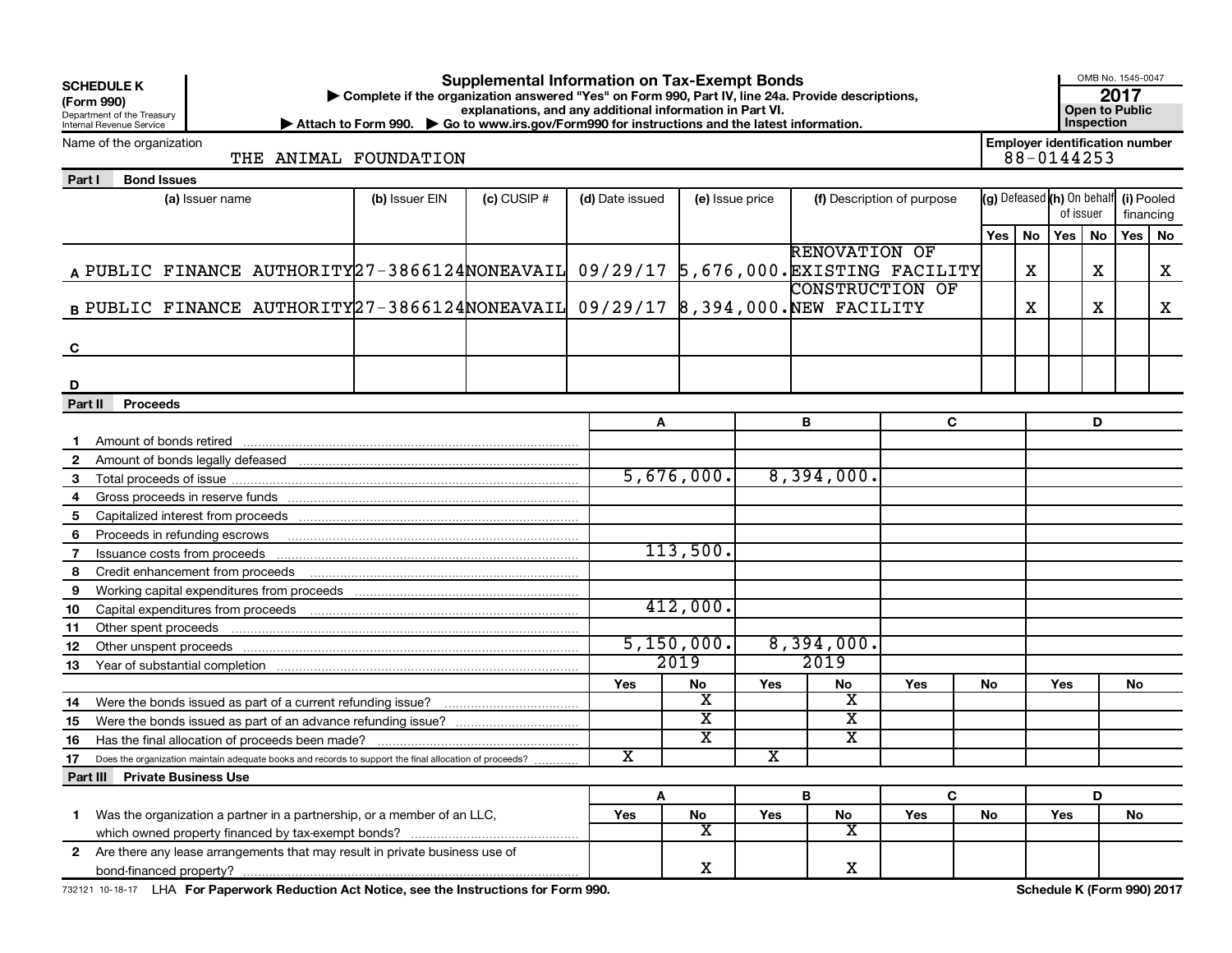#### **Schedule K (Form 990) 2017**<br>**Part III Private Business Use** *(Co* Schedule K (Form 990) 2017 THE ANIMAL FOUNDATION  $88-0144253$

**2**

|   | <b>Private Business Use (Continued)</b><br>Part III                                                    |     |                             |             |                             |     |    |     |    |
|---|--------------------------------------------------------------------------------------------------------|-----|-----------------------------|-------------|-----------------------------|-----|----|-----|----|
|   |                                                                                                        |     |                             |             | B                           |     | C  |     | D  |
|   | 3a Are there any management or service contracts that may result in private                            | Yes | No                          | <b>Yes</b>  | No                          | Yes | No | Yes | No |
|   |                                                                                                        |     | X                           |             | x                           |     |    |     |    |
|   | b If "Yes" to line 3a, does the organization routinely engage bond counsel or other outside            |     |                             |             |                             |     |    |     |    |
|   | counsel to review any management or service contracts relating to the financed property?               |     |                             |             |                             |     |    |     |    |
|   | c Are there any research agreements that may result in private business use of bond-financed property? |     | $\overline{\textnormal{x}}$ |             | $\overline{\textnormal{x}}$ |     |    |     |    |
|   | d If "Yes" to line 3c, does the organization routinely engage bond counsel or other outside            |     |                             |             |                             |     |    |     |    |
|   | counsel to review any research agreements relating to the financed property?                           |     |                             |             |                             |     |    |     |    |
| 4 | Enter the percentage of financed property used in a private business use by                            |     |                             |             |                             |     |    |     |    |
|   | entities other than a section 501(c)(3) organization or a state or local government $\ldots$ .         |     | %                           |             | $\%$                        |     | %  |     | %  |
| 5 | Enter the percentage of financed property used in a private business use as a result of                |     |                             |             |                             |     |    |     |    |
|   | unrelated trade or business activity carried on by your organization, another                          |     |                             |             |                             |     |    |     |    |
|   |                                                                                                        |     | %                           |             | %                           |     | %  |     | %  |
| 6 |                                                                                                        |     | %                           |             | %                           |     | %  |     | %  |
| 7 |                                                                                                        |     | $\overline{\text{x}}$       |             | $\overline{\textnormal{x}}$ |     |    |     |    |
|   | 8a Has there been a sale or disposition of any of the bond-financed property to a non-                 |     |                             |             |                             |     |    |     |    |
|   | governmental person other than a 501(c)(3) organization since the bonds were issued?                   |     | X                           |             | X                           |     |    |     |    |
|   | <b>b</b> If "Yes" to line 8a, enter the percentage of bond-financed property sold or disposed          |     |                             |             |                             |     |    |     |    |
|   |                                                                                                        |     | %                           |             | %                           |     | %  |     | ℅  |
|   | c If "Yes" to line 8a, was any remedial action taken pursuant to Regulations sections                  |     |                             |             |                             |     |    |     |    |
|   |                                                                                                        |     |                             |             |                             |     |    |     |    |
|   | 9 Has the organization established written procedures to ensure that all nonqualified                  |     |                             |             |                             |     |    |     |    |
|   | bonds of the issue are remediated in accordance with the requirements under                            |     |                             |             |                             |     |    |     |    |
|   | Regulations sections 1.141-12 and 1.145-2?                                                             | X   |                             | $\mathbf X$ |                             |     |    |     |    |
|   | Part IV Arbitrage                                                                                      |     |                             |             |                             |     |    |     |    |
|   |                                                                                                        |     | A                           |             | B                           |     | C  |     | D  |
| 1 | Has the issuer filed Form 8038-T, Arbitrage Rebate, Yield Reduction and                                | Yes | No                          | Yes         | No                          | Yes | No | Yes | No |
|   |                                                                                                        |     | $\overline{\text{x}}$       |             | $\overline{\text{x}}$       |     |    |     |    |
|   |                                                                                                        |     |                             |             |                             |     |    |     |    |
|   |                                                                                                        |     | $\overline{\textbf{x}}$     |             | $\overline{\textnormal{x}}$ |     |    |     |    |
|   |                                                                                                        |     | $\overline{\text{x}}$       |             | $\overline{\textbf{x}}$     |     |    |     |    |
|   |                                                                                                        |     | $\overline{\text{x}}$       |             | $\overline{\text{x}}$       |     |    |     |    |
|   | If "Yes" to line 2c, provide in Part VI the date the rebate computation was                            |     |                             |             |                             |     |    |     |    |
|   |                                                                                                        |     |                             |             |                             |     |    |     |    |
| 3 |                                                                                                        |     | X                           |             | x                           |     |    |     |    |
|   | 4a Has the organization or the governmental issuer entered into a qualified                            |     |                             |             |                             |     |    |     |    |
|   |                                                                                                        |     | X                           |             | X                           |     |    |     |    |
|   |                                                                                                        |     |                             |             |                             |     |    |     |    |
|   |                                                                                                        |     |                             |             |                             |     |    |     |    |
|   |                                                                                                        |     |                             |             |                             |     |    |     |    |
|   | e Was the hedge terminated?                                                                            |     |                             |             |                             |     |    |     |    |

 $\overline{\phantom{0}}$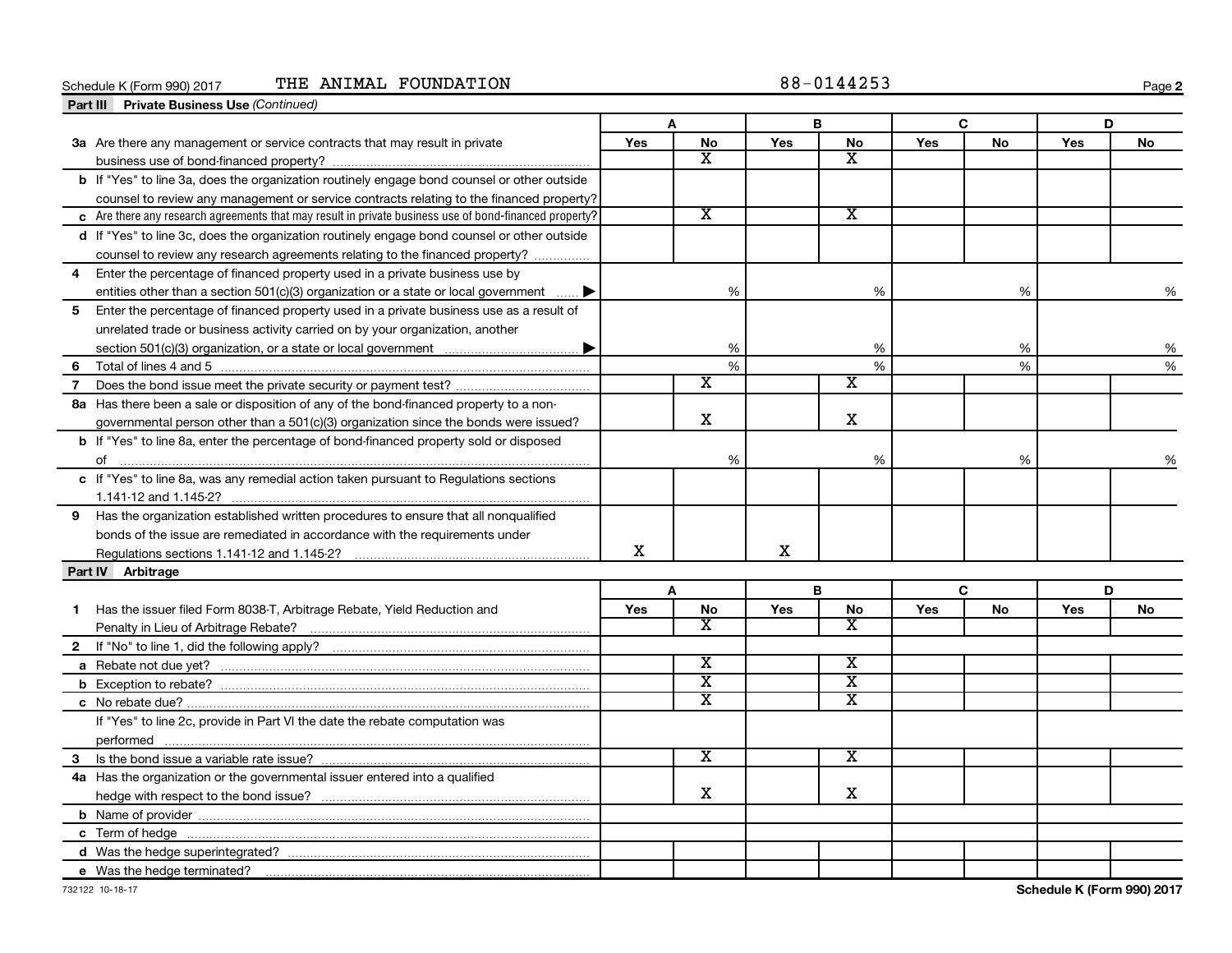#### Schedule K (Form 990) 2017 THE ANIMAL FOUNDATION  $88-0144253$

**Page 3** 

| Part IV Arbitrage (Continued)                                                                                               |     |                         |            |                         |     |           |     |                            |
|-----------------------------------------------------------------------------------------------------------------------------|-----|-------------------------|------------|-------------------------|-----|-----------|-----|----------------------------|
|                                                                                                                             |     | Α                       |            | B                       |     | C         | D   |                            |
|                                                                                                                             | Yes | No                      | Yes        | No                      | Yes | No        | Yes | No                         |
| 5a Were gross proceeds invested in a guaranteed investment contract (GIC)?                                                  |     | X                       |            | $\overline{\texttt{x}}$ |     |           |     |                            |
|                                                                                                                             |     |                         |            |                         |     |           |     |                            |
|                                                                                                                             |     |                         |            |                         |     |           |     |                            |
| d Was the regulatory safe harbor for establishing the fair market value of the GIC satisfied?                               |     |                         |            |                         |     |           |     |                            |
| 6 Were any gross proceeds invested beyond an available temporary period?                                                    |     | $\overline{\textbf{x}}$ |            | $\overline{\mathbf{x}}$ |     |           |     |                            |
| 7 Has the organization established written procedures to monitor the requirements of                                        |     |                         |            |                         |     |           |     |                            |
|                                                                                                                             |     | x                       |            | х                       |     |           |     |                            |
| <b>Procedures To Undertake Corrective Action</b><br>Part V                                                                  |     |                         |            |                         |     |           |     |                            |
|                                                                                                                             |     | A                       | B          |                         |     | C         | D   |                            |
|                                                                                                                             | Yes | <b>No</b>               | <b>Yes</b> | <b>No</b>               | Yes | <b>No</b> | Yes | <b>No</b>                  |
| Has the organization established written procedures to ensure that violations of                                            |     |                         |            |                         |     |           |     |                            |
| federal tax requirements are timely identified and corrected through the voluntary                                          |     |                         |            |                         |     |           |     |                            |
| closing agreement program if self-remediation isn't available under applicable                                              |     |                         |            |                         |     |           |     |                            |
|                                                                                                                             | X   |                         | X          |                         |     |           |     |                            |
| Part VI Supplemental Information. Provide additional information for responses to questions on Schedule K. See instructions |     |                         |            |                         |     |           |     |                            |
|                                                                                                                             |     |                         |            |                         |     |           |     |                            |
|                                                                                                                             |     |                         |            |                         |     |           |     |                            |
|                                                                                                                             |     |                         |            |                         |     |           |     |                            |
|                                                                                                                             |     |                         |            |                         |     |           |     |                            |
|                                                                                                                             |     |                         |            |                         |     |           |     |                            |
|                                                                                                                             |     |                         |            |                         |     |           |     |                            |
|                                                                                                                             |     |                         |            |                         |     |           |     |                            |
|                                                                                                                             |     |                         |            |                         |     |           |     |                            |
|                                                                                                                             |     |                         |            |                         |     |           |     |                            |
|                                                                                                                             |     |                         |            |                         |     |           |     |                            |
|                                                                                                                             |     |                         |            |                         |     |           |     |                            |
|                                                                                                                             |     |                         |            |                         |     |           |     |                            |
|                                                                                                                             |     |                         |            |                         |     |           |     |                            |
|                                                                                                                             |     |                         |            |                         |     |           |     |                            |
|                                                                                                                             |     |                         |            |                         |     |           |     |                            |
|                                                                                                                             |     |                         |            |                         |     |           |     |                            |
|                                                                                                                             |     |                         |            |                         |     |           |     |                            |
|                                                                                                                             |     |                         |            |                         |     |           |     |                            |
|                                                                                                                             |     |                         |            |                         |     |           |     |                            |
|                                                                                                                             |     |                         |            |                         |     |           |     |                            |
|                                                                                                                             |     |                         |            |                         |     |           |     |                            |
|                                                                                                                             |     |                         |            |                         |     |           |     |                            |
|                                                                                                                             |     |                         |            |                         |     |           |     |                            |
|                                                                                                                             |     |                         |            |                         |     |           |     |                            |
|                                                                                                                             |     |                         |            |                         |     |           |     |                            |
| 732123 10-18-17                                                                                                             |     |                         |            |                         |     |           |     | Schedule K (Form 990) 2017 |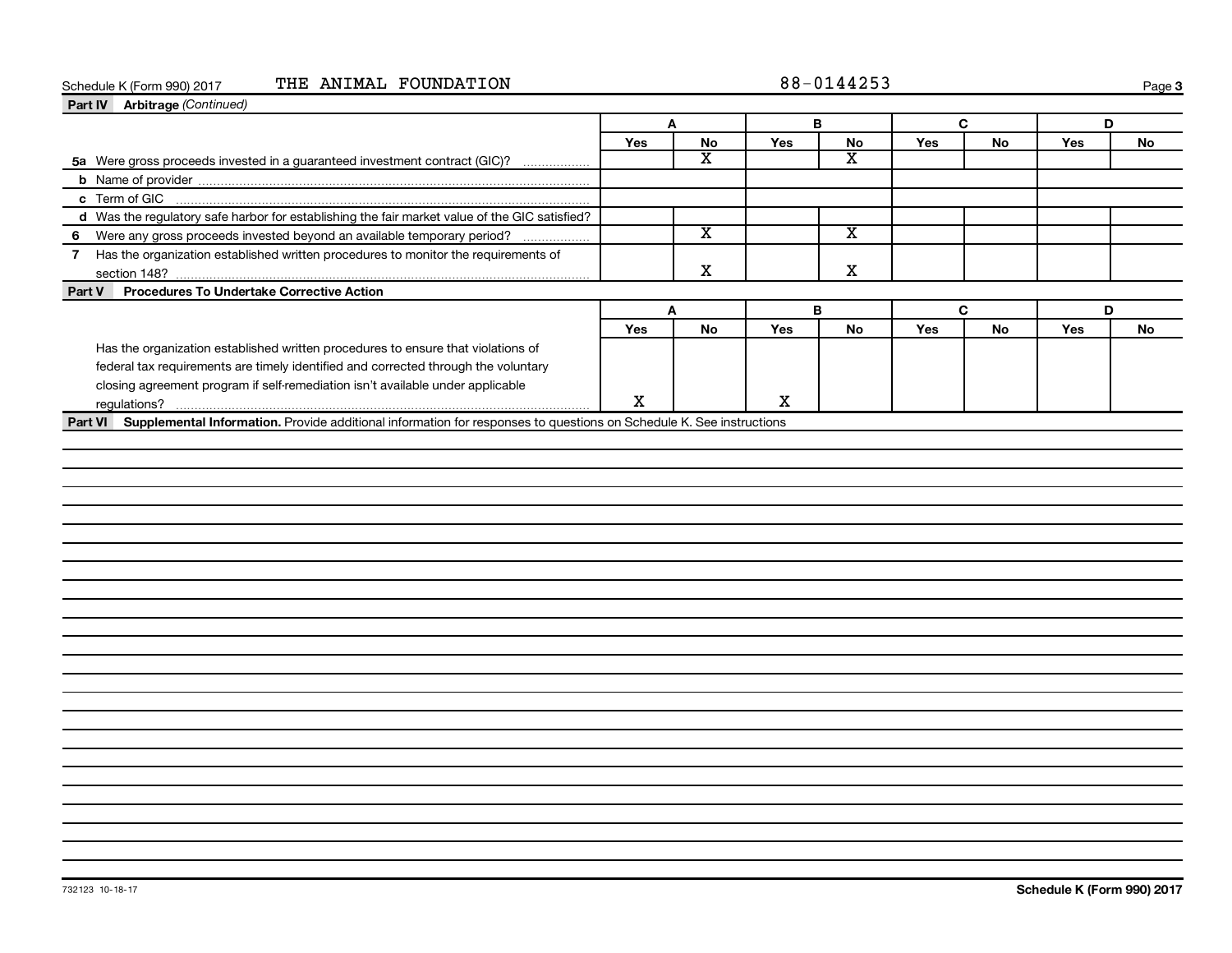| <b>SCHEDULE L</b>                                                                                                    |                                       | <b>Transactions With Interested Persons</b>                                |                         |                  |  |                                    |  |                                                                                                                                    |                      |    |                                       | OMB No. 1545-0047                   |            |                           |
|----------------------------------------------------------------------------------------------------------------------|---------------------------------------|----------------------------------------------------------------------------|-------------------------|------------------|--|------------------------------------|--|------------------------------------------------------------------------------------------------------------------------------------|----------------------|----|---------------------------------------|-------------------------------------|------------|---------------------------|
| (Form 990 or 990-EZ)   Complete if the organization answered "Yes" on Form 990, Part IV, line 25a, 25b, 26, 27, 28a, |                                       |                                                                            |                         |                  |  |                                    |  |                                                                                                                                    |                      |    |                                       |                                     |            |                           |
|                                                                                                                      |                                       | 28b, or 28c, or Form 990-EZ, Part V, line 38a or 40b.                      |                         |                  |  |                                    |  |                                                                                                                                    |                      |    |                                       |                                     |            |                           |
| Department of the Treasury<br>Internal Revenue Service                                                               |                                       |                                                                            |                         |                  |  | Attach to Form 990 or Form 990-EZ. |  | Go to www.irs.gov/Form990 for instructions and the latest information.                                                             |                      |    |                                       | <b>Open To Public</b><br>Inspection |            |                           |
| Name of the organization                                                                                             |                                       |                                                                            |                         |                  |  |                                    |  |                                                                                                                                    |                      |    | <b>Employer identification number</b> |                                     |            |                           |
|                                                                                                                      |                                       | THE ANIMAL FOUNDATION                                                      |                         |                  |  |                                    |  |                                                                                                                                    |                      |    | 88-0144253                            |                                     |            |                           |
| Part I                                                                                                               |                                       |                                                                            |                         |                  |  |                                    |  | <b>Excess Benefit Transactions</b> (section 501(c)(3), section 501(c)(4), and $501(c)(29)$ organizations only).                    |                      |    |                                       |                                     |            |                           |
|                                                                                                                      |                                       |                                                                            |                         |                  |  |                                    |  | Complete if the organization answered "Yes" on Form 990, Part IV, line 25a or 25b, or Form 990-EZ, Part V, line 40b.               |                      |    |                                       |                                     |            |                           |
| 1.<br>(a) Name of disqualified person                                                                                |                                       | (b) Relationship between disqualified                                      |                         |                  |  |                                    |  | (c) Description of transaction                                                                                                     |                      |    |                                       |                                     |            | (d) Corrected?            |
|                                                                                                                      |                                       |                                                                            | person and organization |                  |  |                                    |  |                                                                                                                                    |                      |    |                                       |                                     | Yes<br>No  |                           |
|                                                                                                                      |                                       |                                                                            |                         |                  |  |                                    |  |                                                                                                                                    |                      |    |                                       |                                     |            |                           |
|                                                                                                                      |                                       |                                                                            |                         |                  |  |                                    |  |                                                                                                                                    |                      |    |                                       |                                     |            |                           |
|                                                                                                                      |                                       |                                                                            |                         |                  |  |                                    |  |                                                                                                                                    |                      |    |                                       |                                     |            |                           |
|                                                                                                                      |                                       |                                                                            |                         |                  |  |                                    |  |                                                                                                                                    |                      |    |                                       |                                     |            |                           |
|                                                                                                                      |                                       |                                                                            |                         |                  |  |                                    |  |                                                                                                                                    |                      |    |                                       |                                     |            |                           |
| 2 Enter the amount of tax incurred by the organization managers or disqualified persons during the year under        |                                       |                                                                            |                         |                  |  |                                    |  |                                                                                                                                    |                      |    |                                       |                                     |            |                           |
| section 4958                                                                                                         |                                       |                                                                            |                         |                  |  |                                    |  |                                                                                                                                    |                      |    | $\triangleright$ \$                   |                                     |            |                           |
|                                                                                                                      |                                       |                                                                            |                         |                  |  |                                    |  |                                                                                                                                    |                      |    |                                       |                                     |            |                           |
|                                                                                                                      |                                       |                                                                            |                         |                  |  |                                    |  |                                                                                                                                    |                      |    |                                       |                                     |            |                           |
| Part II                                                                                                              |                                       | Loans to and/or From Interested Persons.                                   |                         |                  |  |                                    |  |                                                                                                                                    |                      |    |                                       |                                     |            |                           |
|                                                                                                                      |                                       |                                                                            |                         |                  |  |                                    |  | Complete if the organization answered "Yes" on Form 990-EZ, Part V, line 38a or Form 990, Part IV, line 26; or if the organization |                      |    |                                       |                                     |            |                           |
|                                                                                                                      |                                       | reported an amount on Form 990, Part X, line 5, 6, or 22.                  |                         | $(d)$ Loan to or |  |                                    |  |                                                                                                                                    |                      |    | <b>(h)</b> Approved                   |                                     |            |                           |
| (a) Name of<br>interested person                                                                                     | (b) Relationship<br>with organization | (c) Purpose<br>of loan                                                     |                         | from the         |  | (e) Original<br>principal amount   |  | (f) Balance due                                                                                                                    | $(g)$ In<br>default? |    | `by board or                          |                                     |            | (i) Written<br>agreement? |
|                                                                                                                      |                                       |                                                                            |                         | organization?    |  |                                    |  |                                                                                                                                    |                      |    |                                       | committee?                          |            |                           |
|                                                                                                                      |                                       |                                                                            |                         | To From          |  |                                    |  |                                                                                                                                    | Yes                  | No | Yes                                   | No.                                 | <b>Yes</b> | No                        |
|                                                                                                                      |                                       |                                                                            |                         |                  |  |                                    |  |                                                                                                                                    |                      |    |                                       |                                     |            |                           |
|                                                                                                                      |                                       |                                                                            |                         |                  |  |                                    |  |                                                                                                                                    |                      |    |                                       |                                     |            |                           |
|                                                                                                                      |                                       |                                                                            |                         |                  |  |                                    |  |                                                                                                                                    |                      |    |                                       |                                     |            |                           |
|                                                                                                                      |                                       |                                                                            |                         |                  |  |                                    |  |                                                                                                                                    |                      |    |                                       |                                     |            |                           |
|                                                                                                                      |                                       |                                                                            |                         |                  |  |                                    |  |                                                                                                                                    |                      |    |                                       |                                     |            |                           |
|                                                                                                                      |                                       |                                                                            |                         |                  |  |                                    |  |                                                                                                                                    |                      |    |                                       |                                     |            |                           |
|                                                                                                                      |                                       |                                                                            |                         |                  |  |                                    |  |                                                                                                                                    |                      |    |                                       |                                     |            |                           |
|                                                                                                                      |                                       |                                                                            |                         |                  |  |                                    |  |                                                                                                                                    |                      |    |                                       |                                     |            |                           |
|                                                                                                                      |                                       |                                                                            |                         |                  |  |                                    |  |                                                                                                                                    |                      |    |                                       |                                     |            |                           |
| Total                                                                                                                |                                       | <b>Grants or Assistance Benefiting Interested Persons.</b>                 |                         |                  |  | $\blacktriangleright$ \$           |  |                                                                                                                                    |                      |    |                                       |                                     |            |                           |
| Part III                                                                                                             |                                       |                                                                            |                         |                  |  |                                    |  |                                                                                                                                    |                      |    |                                       |                                     |            |                           |
|                                                                                                                      |                                       | Complete if the organization answered "Yes" on Form 990, Part IV, line 27. |                         |                  |  |                                    |  |                                                                                                                                    |                      |    |                                       |                                     |            |                           |
| (a) Name of interested person                                                                                        |                                       | (b) Relationship between<br>interested person and<br>the organization      |                         |                  |  | (c) Amount of<br>assistance        |  | (d) Type of<br>assistance                                                                                                          |                      |    |                                       | (e) Purpose of<br>assistance        |            |                           |
|                                                                                                                      |                                       |                                                                            |                         |                  |  |                                    |  |                                                                                                                                    |                      |    |                                       |                                     |            |                           |
|                                                                                                                      |                                       |                                                                            |                         |                  |  |                                    |  |                                                                                                                                    |                      |    |                                       |                                     |            |                           |
|                                                                                                                      |                                       |                                                                            |                         |                  |  |                                    |  |                                                                                                                                    |                      |    |                                       |                                     |            |                           |
|                                                                                                                      |                                       |                                                                            |                         |                  |  |                                    |  |                                                                                                                                    |                      |    |                                       |                                     |            |                           |
|                                                                                                                      |                                       |                                                                            |                         |                  |  |                                    |  |                                                                                                                                    |                      |    |                                       |                                     |            |                           |
|                                                                                                                      |                                       |                                                                            |                         |                  |  |                                    |  |                                                                                                                                    |                      |    |                                       |                                     |            |                           |
|                                                                                                                      |                                       |                                                                            |                         |                  |  |                                    |  |                                                                                                                                    |                      |    |                                       |                                     |            |                           |
|                                                                                                                      |                                       |                                                                            |                         |                  |  |                                    |  |                                                                                                                                    |                      |    |                                       |                                     |            |                           |
|                                                                                                                      |                                       |                                                                            |                         |                  |  |                                    |  |                                                                                                                                    |                      |    |                                       |                                     |            |                           |
|                                                                                                                      |                                       |                                                                            |                         |                  |  |                                    |  |                                                                                                                                    |                      |    |                                       |                                     |            |                           |

LHA For Paperwork Reduction Act Notice, see the Instructions for Form 990 or 990-EZ. Schedule L (Form 990 or 990-EZ) 2017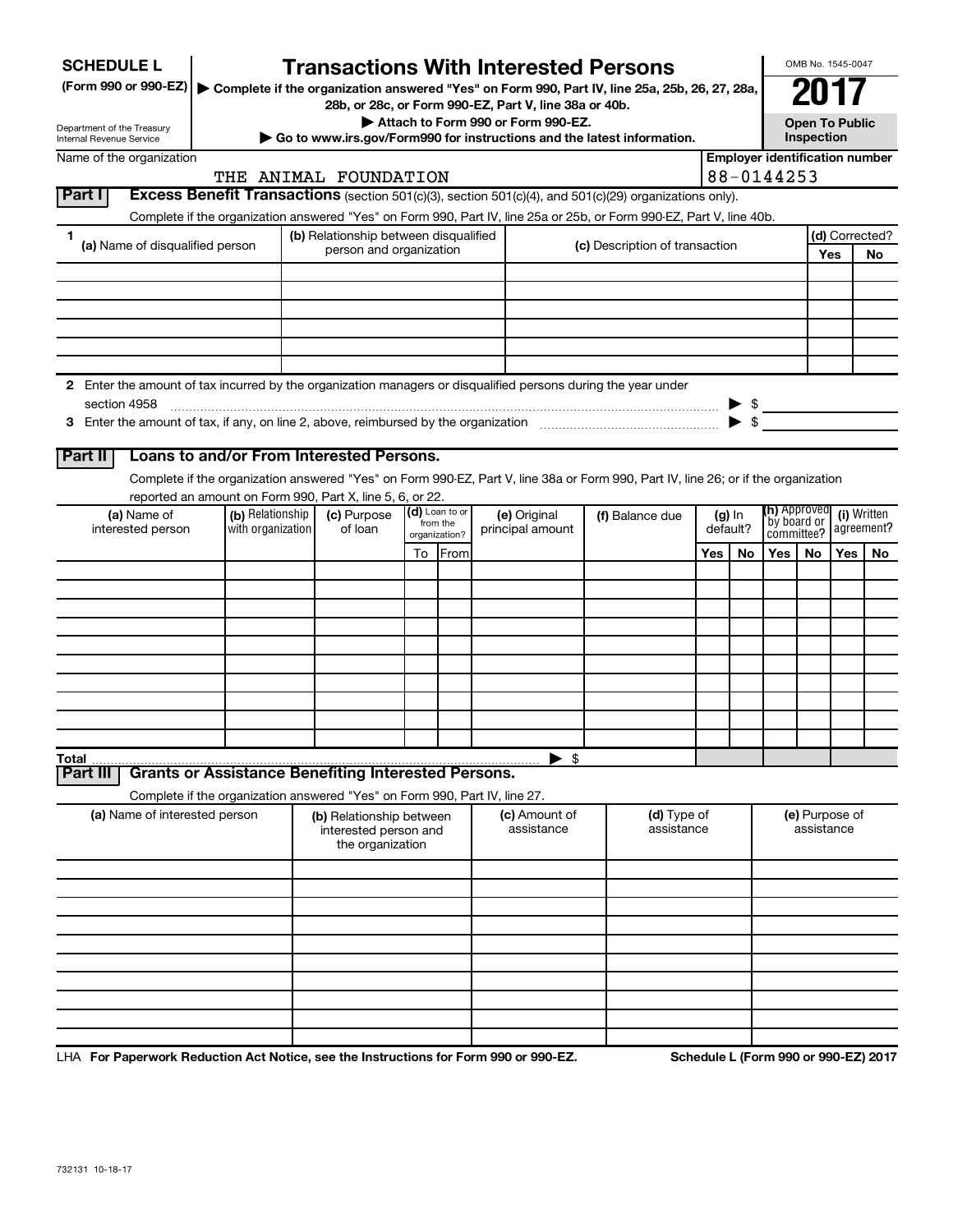|    | Schedule L (Form 990 or 990-EZ) 2017 |  | THE ANIMAL FOUNDATION | ົາ⊾<br>. 14425 J | Page <b>2</b> |
|----|--------------------------------------|--|-----------------------|------------------|---------------|
| -- |                                      |  |                       |                  |               |

#### **Part IV | Business Transactions Involving Interested Persons.**

Complete if the organization answered "Yes" on Form 990, Part IV, line 28a, 28b, or 28c.

| (a) Name of interested person |                  | (b) Relationship between interested<br>person and the organization | (c) Amount of<br>transaction | (d) Description of<br>transaction | revenues? | (e) Sharing of<br>organization's |
|-------------------------------|------------------|--------------------------------------------------------------------|------------------------------|-----------------------------------|-----------|----------------------------------|
|                               |                  |                                                                    |                              |                                   | Yes       | No                               |
| LEE NEEL                      | <b>SPOUSE OF</b> | CHIEF FIN                                                          |                              | 77,995. MARKETING<br>S            |           | х                                |
|                               |                  |                                                                    |                              |                                   |           |                                  |
|                               |                  |                                                                    |                              |                                   |           |                                  |
|                               |                  |                                                                    |                              |                                   |           |                                  |
|                               |                  |                                                                    |                              |                                   |           |                                  |
|                               |                  |                                                                    |                              |                                   |           |                                  |
|                               |                  |                                                                    |                              |                                   |           |                                  |
|                               |                  |                                                                    |                              |                                   |           |                                  |
|                               |                  |                                                                    |                              |                                   |           |                                  |
|                               |                  |                                                                    |                              |                                   |           |                                  |

#### **Part V Supplemental Information**

Provide additional information for responses to questions on Schedule L (see instructions).

#### SCH L, PART IV, BUSINESS TRANSACTIONS INVOLVING INTERESTED PERSONS:

(A) NAME OF PERSON: LEE NEEL

(B) RELATIONSHIP BETWEEN INTERESTED PERSON AND ORGANIZATION:

SPOUSE OF CHIEF FINANCE AND DEVELOPMENT OFFICER.

(D) DESCRIPTION OF TRANSACTION: MARKETING SERVICES.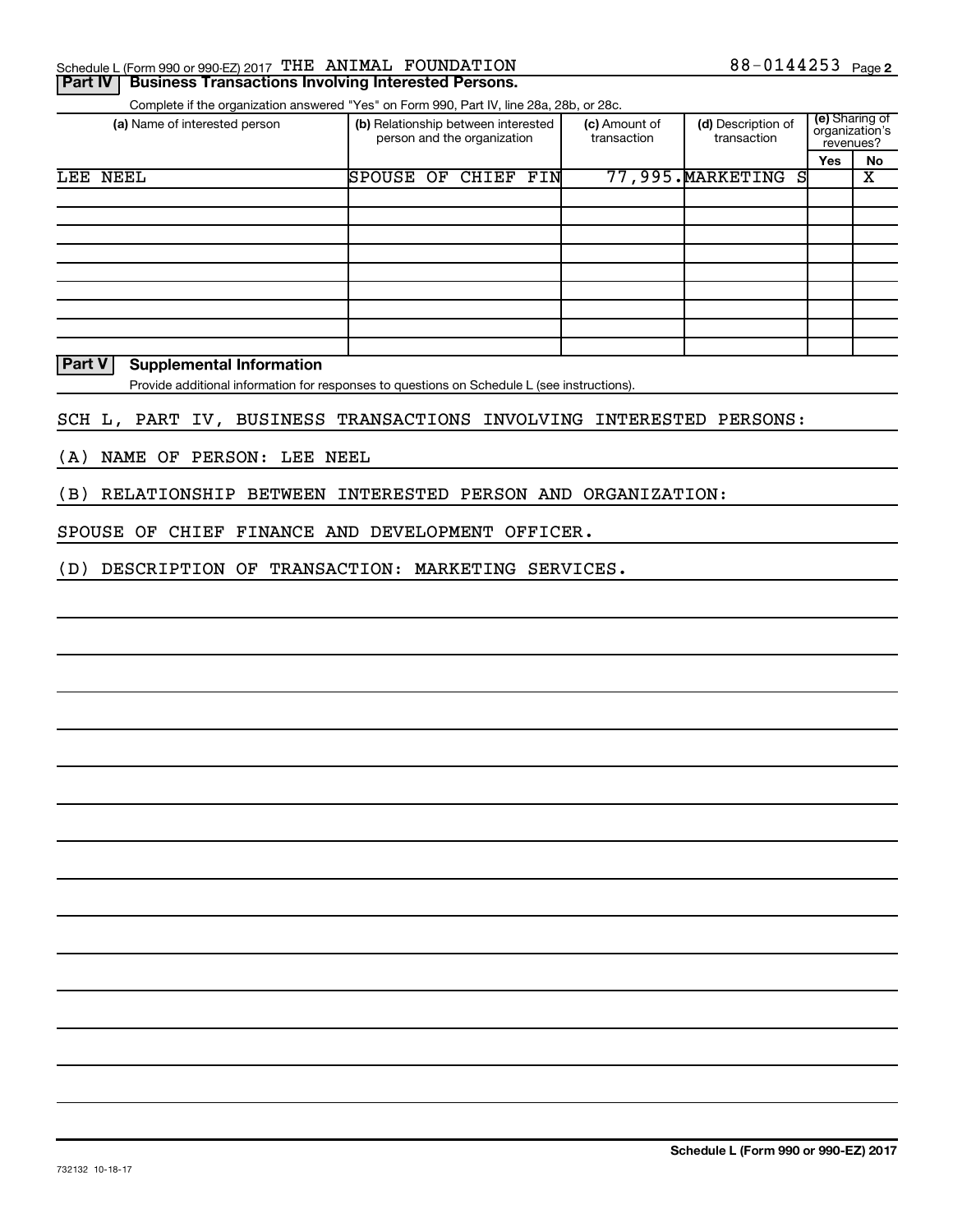#### **SCHEDULE M (Form 990)**

# ◆ Complete if the organizations answered "Yes" on Form 990, Part IV, lines 29 or 30.<br>▶ Complete if the organizations answered "Yes" on Form 990, Part IV, lines 29 or 30. **Noncash Contributions**

OMB No. 1545-0047

Department of the Treasury Internal Revenue Service

**Attach to Form 990.** J  **Go to www.irs.gov/Form990 for the latest information.** J

**Open To Public Inspection Employer identification number**

Name of the organization

THE ANIMAL FOUNDATION 88-0144253

| <b>Part I</b> | <b>Types of Property</b>                                                                                                                                                                                                                                                                                                                                                                                                                                                                                                                                                                         |                               |                                                           |                                                                                    |                                                              |            |     |    |
|---------------|--------------------------------------------------------------------------------------------------------------------------------------------------------------------------------------------------------------------------------------------------------------------------------------------------------------------------------------------------------------------------------------------------------------------------------------------------------------------------------------------------------------------------------------------------------------------------------------------------|-------------------------------|-----------------------------------------------------------|------------------------------------------------------------------------------------|--------------------------------------------------------------|------------|-----|----|
|               |                                                                                                                                                                                                                                                                                                                                                                                                                                                                                                                                                                                                  | (a)<br>Check if<br>applicable | (b)<br>Number of<br>contributions or<br>items contributed | (c)<br>Noncash contribution<br>amounts reported on<br>Form 990, Part VIII, line 1g | (d)<br>Method of determining<br>noncash contribution amounts |            |     |    |
| 1.            |                                                                                                                                                                                                                                                                                                                                                                                                                                                                                                                                                                                                  |                               |                                                           |                                                                                    |                                                              |            |     |    |
| 2             |                                                                                                                                                                                                                                                                                                                                                                                                                                                                                                                                                                                                  |                               |                                                           |                                                                                    |                                                              |            |     |    |
| З             | Art - Fractional interests                                                                                                                                                                                                                                                                                                                                                                                                                                                                                                                                                                       |                               |                                                           |                                                                                    |                                                              |            |     |    |
| 4             | Books and publications                                                                                                                                                                                                                                                                                                                                                                                                                                                                                                                                                                           |                               |                                                           |                                                                                    |                                                              |            |     |    |
| 5             | Clothing and household goods                                                                                                                                                                                                                                                                                                                                                                                                                                                                                                                                                                     |                               |                                                           |                                                                                    |                                                              |            |     |    |
| 6             | Cars and other vehicles                                                                                                                                                                                                                                                                                                                                                                                                                                                                                                                                                                          |                               |                                                           |                                                                                    |                                                              |            |     |    |
| 7             |                                                                                                                                                                                                                                                                                                                                                                                                                                                                                                                                                                                                  |                               |                                                           |                                                                                    |                                                              |            |     |    |
| 8             |                                                                                                                                                                                                                                                                                                                                                                                                                                                                                                                                                                                                  |                               |                                                           |                                                                                    |                                                              |            |     |    |
| 9             | Securities - Publicly traded                                                                                                                                                                                                                                                                                                                                                                                                                                                                                                                                                                     |                               |                                                           |                                                                                    |                                                              |            |     |    |
| 10            | Securities - Closely held stock                                                                                                                                                                                                                                                                                                                                                                                                                                                                                                                                                                  |                               |                                                           |                                                                                    |                                                              |            |     |    |
| 11            | Securities - Partnership, LLC, or<br>trust interests                                                                                                                                                                                                                                                                                                                                                                                                                                                                                                                                             |                               |                                                           |                                                                                    |                                                              |            |     |    |
| 12            | Securities - Miscellaneous                                                                                                                                                                                                                                                                                                                                                                                                                                                                                                                                                                       |                               |                                                           |                                                                                    |                                                              |            |     |    |
| 13            | Qualified conservation contribution -                                                                                                                                                                                                                                                                                                                                                                                                                                                                                                                                                            |                               |                                                           |                                                                                    |                                                              |            |     |    |
| 14            | Qualified conservation contribution - Other                                                                                                                                                                                                                                                                                                                                                                                                                                                                                                                                                      |                               |                                                           |                                                                                    |                                                              |            |     |    |
| 15            | Real estate - Residential                                                                                                                                                                                                                                                                                                                                                                                                                                                                                                                                                                        |                               |                                                           |                                                                                    |                                                              |            |     |    |
| 16            | Real estate - Commercial                                                                                                                                                                                                                                                                                                                                                                                                                                                                                                                                                                         |                               |                                                           |                                                                                    |                                                              |            |     |    |
| 17            |                                                                                                                                                                                                                                                                                                                                                                                                                                                                                                                                                                                                  |                               |                                                           |                                                                                    |                                                              |            |     |    |
| 18            |                                                                                                                                                                                                                                                                                                                                                                                                                                                                                                                                                                                                  |                               |                                                           |                                                                                    |                                                              |            |     |    |
| 19            |                                                                                                                                                                                                                                                                                                                                                                                                                                                                                                                                                                                                  |                               |                                                           |                                                                                    |                                                              |            |     |    |
| 20            | Drugs and medical supplies                                                                                                                                                                                                                                                                                                                                                                                                                                                                                                                                                                       |                               |                                                           |                                                                                    |                                                              |            |     |    |
| 21            |                                                                                                                                                                                                                                                                                                                                                                                                                                                                                                                                                                                                  |                               |                                                           |                                                                                    |                                                              |            |     |    |
| 22            |                                                                                                                                                                                                                                                                                                                                                                                                                                                                                                                                                                                                  |                               |                                                           |                                                                                    |                                                              |            |     |    |
| 23            |                                                                                                                                                                                                                                                                                                                                                                                                                                                                                                                                                                                                  |                               |                                                           |                                                                                    |                                                              |            |     |    |
| 24            | Archeological artifacts                                                                                                                                                                                                                                                                                                                                                                                                                                                                                                                                                                          |                               |                                                           |                                                                                    |                                                              |            |     |    |
| 25            | (ANIMAL SUPPLI)<br>Other $\blacktriangleright$                                                                                                                                                                                                                                                                                                                                                                                                                                                                                                                                                   | X                             | 12                                                        |                                                                                    | 202,887.FAIR MARKET VALUE                                    |            |     |    |
| 26            | Other<br>▸<br>$\left(\begin{array}{ccc} \begin{array}{ccc} \end{array} & \begin{array}{ccc} \end{array} & \begin{array}{ccc} \end{array} & \begin{array}{ccc} \end{array} & \begin{array}{ccc} \end{array} & \begin{array}{ccc} \end{array} & \begin{array}{ccc} \end{array} & \begin{array}{ccc} \end{array} & \begin{array}{ccc} \end{array} & \begin{array}{ccc} \end{array} & \begin{array}{ccc} \end{array} & \begin{array}{ccc} \end{array} & \begin{array}{ccc} \end{array} & \begin{array}{ccc} \end{array} & \begin{array}{ccc} \end{array} & \begin{array}{ccc} \end{array} & \begin{$ |                               |                                                           |                                                                                    |                                                              |            |     |    |
| 27            | Other<br>▸                                                                                                                                                                                                                                                                                                                                                                                                                                                                                                                                                                                       |                               |                                                           |                                                                                    |                                                              |            |     |    |
| 28            | Other                                                                                                                                                                                                                                                                                                                                                                                                                                                                                                                                                                                            |                               |                                                           |                                                                                    |                                                              |            |     |    |
| 29            | Number of Forms 8283 received by the organization during the tax year for contributions                                                                                                                                                                                                                                                                                                                                                                                                                                                                                                          |                               |                                                           |                                                                                    |                                                              |            |     |    |
|               | for which the organization completed Form 8283, Part IV, Donee Acknowledgement                                                                                                                                                                                                                                                                                                                                                                                                                                                                                                                   |                               |                                                           | 29                                                                                 |                                                              |            |     |    |
|               |                                                                                                                                                                                                                                                                                                                                                                                                                                                                                                                                                                                                  |                               |                                                           |                                                                                    |                                                              |            | Yes | No |
|               | 30a During the year, did the organization receive by contribution any property reported in Part I, lines 1 through 28, that it                                                                                                                                                                                                                                                                                                                                                                                                                                                                   |                               |                                                           |                                                                                    |                                                              |            |     |    |
|               | must hold for at least three years from the date of the initial contribution, and which isn't required to be used for                                                                                                                                                                                                                                                                                                                                                                                                                                                                            |                               |                                                           |                                                                                    |                                                              |            |     |    |
|               |                                                                                                                                                                                                                                                                                                                                                                                                                                                                                                                                                                                                  |                               |                                                           |                                                                                    |                                                              | <b>30a</b> |     | x  |
|               | <b>b</b> If "Yes," describe the arrangement in Part II.                                                                                                                                                                                                                                                                                                                                                                                                                                                                                                                                          |                               |                                                           |                                                                                    |                                                              |            |     |    |
| 31            | Does the organization have a gift acceptance policy that requires the review of any nonstandard contributions?                                                                                                                                                                                                                                                                                                                                                                                                                                                                                   |                               |                                                           |                                                                                    |                                                              | 31         | х   |    |
|               | 32a Does the organization hire or use third parties or related organizations to solicit, process, or sell noncash                                                                                                                                                                                                                                                                                                                                                                                                                                                                                |                               |                                                           |                                                                                    |                                                              |            |     |    |
|               | contributions?                                                                                                                                                                                                                                                                                                                                                                                                                                                                                                                                                                                   |                               |                                                           |                                                                                    |                                                              | 32a        | X   |    |
|               | <b>b</b> If "Yes," describe in Part II.                                                                                                                                                                                                                                                                                                                                                                                                                                                                                                                                                          |                               |                                                           |                                                                                    |                                                              |            |     |    |
| 33            | If the organization didn't report an amount in column (c) for a type of property for which column (a) is checked,                                                                                                                                                                                                                                                                                                                                                                                                                                                                                |                               |                                                           |                                                                                    |                                                              |            |     |    |
|               | describe in Part II.<br>escribe in Part II.<br>Eer Benerwerk Beduction Act Netice, ase the Instructions for Eerm 999.                                                                                                                                                                                                                                                                                                                                                                                                                                                                            |                               |                                                           |                                                                                    |                                                              |            |     |    |
| <b>IIIA</b>   |                                                                                                                                                                                                                                                                                                                                                                                                                                                                                                                                                                                                  |                               |                                                           |                                                                                    | Cahadula M (Fauna 000) 0047                                  |            |     |    |

**For Paperwork Reduction Act Notice, see the Instructions for Form 990. Schedule M (Form 990) 2017** LHA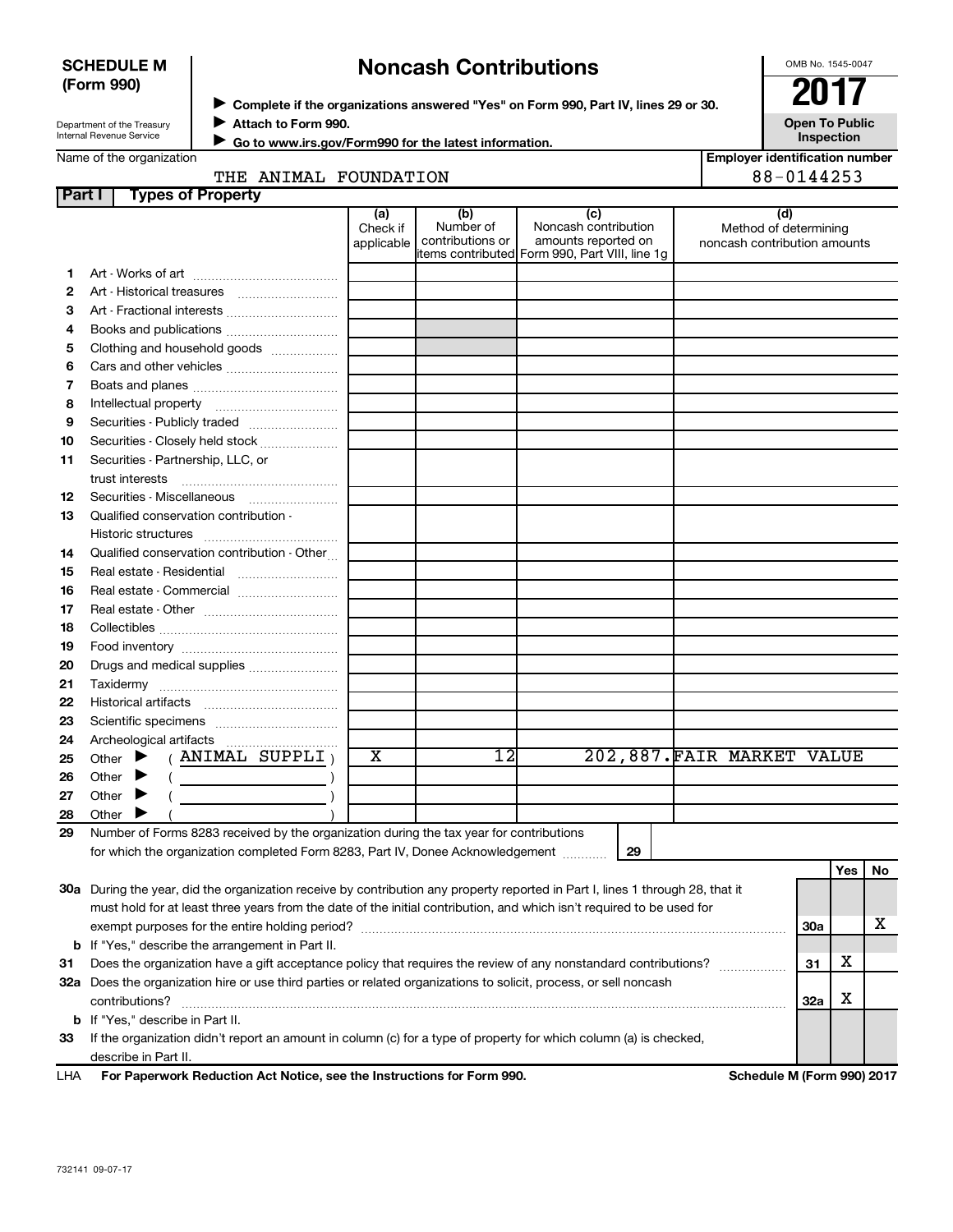Part II | Supplemental Information. Provide the information required by Part I, lines 30b, 32b, and 33, and whether the organization is reporting in Part I, column (b), the number of contributions, the number of items received, or a combination of both. Also complete this part for any additional information.

#### SCHEDULE M, LINE 32B:

#### CHARITY CAR DONATIONS IS THE THIRD PARTY HIRED TO SOLICIT VEHICLES FOR

DONATION AND SALE ON BEHALF OF THE ANIMAL FOUNDATION.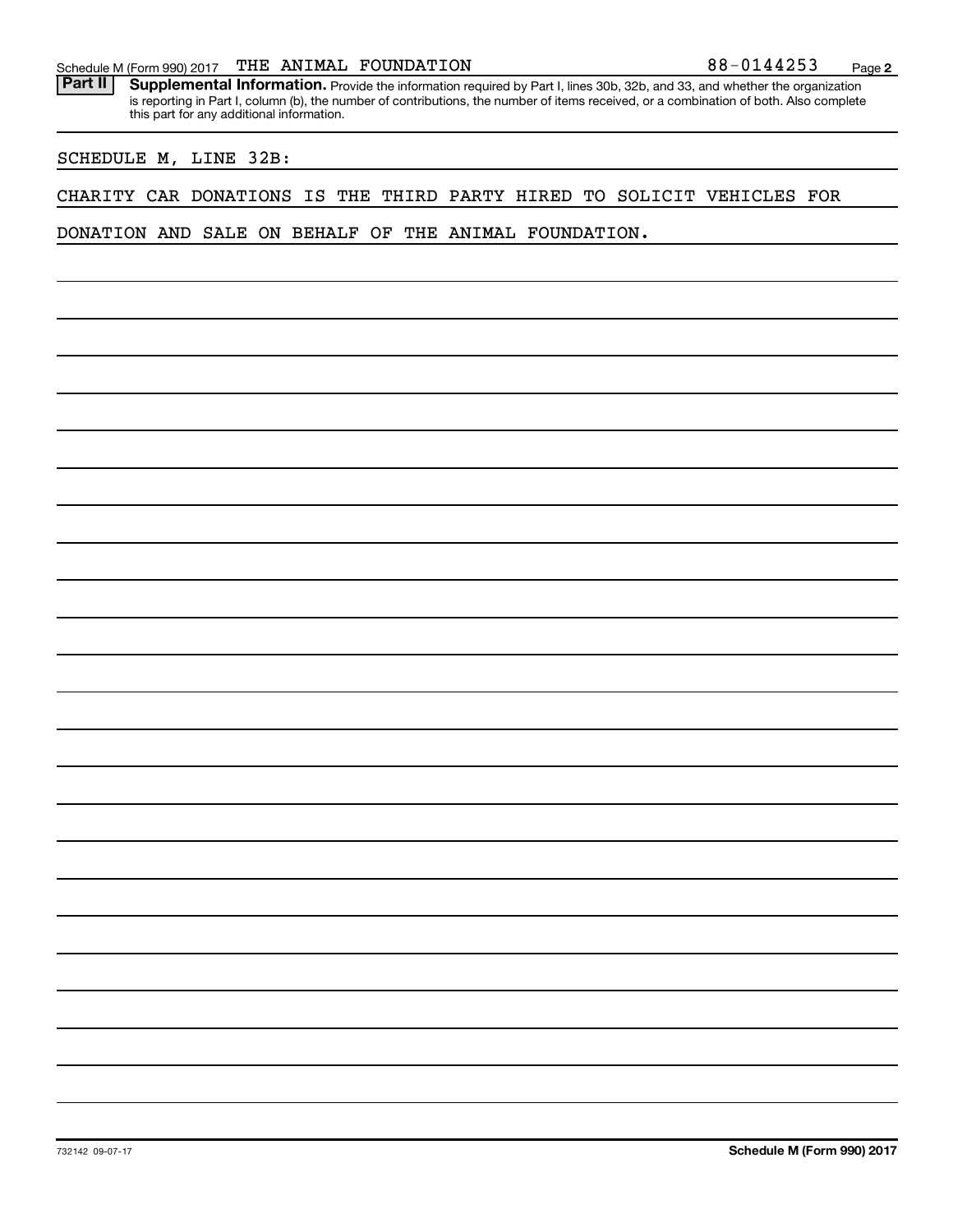Department of the Treasury **(Form 990 or 990-EZ)**

Name of the organization

Internal Revenue Service

**Complete to provide information for responses to specific questions on SCHEDULE O Supplemental Information to Form 990 or 990-EZ 2017**<br>(Form 990 or 990-EZ) Complete to provide information for responses to specific questions on

**Form 990 or 990-EZ or to provide any additional information. | Attach to Form 990 or 990-EZ.**

**| Go to www.irs.gov/Form990 for the latest information.**

OMB No. 1545-0047 **Open to Public Inspection**

THE ANIMAL FOUNDATION **88-0144253** 

**Employer identification number**

FORM 990, PART I, LINE 1, DESCRIPTION OF ORGANIZATION MISSION:

PROVIDING LOST AND FOUND SERVICES, RABIES OBSERVATION, FOSTER AND

ADOPTION SERVICES, AFFORDABLE VACCINATION CLINIC, LOW COST SPAY AND

NEUTER, COMMUNITY EDUCATION, AND HUMANE AND SENSITIVE EUTHANASIA.

FORM 990, PART III, LINE 1, DESCRIPTION OF ORGANIZATION MISSION:

SENSITIVE EUTHANASIA.

FORM 990, PART VI, SECTION B, LINE 11B:

DRAFT OF FORM 990 IS PROVIDED TO BOARD MEMBERS PRIOR TO FILING FOR REVIEW AND COMMENT.

FORM 990, PART VI, SECTION B, LINE 12C:

OFFICERS, DIRECTORS, TRUSTEES AND KEY EMPLOYEES ARE REQUIRED TO SIGN A

DISCLOSURE STATEMENT EVERY YEAR THAT THEY DO NOT HAVE A CONFLICT OF

INTEREST WITH THE FOUNDATION.

FORM 990, PART VI, SECTION B, LINE 15:

COMPENSATION WITHIN THE FOUNDATION IS DETERMINED BY COMPARING THE ANIMAL WELFARE INDUSTRY WAGE INFORMATION OBTAINED THROUGH THE SOCIETY OF THE ANIMAL WELFARE ADMINISTRATORS (SAWA), WITH THE LOCAL WAGE INFORMATION IN LAS VEGAS, NEVADA. THE DATA CONTAINED IN THE SAWA REPORTS INCLUDED WEIGHTED AVERAGE AND ANNUAL INCENTIVE DATA FOR EACH JOB CLASSIFICATION. COMPARABLE DATA IS THEN PRESENTED TO THE BOARD MEMBERS FOR REVIEW AND APPROVAL.